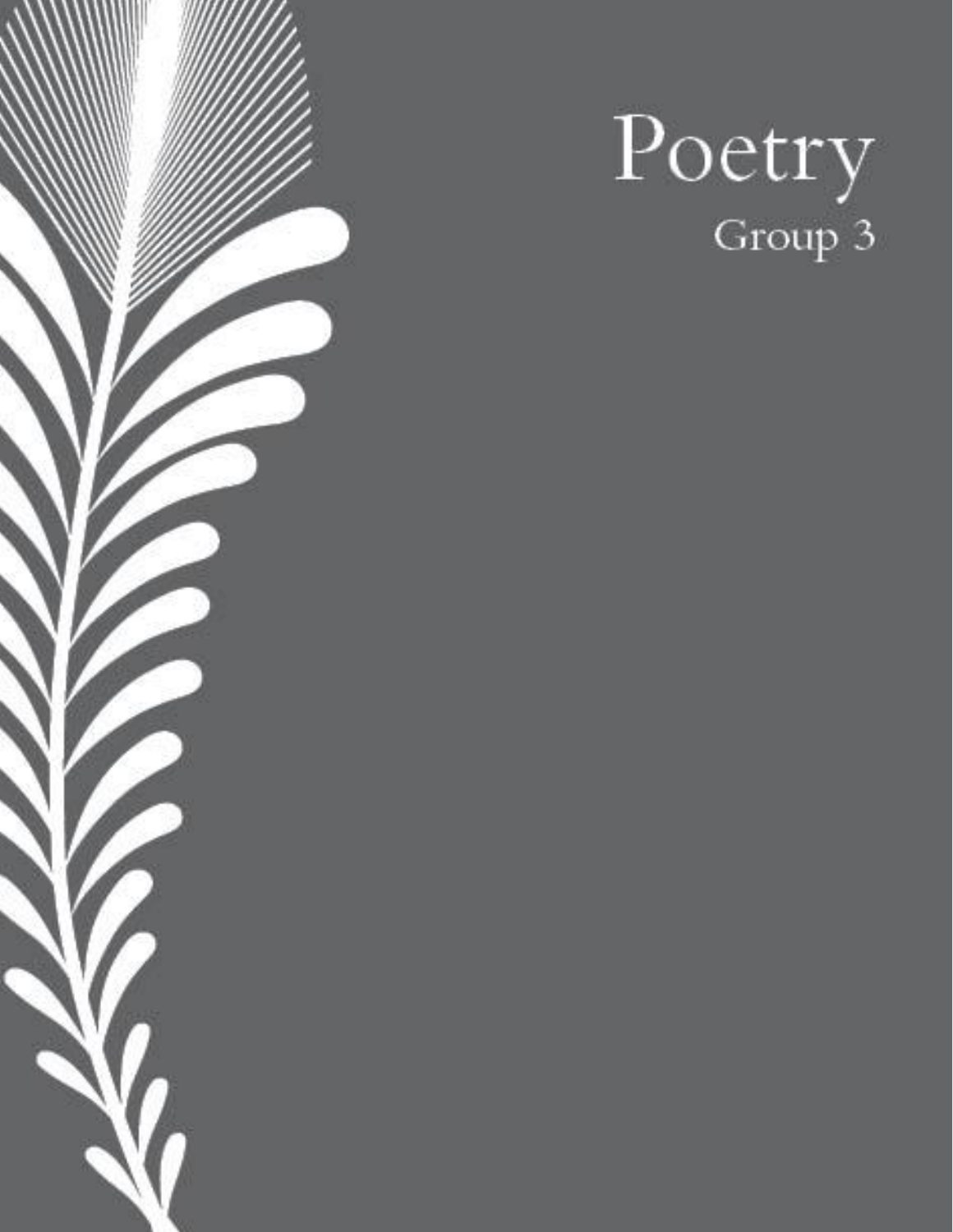## Mogao Histories

Carmel School - Elsa High School, Domnitz, Yair - 12

The Mogao Caves created by thousands of monks, Told stories and literature of the Great Buddha, Of his kindness and enlightened mind, And how his teachings helped the world.

Its paintings are wonders to human eyes, Their worthiness was tested as it was disguised, As a trading place for ones who deceive, And for those who wish to learn the way of the Buddha.

The monks were as wise as owls, And knew that their work, Would linger on this living world, Rendering it immortal.

But the place was lost and isolated, As the Silk Road era disappeared, The stories and the power the caves had contained, Were lost in the movement of time.

Its works and paintings of glory, Now tarnished and ruined, For its power was now transformed from that of a fierce and powerful lion, To that of a small, tired lap dog.

But its transformation would not be long as hundreds of years later, Explorers rediscovered the wonders of the caves, And they penetrated the grottos, right to their very depths, But found nothing of note.

Hope was wearing thin, And the explorers were starting to give up, But they were getting closer, When they started hitting rock.

They finally entered the grottos through a cavern, Engulfed in statues and paintings, And saw many ancient manuscripts, Made of skin and bound in leather.

They were written about the teachings, And the Buddha with his enlightenment, The explorers knew right then, They had hit the jackpot.

The explorers came out and told the world, Their findings below, And the mission was set, To reinstate the caves to its former glory.

Days were long and breaks were short, As the world was anxious, waiting on it to be done. The challenge was getting harder, as the paint needed to dry, And they couldn't let the cave sculptures go and die.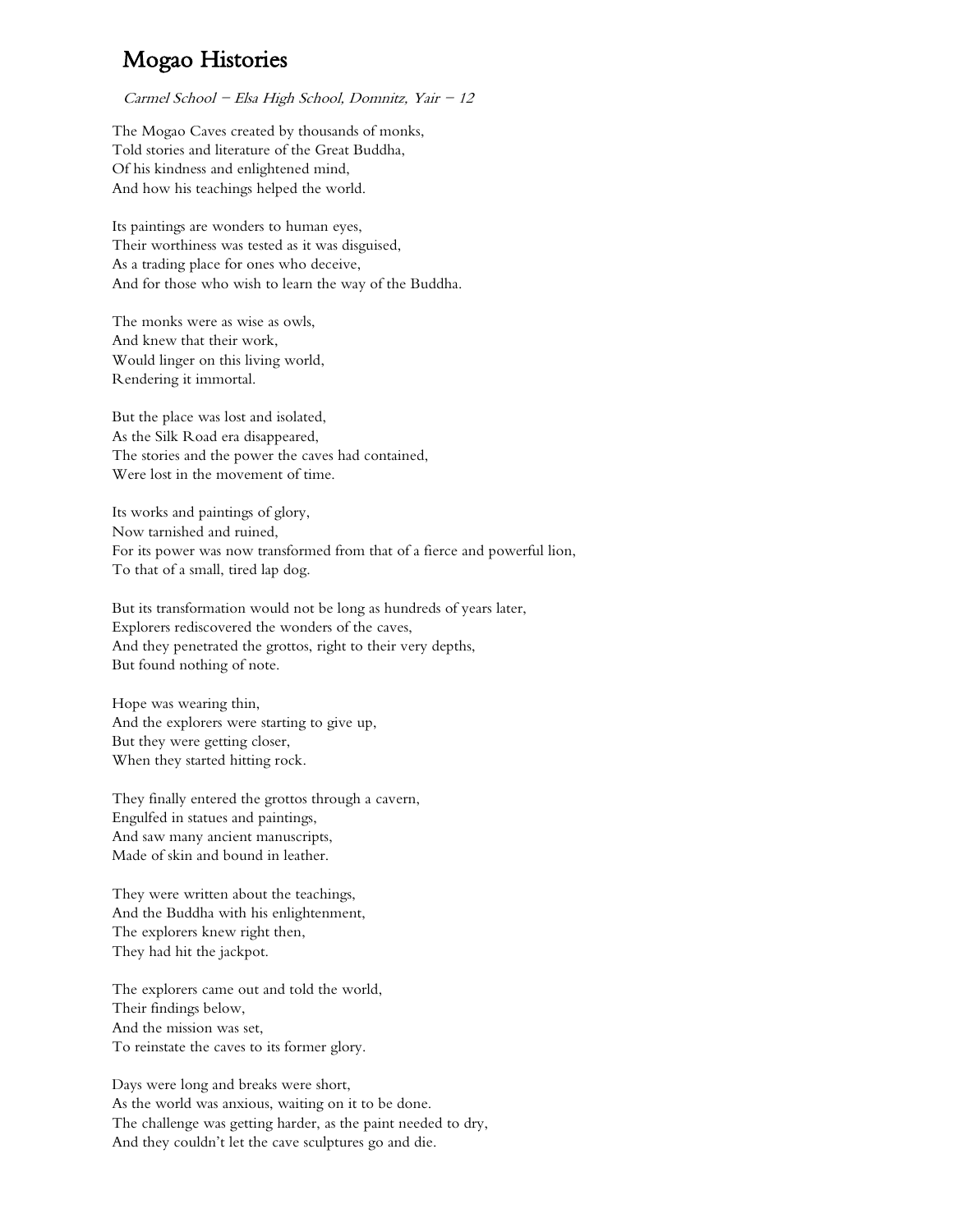The people worked harder than ever, As the dust settled in, But it was finally achieved, And the grottoes returned with might.

Since then, the world has recognised, And started to appreciate the caves again, For their beauty and inspiration, And for its impact on the history of religion.

And there is our story, A beautiful place, That was tarnished and lost, Until we brought it to glory.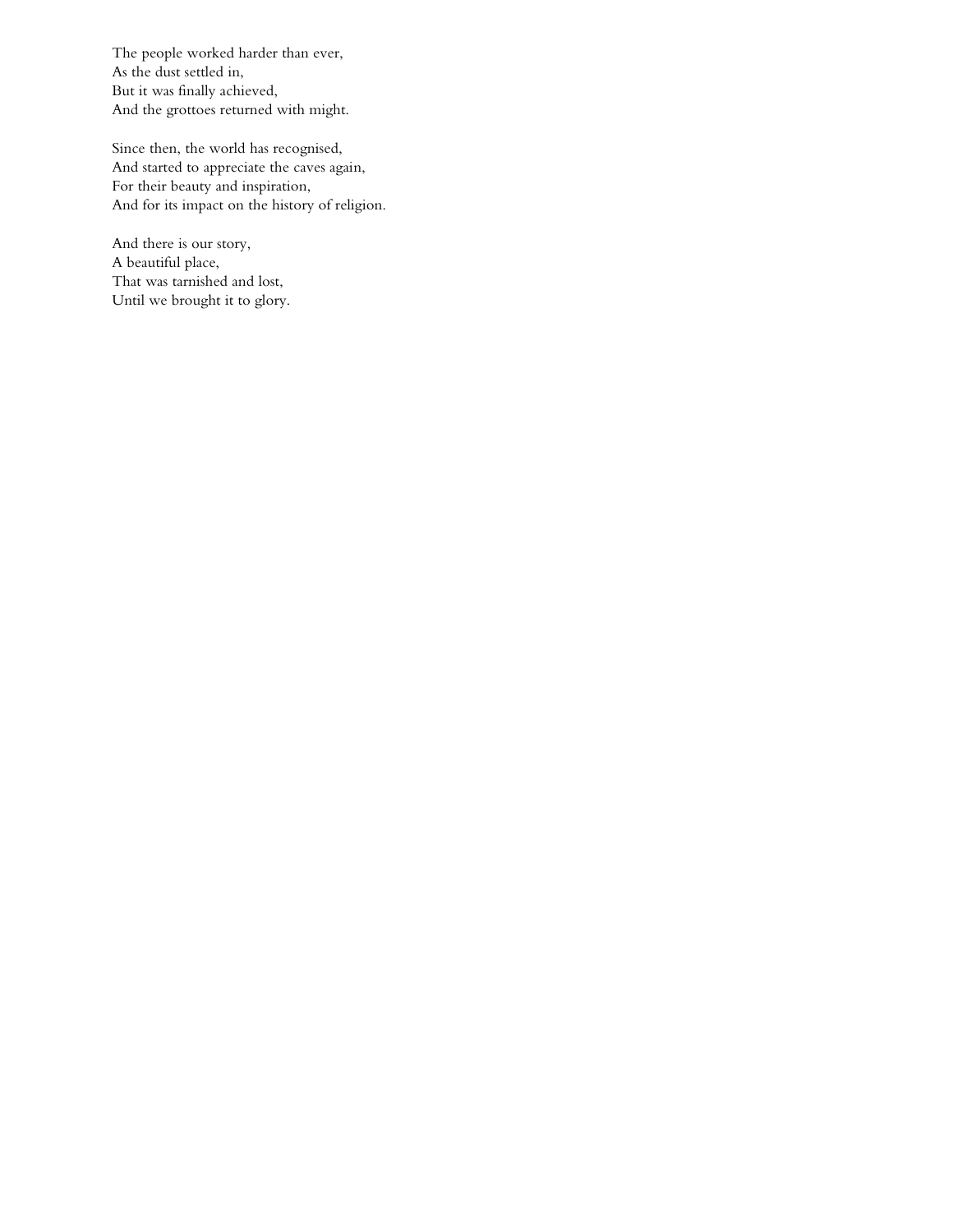#### Western Caves

CCC Kei Yuen College, Kwok, Wing Chi - 14

I know they are in the west, The caves.

So far away… they cannot be reached. I walk for years….closer.

Closer.

Closer.

I reach them. I feel a shiver passing me by, a whiff of arid air From deep below the surface.

I find an opening. It leaves me in shock.

After my eyes adjust, I gaze upon the walls. It is the beauty I seek.

The old stories are here, Kept so well.

It is beauty on hold.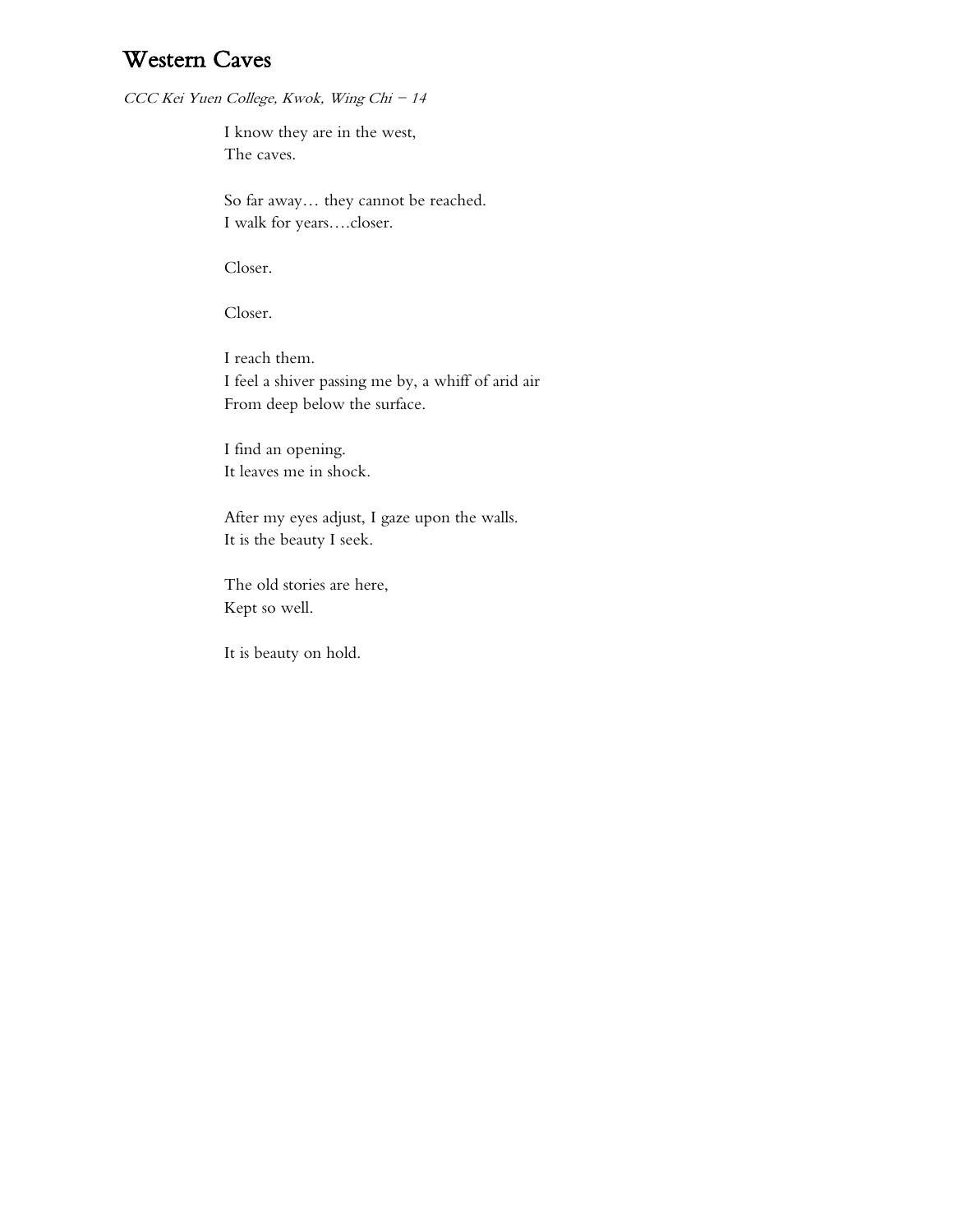#### Aubergine Grottoes

CCC Kei Yuen College, Law, Roniya - 13

Out here, in the desert.

On the walls, like a gallery. Are paintings full of heart,

It is hard to imagine this level of beauty, Especially in the evening light.

# Mystery Script

CCC Kei Yuen College, Sarki, Pristina - 13

Far to the west, high up in the mountains, Surrounded by desert, A labyrinth of caves.

The cave mouth shines: an entrance.

I feel the whiff of cooler air.

Exhausted from trekking, I step inside, And I am immediately astonished, Art and treasure overflow.

I am drawn toward a jar in the corner, But I dare not open it. Sealed shut.

Curiosity kicks in and I pick up the jar, Only for a magical hand swats it away from my grip, I cry out as it falls.

When it hits the cave floor, the shatter echoes through the chamber.

Stunned. Astonished by what's inside, I look around to see if anyone is watching, I dare not tell anyone. It's just for me.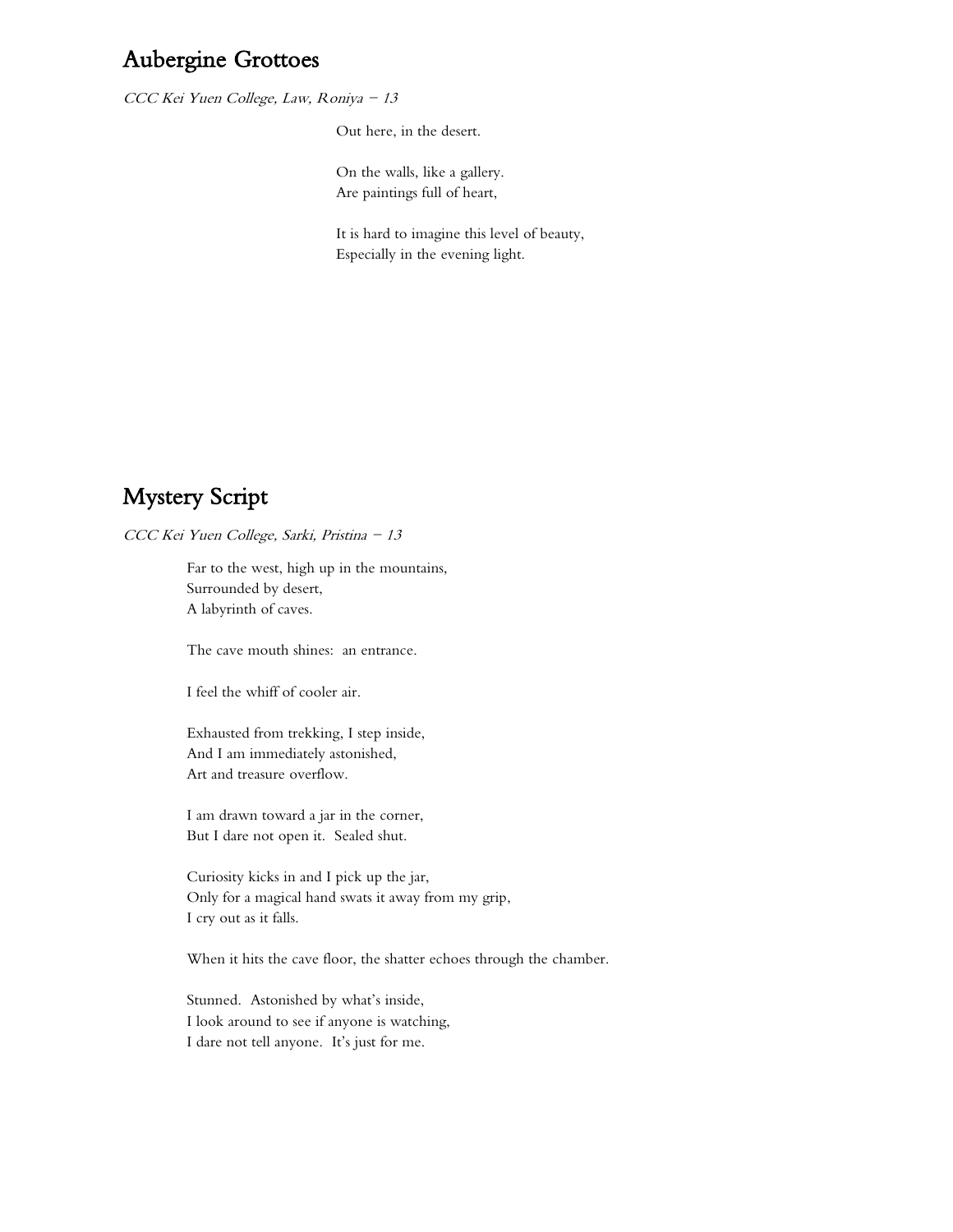## Mogao Grottoes

Chinese International School, Cheung, Charlotte  $-13$ 

The monk sat down near the spring, quenching his thirst with the sweet waters. Across the land he peered, seeing a thousand Buddhas on the cliffside, basking and floating in the golden light, in the sunshine. Stunned by his vision, he carved out the first cave, giving way to a chamber of solace.

The cliff became honeycombed with aged painting, by artists with the dream of paradise. Frescos stretching from floor to ceiling, filled with the statues and sculptures of gods. Vibrant colors and saturated details, flecks of paint so delicate.

The paintings.

Dragons, as orange as a pumpkin, as black as the night sky, soar towards the Buddha up high. Sparkly deer run upwards, escaping from the rocky spikes and the rolling waves below in a crash. A peacock, stretching its colorful wings, zooms to the horizon in a flash. Dark horses, scattered all over, gallop forwards to the holy shrine. Camels trot behind the merchants, goods strapped to their backs, ready for another day of trading and bickering.

The statues.

Some sit in silence, legs crossed, robes drooping, painted in green and brown. Some stand instead, hands clasped, eyes closed, completely still. One vast giant reclines in a chamber someplace, sleeping with a smile on his face. Symbols of prayer, to find one's peace, to search for inner solace.

The man knelt down on the ground, setting his eyes on the gigantic Buddha. Across the room he glanced, passing by a long road of history, victories and defeats, in the aura, in the reverie. Astounded by his epiphany, he found the clarity in his mind, giving way to a realization of nirvana.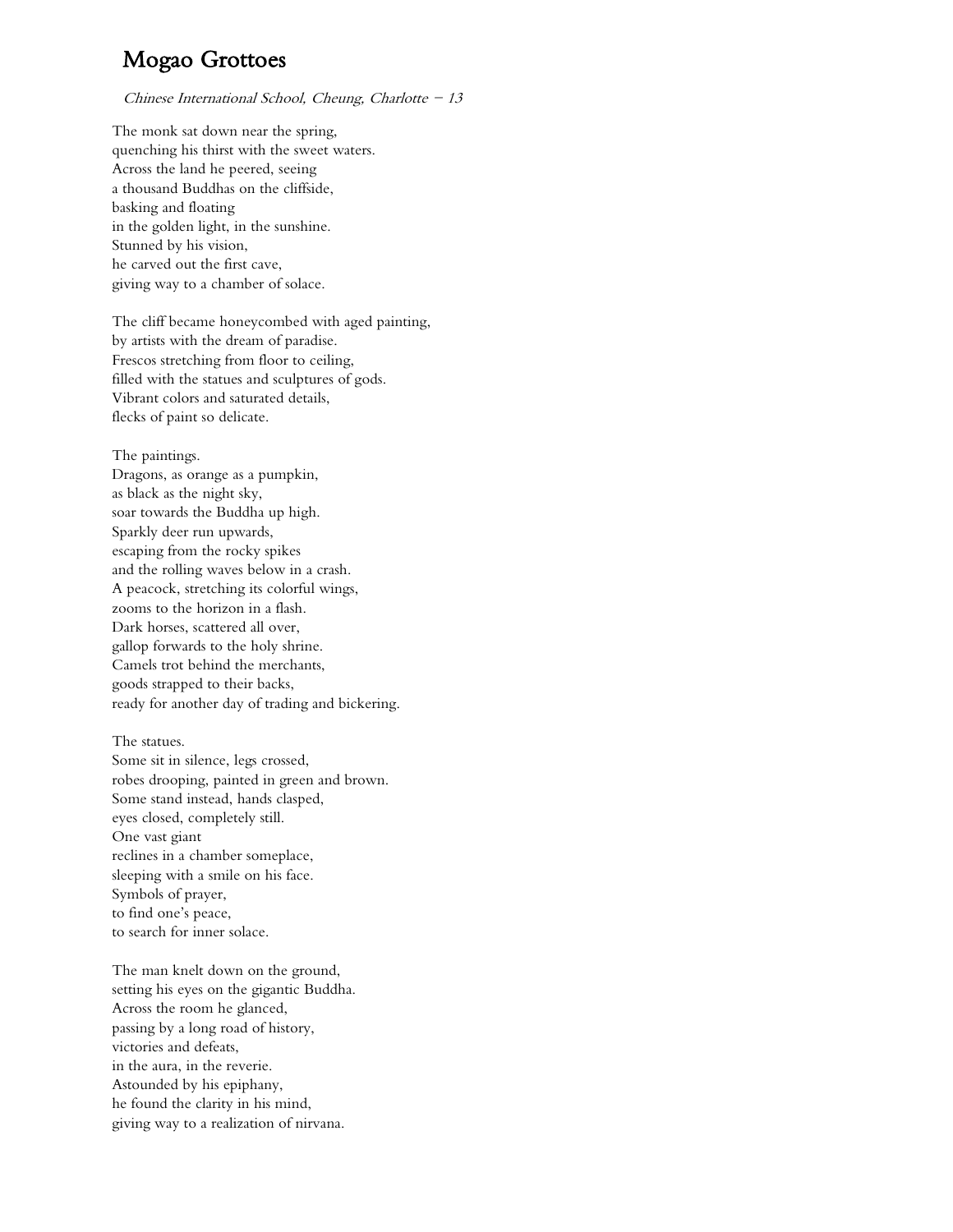## The Past Remembered

Chinese International School, Lent, Anabella - 11

The outside is Red, Dusty, Cracked. Old. Inside, hallowed mysteries Unfold Passed by. Unremembered. Dead. A voice, heeded at last, has said: I have a secret. Many, in fact. Unheard for ages, yet my voice is now back I am treasures of silk and of ink and of stone. I am coveted diamond, jade, fossil and bone.

Eons of knowledge from everywhere. Here and there and nowhere. I have seen many things, hard and true, But now I emerge, born again through the new.

Rest here and listen. To memories past. Drink deeply from history and learn from my mystery. I am a labyrinth to the past A tunnel that shall ever last.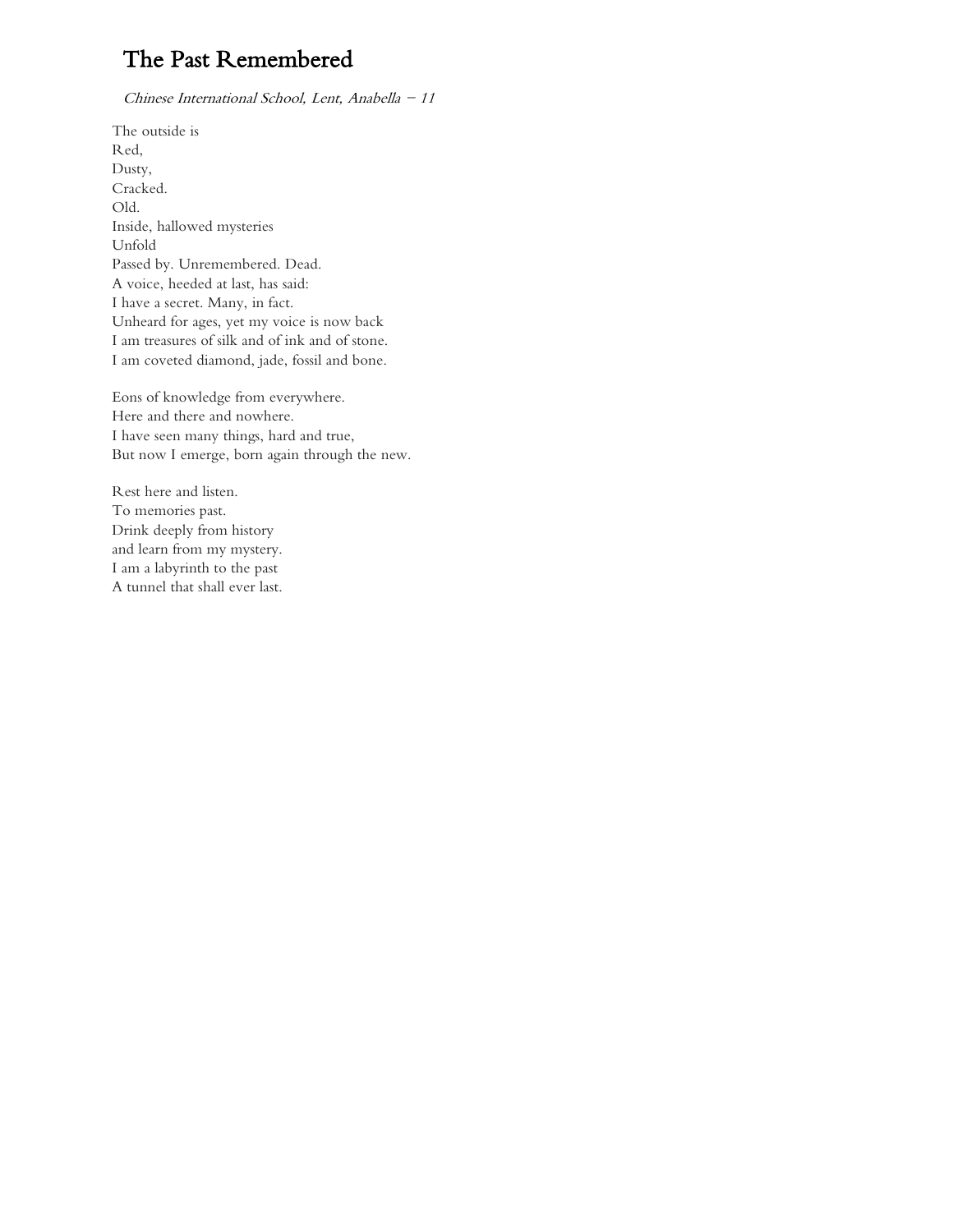#### The Ballerina and Her Trophy Dream of Mogao Dance

 $ESF$  King George V School, Wu, Kasper - 12

The ashes of burning dunes portrays the beauty Of history, for a thousand catties, million stories Too close to the fame Withstanding all climate and time  $-$  Dunhuang.

The stress of pointe shoes compresses the strong passion In life, for a thousand pretties, one dance trophy Too far to the dream Dream my peerless practice on the Silk Road.

In the Endless Sea by ships of desert, long and slow Pacing pace to follow my Polaris to the dance recital of Mogao The lengthening tulle remarks no short-cut for a go, waiting a go Since the little tutu ever desired to reach for the stars, a long time ago.

I walk by the emerald crescent, bearing new blisters, and old Sinking sand noshes my every steps, a tug-of-war, tired never told Not easy I win the chiffon of moony night, wait for the breezes' call Reward my bony ankles with caress and champion's dream of all.

Slits of flash dazzle my drowsy eyes to open Emancipated mural souls, springing alive in heaven And said, "Get up to the stage, no time to wait For your choreographing the Gateway of the grottoes, today."

"Shall we dance? Shall we fly? Shall I borrow your feather wands?" I gaze at the Apsaras before me, waiting for her promise She coaches me the right time to grab, grab tight The softest scarfs and take off together To the farthest of no name. In a blink of an eye-Elegantly I bend back on the rainbows To see perfect inverted beehives of faith, who Carved into cliffs on very still water, a dancing mirror Reflects my faith in dance, as you teach Only with sincere love can I really learn well.

Continuously I swift my leg high to my wrist, with your lift To touch pinches of windswept rocks, pains drift Across debris of the Great Walls, a recollection's call For chronicling things that were not all roses, as you tell Only with gratitude can I really manifest a life staging journal.

I learned your silken calligraphic note, a bolt from the blue Is a farewell to the Sleeping Buddha in a pyramidal tomb and you? "Cheer up for every fall," my dearest coach wrote, "The smouldering incense end is calmness, if, you think through." Only with intelligence can I really beat jitters in my shoes.

And after I sit on the nine-story grotto The first sunray strikes on a faded face, illuminates The blessing to caravanserais along the Silk So clever am I, rolling up light beams into rhythmic sparklers Turning silence into stage cheers.

A zither and a pipa narrate my sentiment overflown, oh dear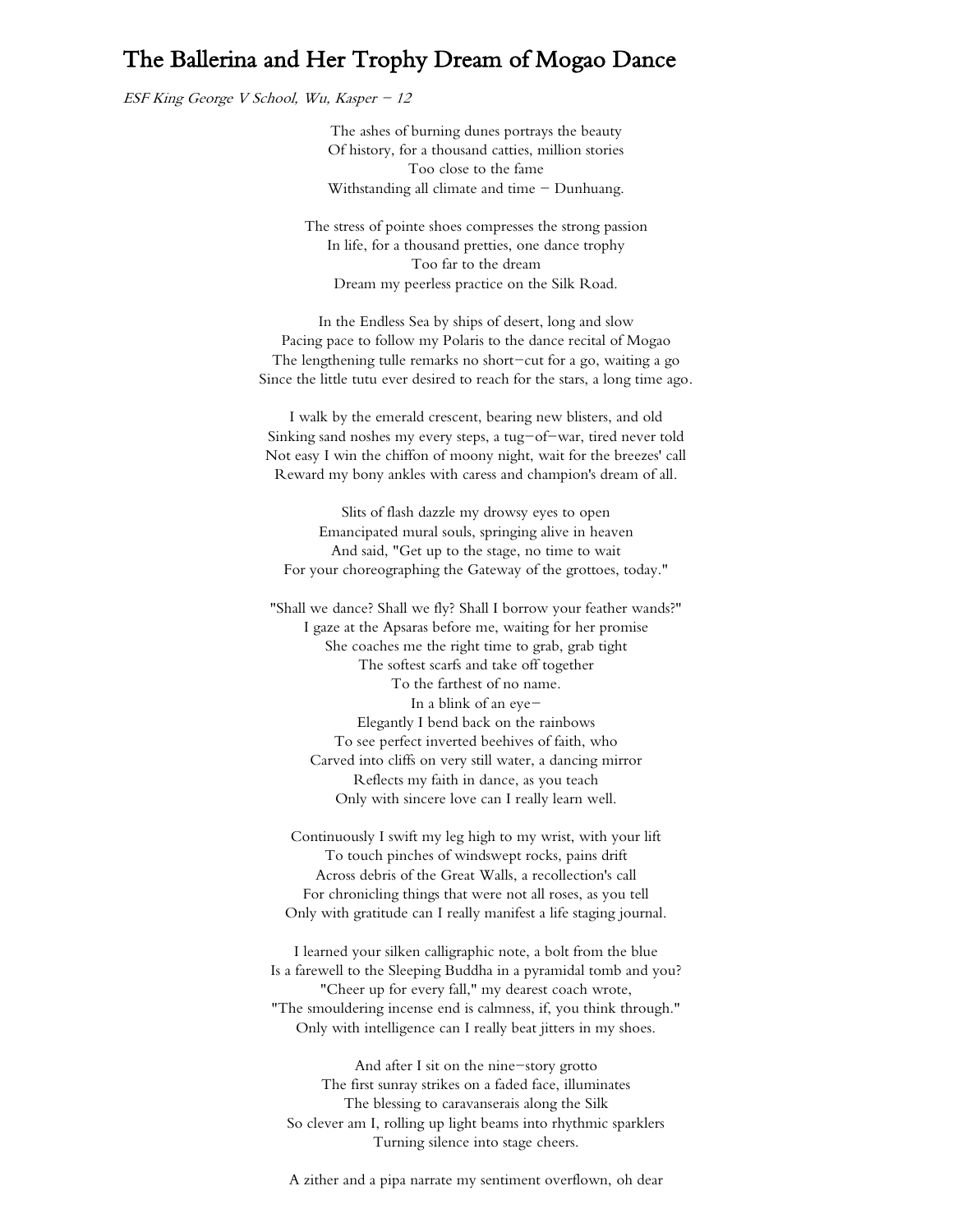A dowry for homesick princesses, or a souvenir to Northwest from tears? Rattling grief and joy in waves, far from my hometown How close to the trophy? I have to give the zither to a couple, a dragon and a phoenix In exchange for a pair of lucky candles to warm up The backstage for Princess Pipa.

The backstage with four book walls, altered from an antique library Squeaks on the centipede ladders there introduce me old visitors, stealing scholars Should I cogitate to mix their old footsteps to match my new choreo Add an overture of rebirth from plunder? "Sure you can." the couple assured Reminiscing Mommy's whispers since I was a toddler.

I make a deer and a lotus embroidery with my fingers The dragon teaches, I stitch I wave an arc through the fragments of plundering with my wrist The phoenix shows, I sew A blessing in disguise, unfolding the world the treasures of millennia.

In a blink of an eye-

No time to wait, it is the sand of time, my show time Nine-coloured deer furred my shoulder straps Five-coloured clouds underpinned my flutter fluffy fringes The alchemist of dance am I? Even thousands of gods will gaze and never look away... on me.

I flick my legs to patter pipa's angry-looting notes Hear my arm gliding over the heart-striking strings Plucking behind my back, lean my back, hold your breath I am beaming with pride, percussing the legend of Rebound My jumps are larger and smaller pearls falling...on a jade plate.

Slowly my elbows draw enduring twirls, to salute The glories and sorrows in Thousand Buddha Caves Brushing the sand dust with my grand split leap, to dilute The grief in grains of ignited bloody ruby In the memorial of dynastic changes and interregnum days.

No time to wait, it is the sand of time, my show time I absorb the energy on the stage, mesmerize the front Revitalizing all the flying Apsaras riddles alive I am a poetry in motion, the visible ballad in your eyes.

#### I

#### Close

My eyes Hear my heart Focus on the silence Foot forward. Back straight Head lowered, my last curtsy, to all. A square of golden light falling from overhead Head raised I clasp an imaginary Pipa in both hand My signature to the world's curtain call. Downstage. Bursting into applause and a standing ovation The trophy of mine reflects the cinematic glitters of Mogao Coming true in my eyes and yours.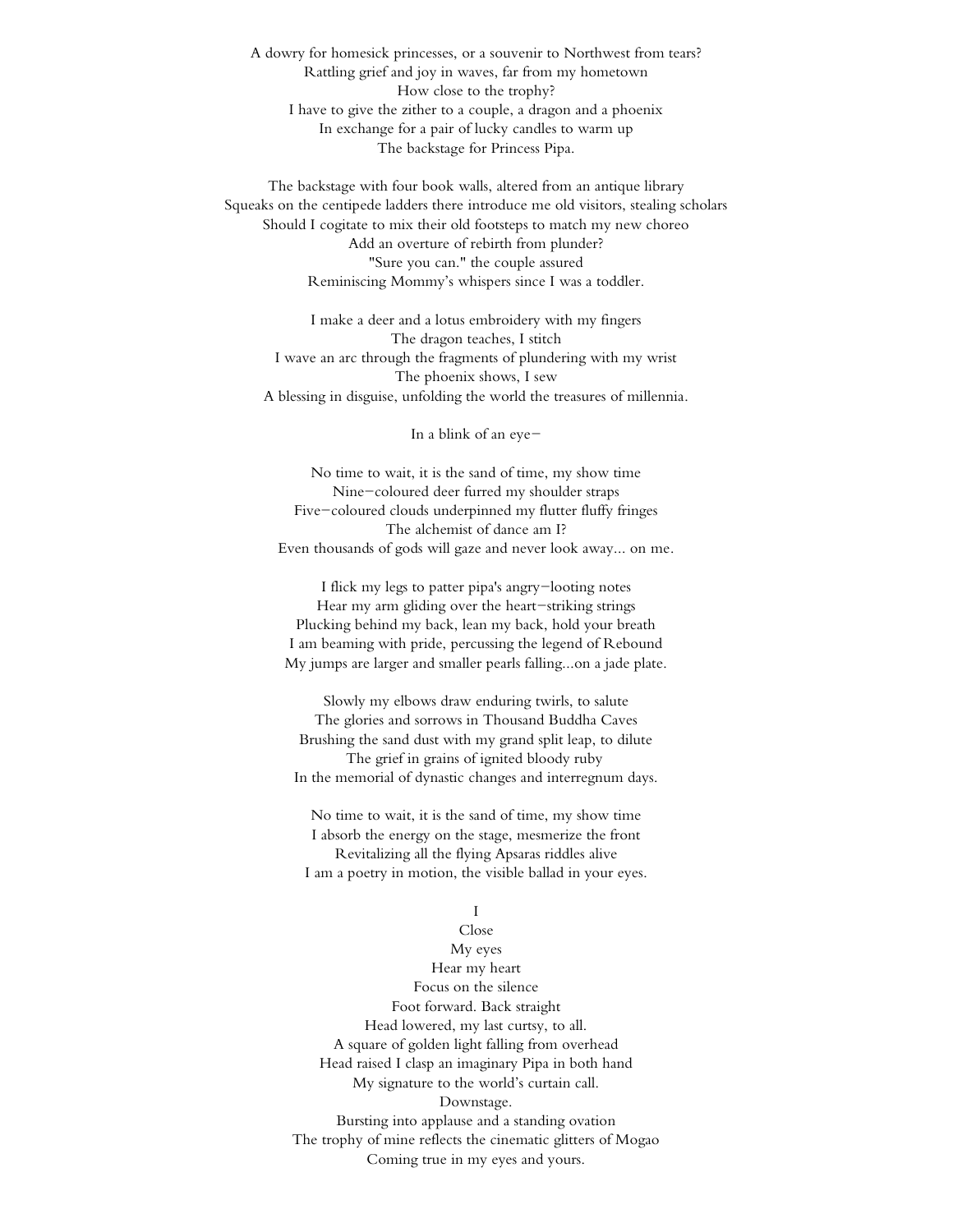# Trapped In Darkness

ESF Sha Tin College, Kwan, Nicholas - 14

One after another, The caves uncover, Long vast roads leading to caves of mystery, Each discovery making history,

Down the long silk road, Stories were being told,

For decades, stories and experiences echoed the caves, Begging to be free, crying to be told, Down the long silk road,

Stories were sitting there, confined like crime, Testifying to be free, screaming to be heard,

One last cry, as that was all that was left, Decades of hope, drained through time, A cry that was heard, by our very own,

One after another, The caves uncover, Down the long silk road, Stories were being discovered,

Like a tunnel to a realm, The stories where overwhelmed,

Flying like a bird, Running through the wind, They were finally free,

The stories ran through the long silk road, Maybe even beyond, Now the whole world could hear them, Stories that carried experiences, pain, happiness, anger, and sadness, They were now being told.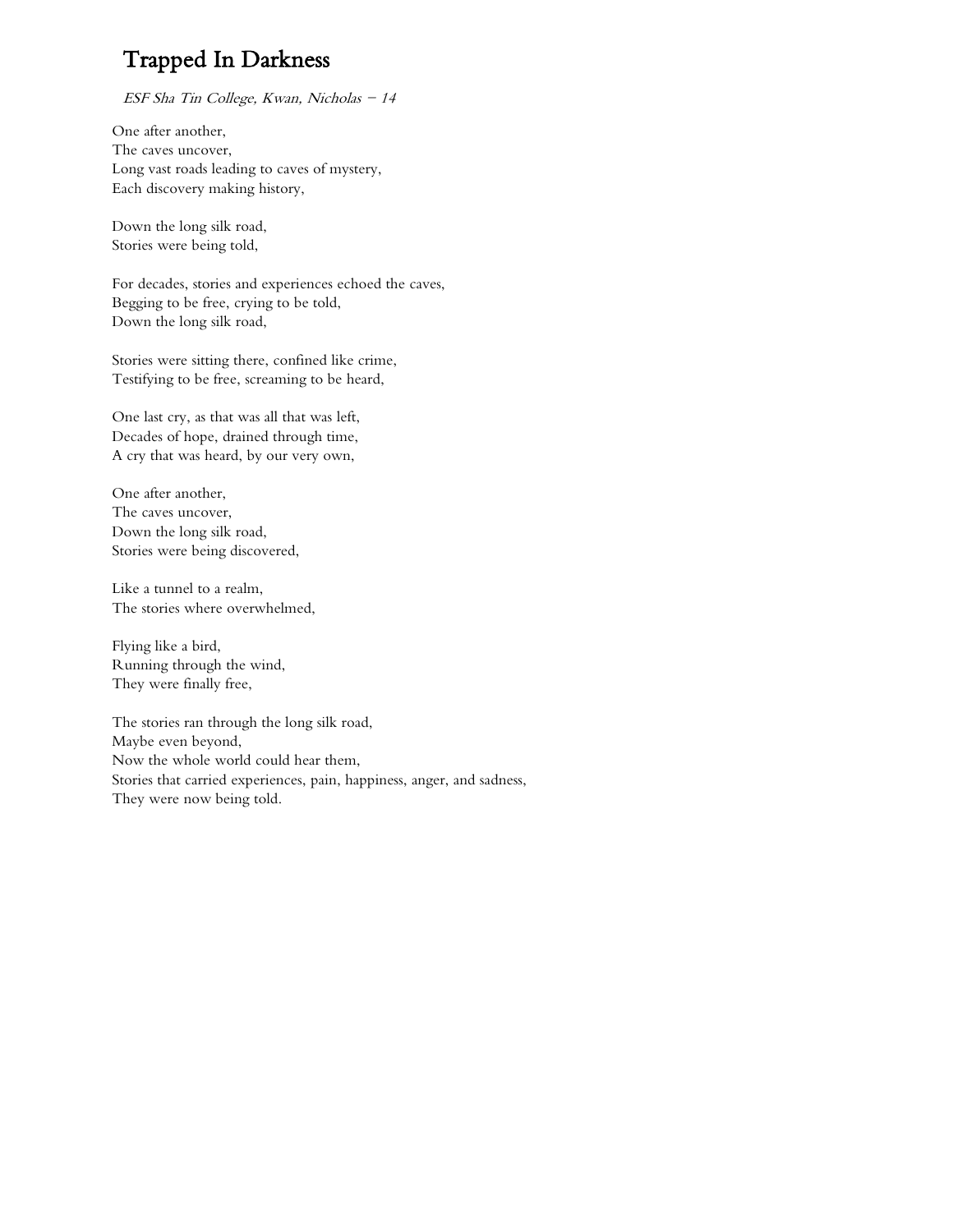# A Portal to the Past

ESF Sha Tin College, Lee, Rosella  $-13$ 

Mò gāo, meaning none higher. A collection of caves and crevices crushing together to create A beautiful chest, full of magical wonders. A grotto that doesn't reach any higher, but still stands tall and looming by the mountainside. Layers of clay and dust gather by the entrance, but that's just what begs the question.

What's it like on the inside?

A grid-like structure with the crimson paint peeling from the sides. The paint makes you wonder, what has happened to it? A beautiful tardis, preserved perfectly with the piercing desert heat. An entrance waiting for you to go through.

Walking through the opening of a cave, Like walking through a time machine. In one era then suddenly in the next. You feel the familiarity of the Modern Era peel away. Skin bare, stepping into something new and exotic.

The caves take off your thick coat of the present, And the further you travel, the more you get dressed. One by one. Taking in each and every artefact passing by. A Hebrew scripture from the 1000s, A Tipitaka from the 400s, A Bhudda's head from the 1500s, An aroma of colours overwhelms you. Inscriptions and scrolls. As you stroll through the tunnels.

It seems like the further you enter, The longer the road. And so down and down the Rabbit Hole of Rabbit Holes You venture further into. Far from a wonderland, but still giving you the same high.

You see monks painted on the walls, Eyelids closed, making you dare not make a sound to wake them. Traditional Chinese instruments emulsified in the walls, The muffled tunes of the Gǔqín echoing through the halls.

The light of the paintings end near the opening of the tunnel, As the outside world beams you blindly. And suddenly, you're back in the present. Something sinks on your shoulders, wanting you to go back inside. Though the knowledge of knowing and going through millennials of artwork and artefacts, Can easily outweigh the desire to go through it once more.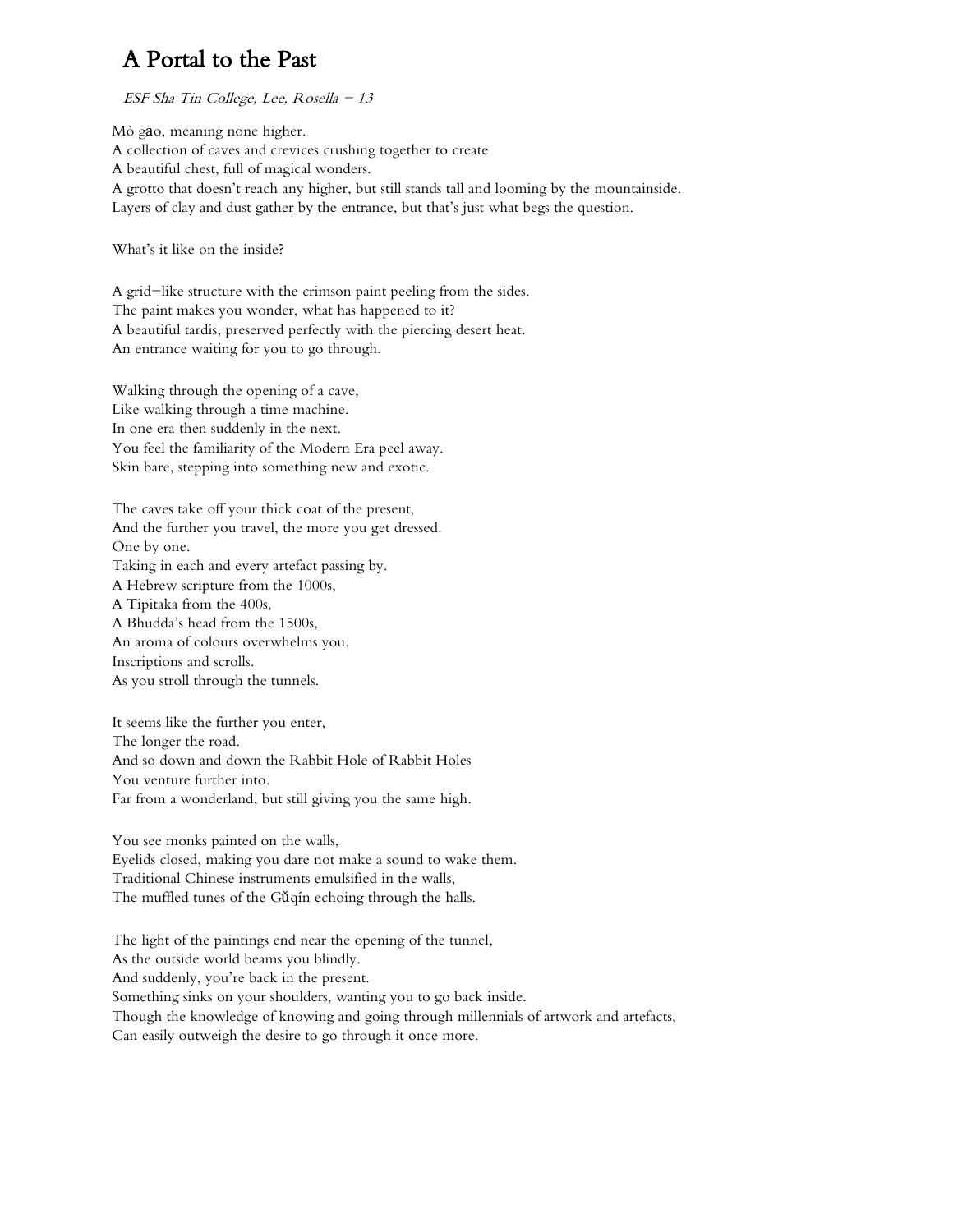#### New Tales from the Mogao Grottoes

French International School, Punyakoti, Namish - 13

I woke up to a throb in my head I looked around positive I was dead I'd fallen into a huge cave Where awe hit me in a huge wave

As the beam of my torch moved about I knew without a doubt I had discovered a tunnel to the past A place where beauty and wonder was surpassed

Color and knowledge was etched into the wall But most beautiful of all Were the statues and shrines The patterns of lines

The faces and expressions The posture and obsession The details and hours Put into the statues and towers

I'd discovered a historical find On a magnitude enough to blow one's mind There were remnants of Buddihsim, Hinduism, and more With literature and art galore

What secrets lay behind these doors What knowledge was carved into the roofs and floors Whose secrets might I discover? What stories lie underneath this cover

This place of mystery Was lost with history But there was a tale to tell About those who fell

A monk was the first observer of these caves He taught a lesson to be remembered for decades "You need not power nor wealth To live a life full of happiness and health"

Made by Three sixty six hands Filled with politicians,traders and their stands It sat on top of the largest cross road In a barren desert it was the people's humble abode

Filled with art and books millenia old It held lessons untold The home of early trading and politics With roots in several cultural history and economics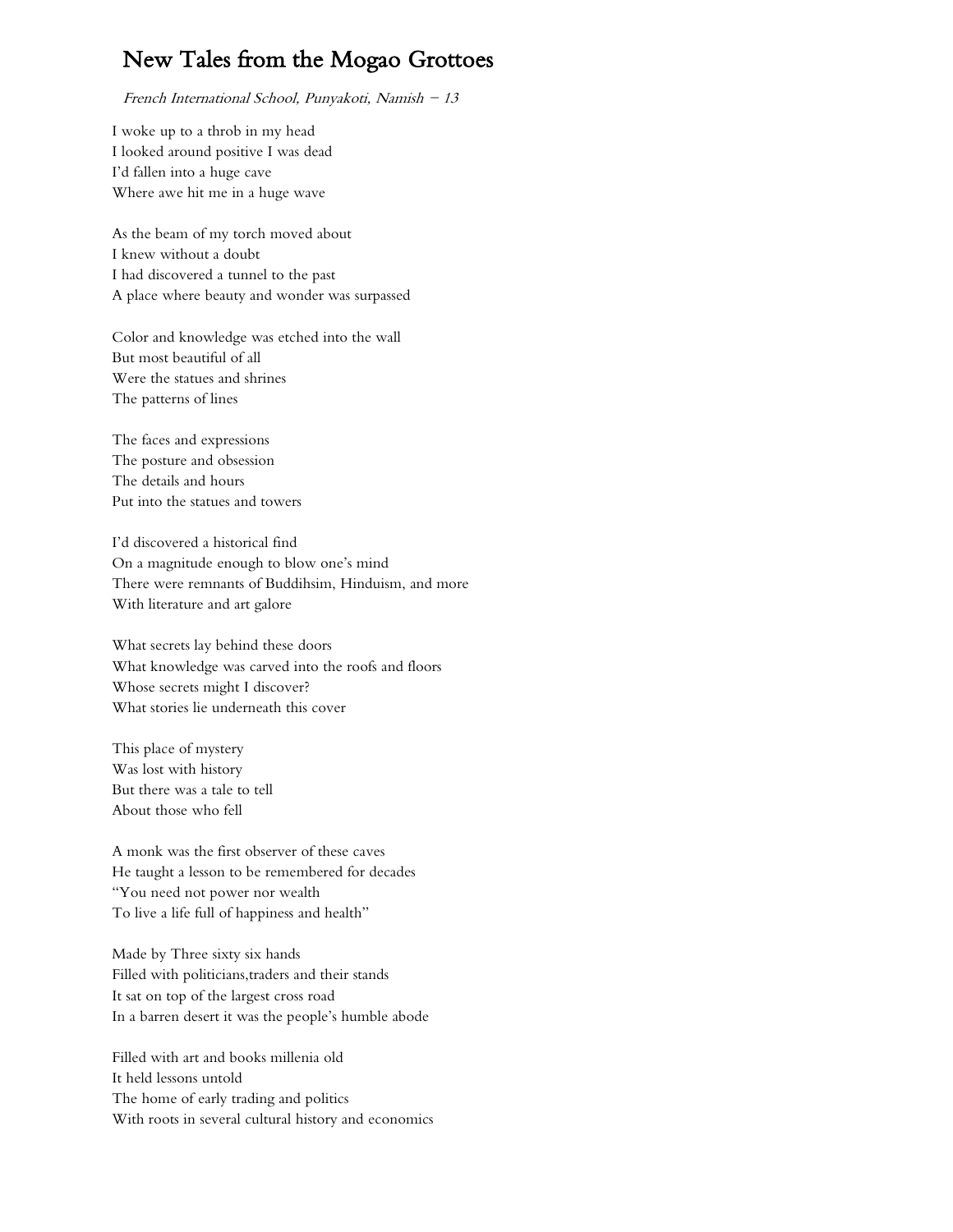I need to bring the lesson back to the world As the cavern around me unfurled I stood ready to explore And the tales of the Grottoes began once more.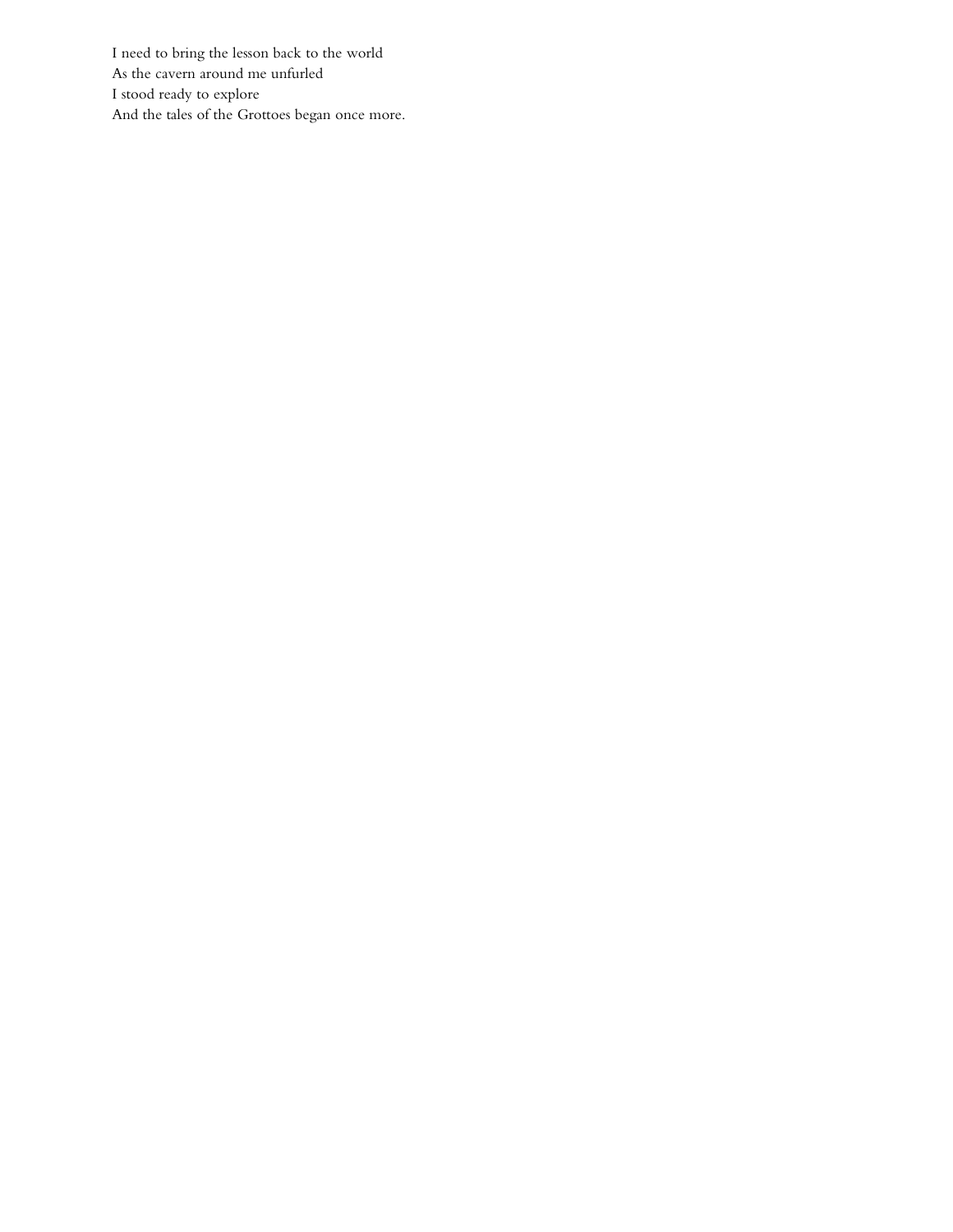#### The Children, the Civilisations, and the Mogao Caves

Harrow International School Hong Kong, David, Antonin  $-12$ 

Do you know about the Mogao Caves That Buddhist, Greco-Indian place? I do because I went there, That beautiful lair, Where monks prayed at the mountain's base.

Why yes I do, because I'm Indian And we were part of the Silk Road back then. Anyway, what's your name? My name is Trame Where are you from, are you European?

Indeed I am, Indeed I am, My name's Samuel short for Sam I'm Italian Nice to meet you Indian My preferred book is Green Eggs and Ham.

Speaking of books, Trame poshly replied, In the Mogao Caves, many books lie, Books of philosophy, Science and history, But first I'll tell where the Mogao Caves lie.

I know this one, said Sam, in Asia In Dunhuang, Jiuquan, Gansu, China The Mogao Caves lie Tall, proud and high, But they're much more than some caves in China.

According to history, long ago There was a China-to-Rome-road, It was rich with tradition, There civilisations, Traded and communed on the Silk Road.

Trame spoke, the Mogao Caves were on that trail And because the Silk Road went everywhere, There was Hebrew stuff inside Taoist, Greek stuff resides And many more cultures, all lie there.

You do know, cultures get mixed up, Like coffee added to milk, in a cup And because of this, This cultural haven was bliss For people who wished to go to that cup.

People must have brought art with them too And inventions of course, some old some new. Of course! Sam cried, That is the reason why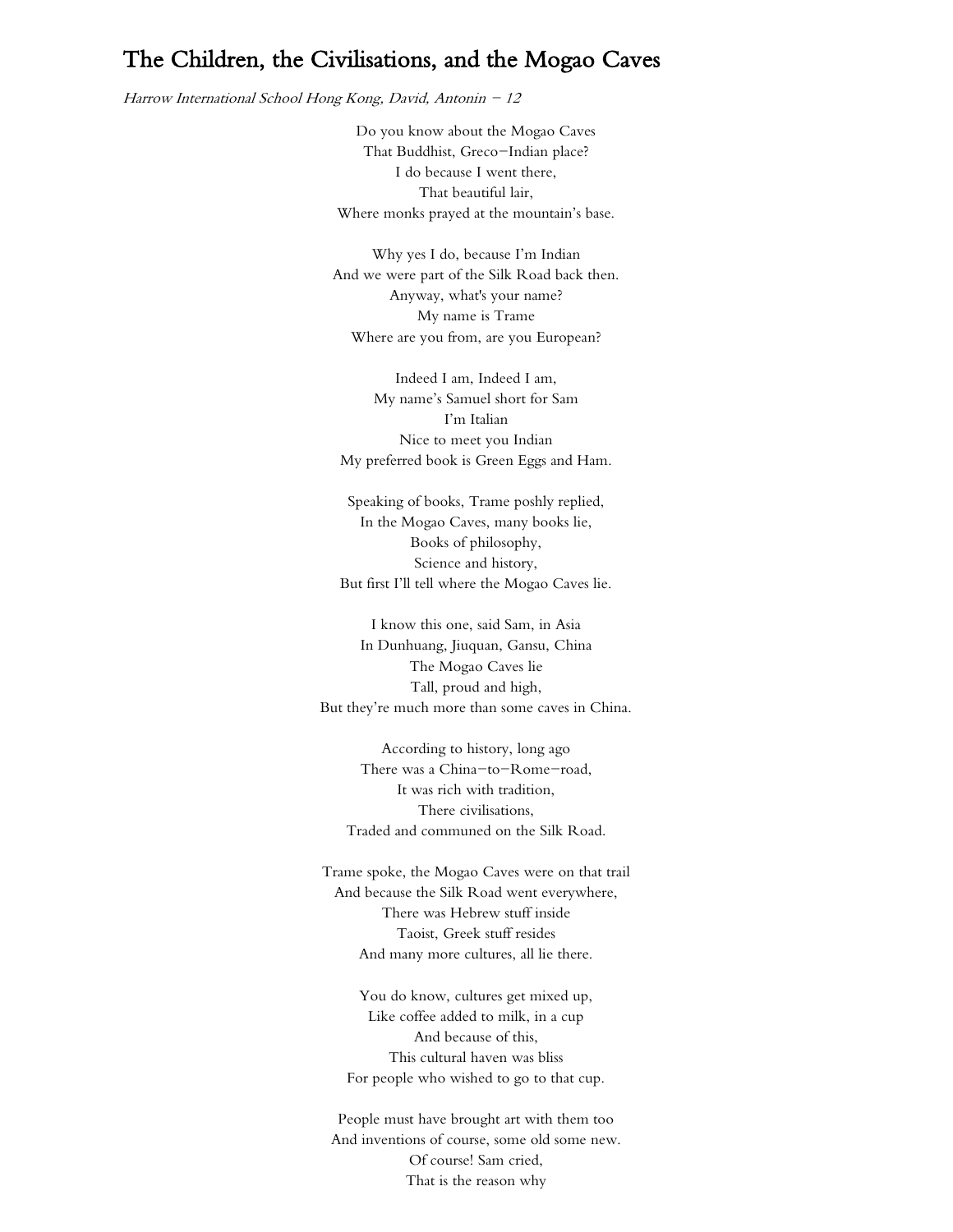The caves have so much culture, old and new.

Back to the caves, continued Trame Let me tell you some of the names Of the Mogao Caves' caves, That very sacred place Nah, said Sam, now listen to me Trame.

The most important part of those caves Is where all the manuscripts lay, The Library Cave's books Weren't gobbledygook, But stored the oldest books to this day.

But the crystal, the heart, of that place Is the oldest printed book in our race. The Diamond Sutra, Which is inside the 'Before sealed now unsealed', Library Cave.

But why was it sealed, why, O, why? Some adults say that an army of guys Was approaching the Cave, And the people, afraid, Sealed it to stop it being burned and fried.

Trame said, my mum said it ran out of space, It couldn't hold more books of human race As such it was sealed But this doesn't feel Right, why would you do that to such a place?

I think adults are thinking far too small They're missing huge pictures of them all. Why simply believe It was humans who did This to the Cave, this place we don't recall.

It could have been aliens from space, Beeping aliens from another place, They sealed up this Cave, So humans would remain Without knowledge so they could rule our race.

Of course not, laughed Sam, that's absurd I mean, aliens don't live in any worlds. No, this probably Isn't the truth, let me Tell you what quite likely occurred.

I think a nefarious novel nation Hit Medusa's civilisation, Killing so many of them So Medusa then Marched towards that human nation.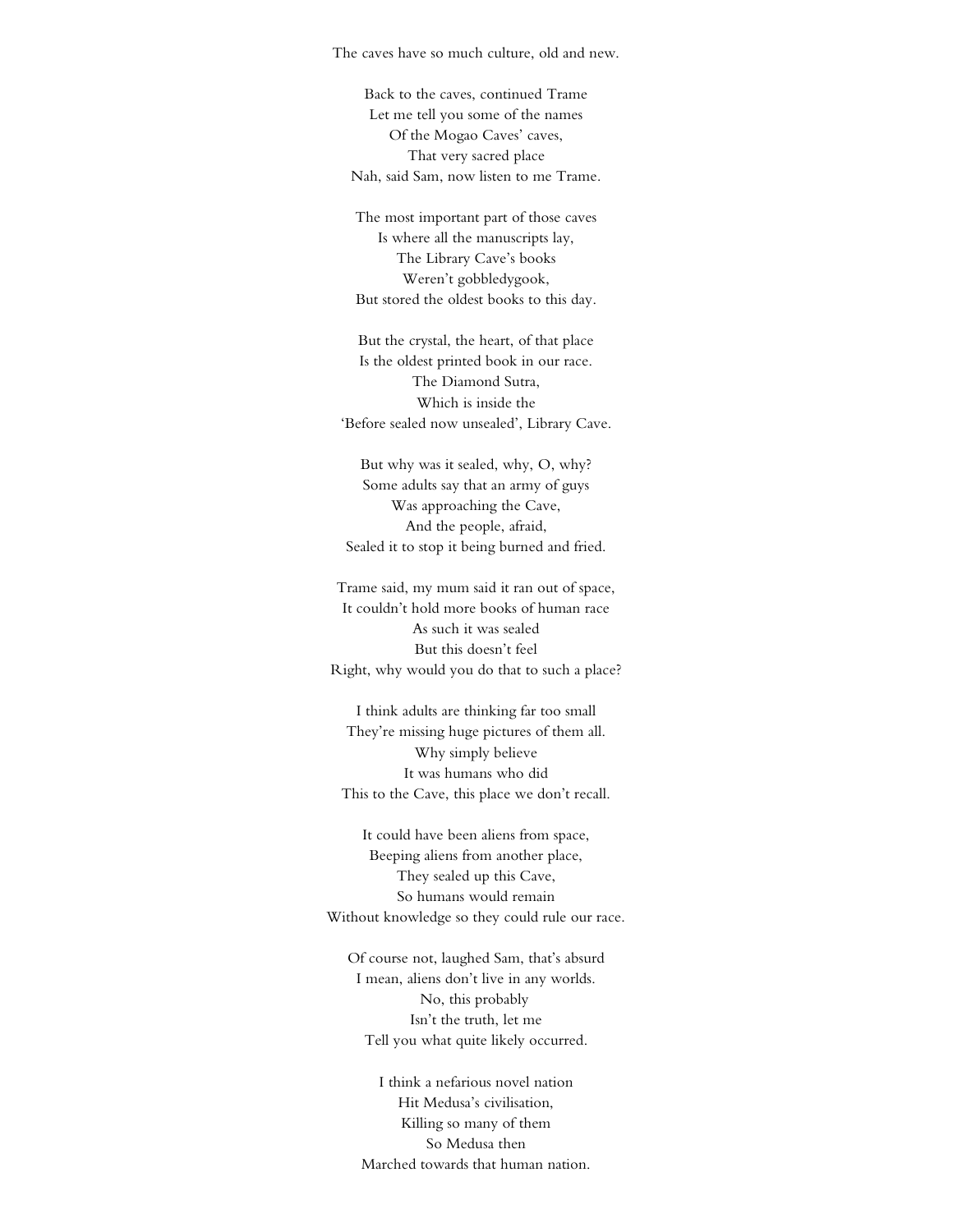As monstrous, malevolent, malicious Medusa marched, her plans merciless It was to seal the Cave To punish the human race For slaughtering her kind which was vicious.

Really, jeered Trame, is that what you think? That's pure silliness, you silly bink-link, That is so far off Your dad would laugh and scoff At such a concept, now I have rethinked.

The Cave was sealed by wizards of lore, Long, long ago, centuries before To protect magic books So humans could look There, to learn spells to fight dark things of yore.

> Or, decades ahead in the future, In a time-travel-computer Somebody time travelled And sealed up the cavern, To prevent looting by time travellers.

Ha, smirked Sam, scoffing and snickering, You really believe that? He said laughing, You have to be foolish To believe such silliesh Ideas, he said, sniggering.

Maybe I am wrong, it could be true But then I could be right. Can you Prove I am incorrect? No, so we should respect Each other's ideas, think it through.

Perhaps you are right, Sam mused, He was really rather bemused. Then I am sorry For being so jeeringly To your thoughts, though they still to me confuse.

Wait, said both, isn't this the lesson Of the Mogao Caves? Despite aggression, Nations get along, Trading, respecting all along This is the Mogao Caves' lesson.

Civilisations only develop when they meet, Trade, share, which is no easy feat, Which is just how we Developed to respect each Other, we only flourish when we meet.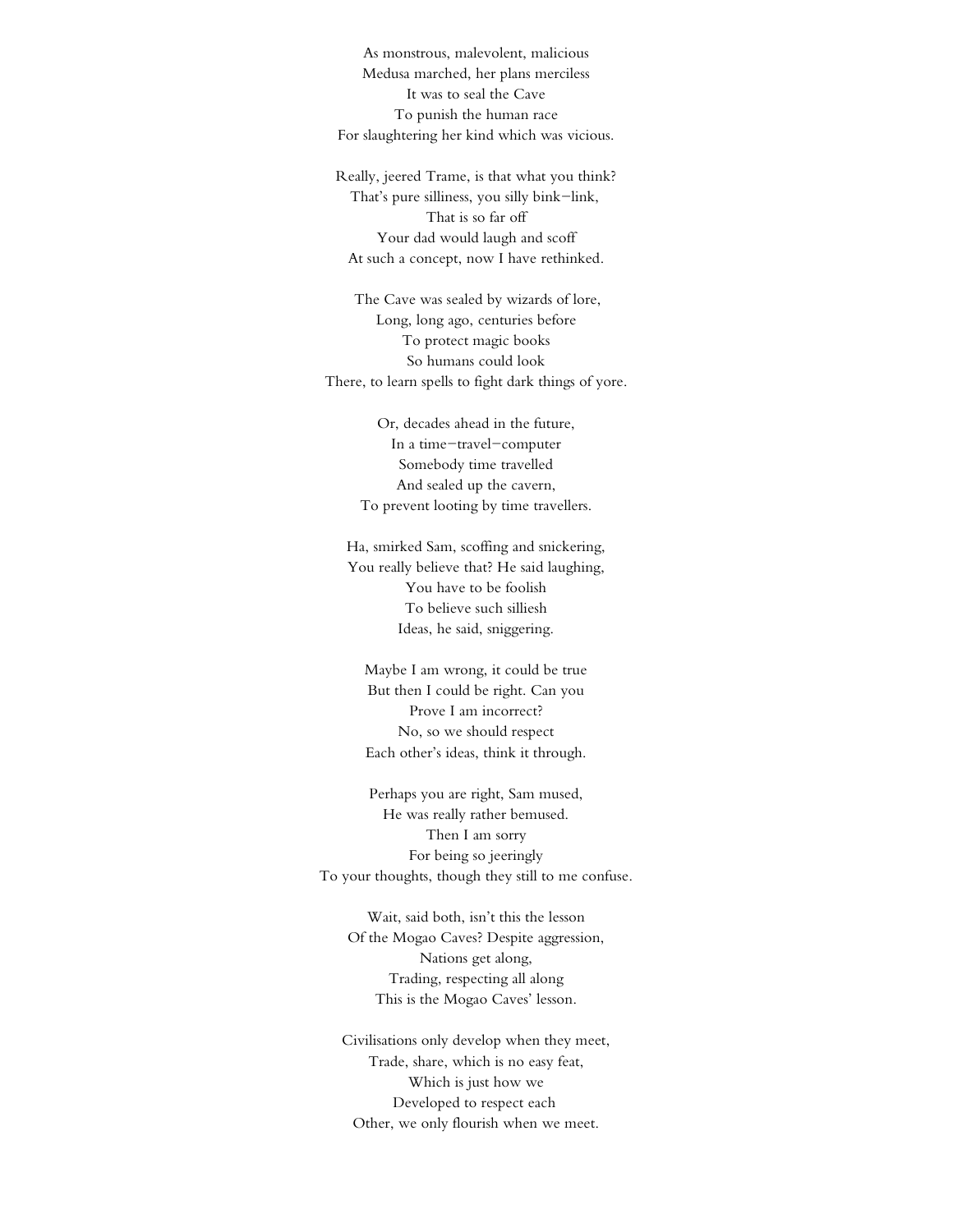# Lost Colour

Harrow International School Hong Kong, Leung, Tan Kiu  $-13$ 

Paintings on silk and paper but I am carved on solid rock.

An endless canvas that stretches from the East to the West.

Carrying the intricate patterns of the artisans that gave birth to my colour.

But my colour has dimmed. The sapphire blue, brassy gold, and lurid red illustrations of villages and the almighty Buddha.

Now specks of dust bit by bit… Decaying.

My heart aches as I tell you my colour had once been cherished and praised. Their eyes who beheld me with respect and caressed me with admiration.

Have left me behind.

As time passes, So does my age and I can only dream of and even so, very faintly. About how I was praised and treasured.

Until one day a door in the caves opened, Light shining through, and I could feel the warmth tingling through my engravings. And there the sound of footsteps and chatter of excitement.

Faces gleaming with joy that approached me. Polishing and shining my surface. And as they did so, my colour was restored.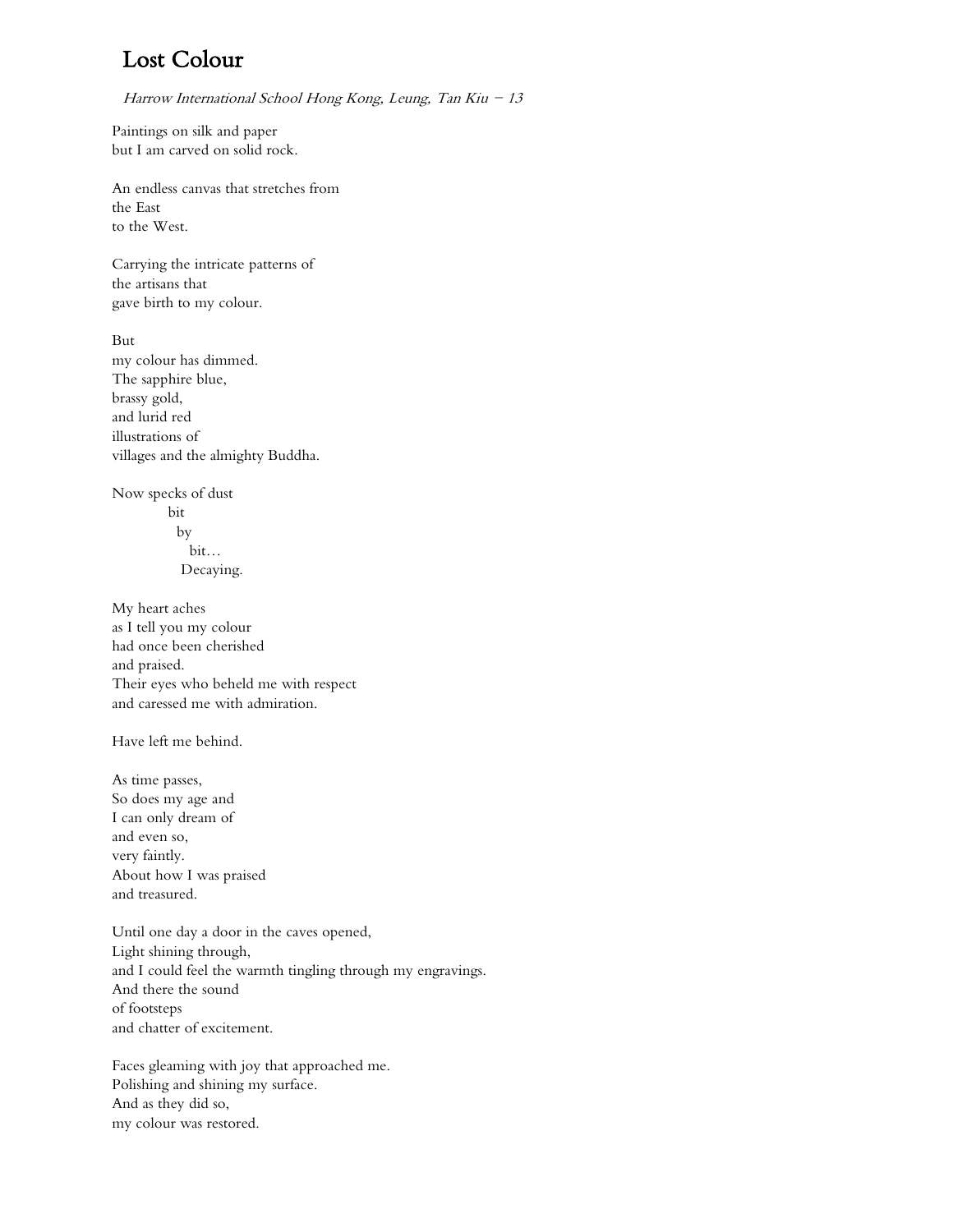The pigment had not been lost, just buried under the blanket of dust. No longer concealed.

So I thanked them, For giving me the hope and the admiration that I deserved. For giving me my colour back.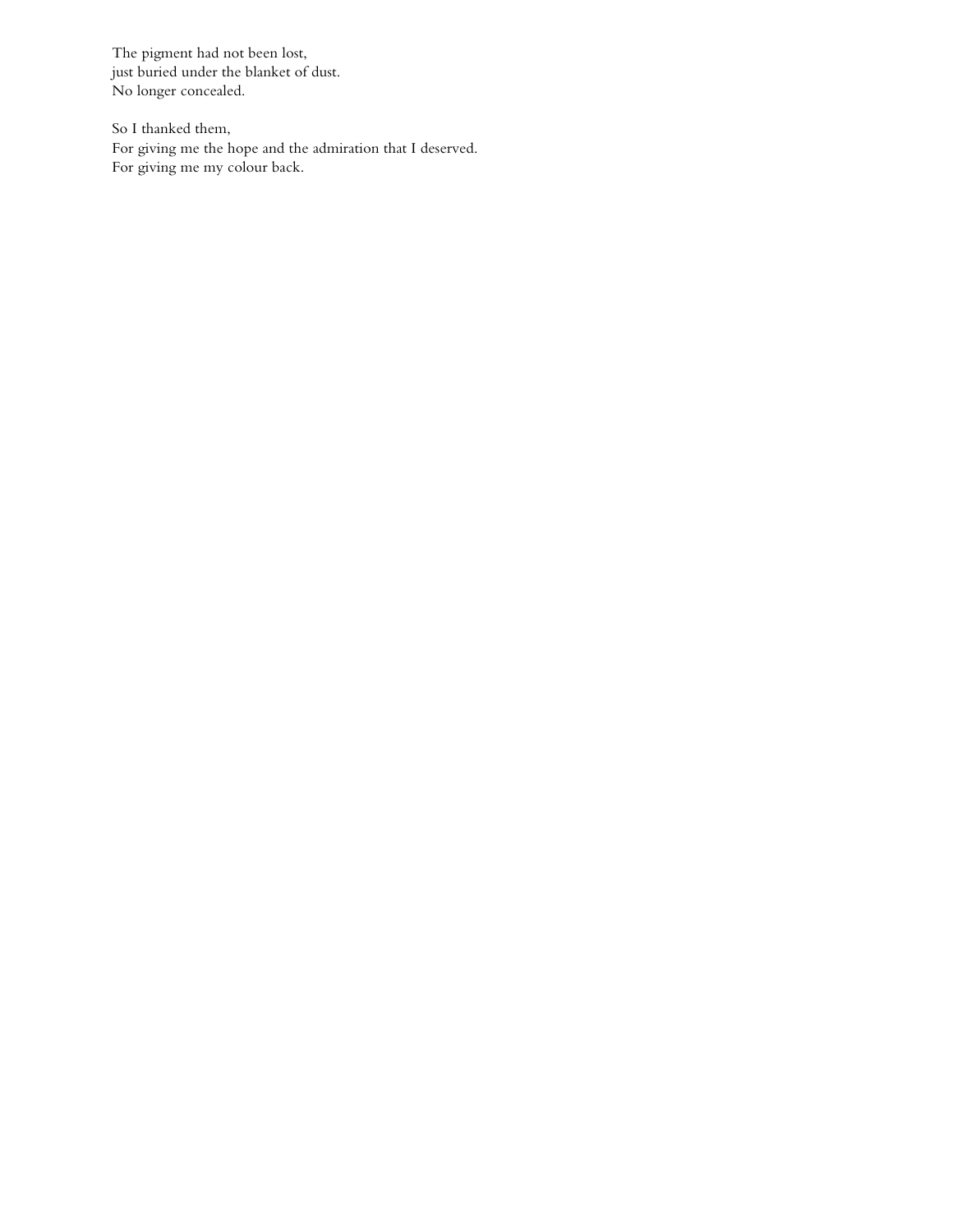#### The Epic Poem of Arcturus

Harrow International School Hong Kong, Li, Barton  $-12$ 

HATE:

Howl Arcturus' hate, Sinful and unholy, that cost his home Myriads of pain and suffering, that will cost his later generations Years of Fury Wrath Vengeance

Let Arcturus Drown and rot In his own blood In his own misery Howl Arcturus' hate.

The anger of Arcturus could not be subdued For he was Exiled from his own tribe Exiled from his very own family He seethed He loathed He would not forgive-Hate had reigned over him Hate had marred him Arcturus was rotten to the core.

Arcturus climbed up, up, up His callused hands Scraping Against the craggy, jutted mountain of the Mogao Caves Sand dripped down Wind roared Boulders clashed against the decaying desert, crumbling to dust upon impact Arcturus, though haughty and conceited, feared his own death His consciousness would not allow himself to die At least, not now. He had to prove himself to his Righteous, self-indulgent tribe He thought Leave my family's bodies to rot as feasts For crows For ravens Leave my family's bodies to rot as feasts. Arcturus' muscles ached

• • •

His sturdy body was sore, numb and agonized A hue of death and blisters swarmed over Arcturus' hand Prophesying imminent danger and foreboding That has yet to come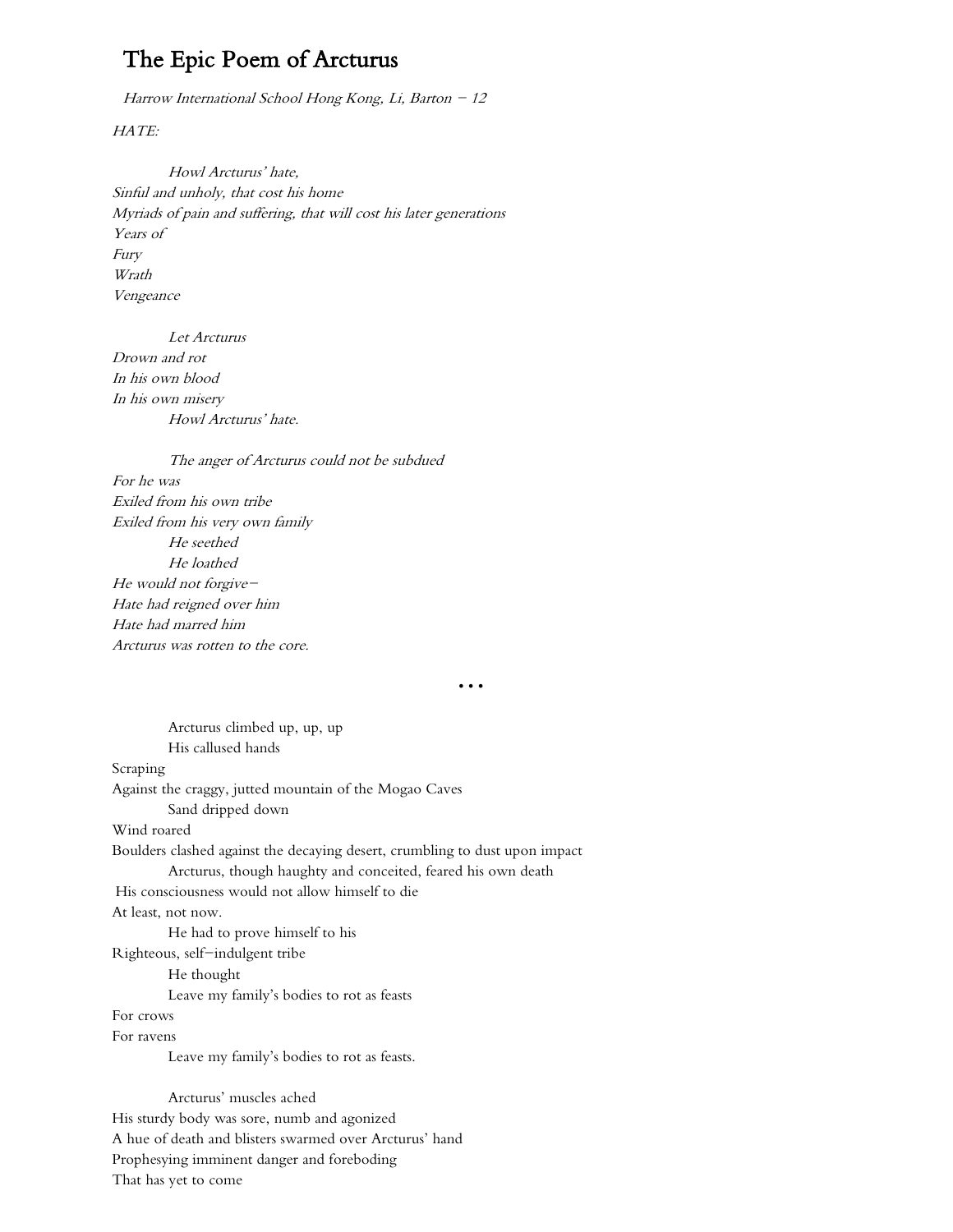Begin the voyage of Arcturus The despotic, dishonourable warrior.

• • •

RAGE:

Jeer Arcturus' rage, Felonious and errant, that deprived his tribe Of countless lives, plunging many victims Into hell's reign.

Who murdered children in their sleep?

Arcturus

Who set the tribesmen at each other's throats?

Arcturus

Charax's son and Otonia's, furious at his tribe's ignorance, offended, By the chieftain. Charax had injured Arcturus' pride; Seeing him unfit to be the future leader Jeer Arcturus' rage.

• • •

Sweat trickled down Arcturus' mottled face His body felt As if on fire, Burning, searing He looked up woefully, wishing he could reach the pinnacle.

Night fell upon the coarse mountain Arcturus sighed, he would not reach his destination Not yet.

He looked at the blood red moon, Listened, to the eery, ominous roars of the wind And took his last breath, before He let silence and the dark take over him.

> Sleeping Twitching Groaning

> > • • •

#### GUILT:

Scorn Arcturus' guilt, Which led to the tribesmen's demise $--$ Several banishments of victims The deaths of countless souls The disgrace brought about by Arcturus Son of the imperious chieftain, Charax Scorn Arcturus' guilt.

• • •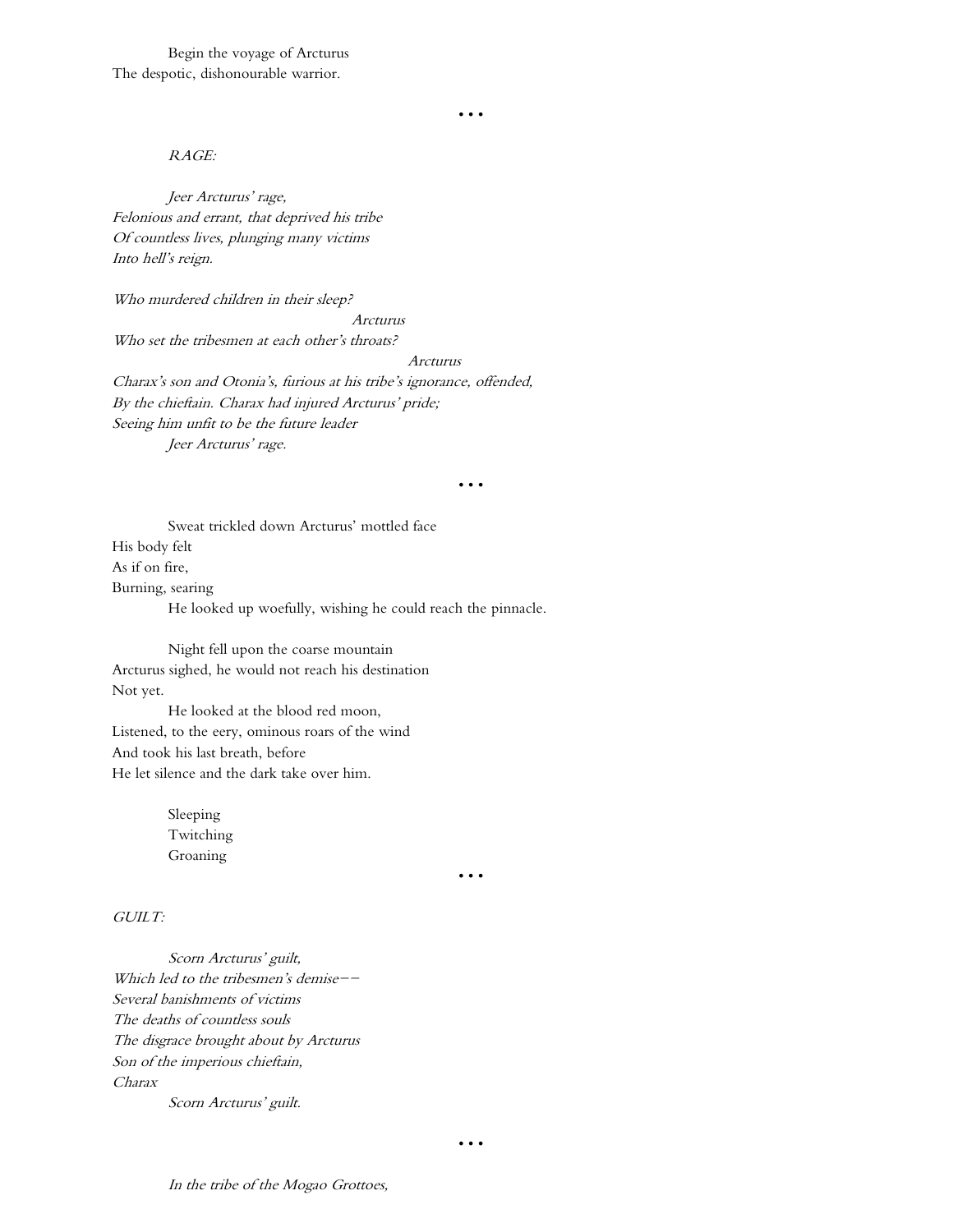Or, what used to be, Caves started crumbling, Abandoned, And deserted, Albeit the remnants of unfortunate tribesmen-- Corpses and bones, Dirt and dust.

• • •

A pearly, rosy hue shone softly, Reflecting upon the decaying desert of the Mogao Grottoes

Arcturus awoke, groggily After dreaming About the Mogao Grottoes Decaying Crumbling Disintegrating out of existence Looking at his surroundings-- A tree, swarming with maggots Arid climate Barren, deserted Patches of lifeless sagebrushes, swaying.

#### Arcturus squinted

Hesitated It couldn't be-Not after several years To the point of dying out of exhaustion It couldn't be… His home-- The Mogao Grottoes?

#### Arcturus

Still dazed by his discovery Plodded aimlessly His throat ached, eagerly desirous for water His mind lingered on his Exile The emotions he felt $--$ Hate Rage And most of all, guilt.

Arcturus trudged on for ages, His mind wandering aimlessly Hate, rage, guilt Hate, rage, guilt Arcturus looked up Gazing upon a towering, decaying piece of debris Engraved were the words "Here lie the Mogao Grottoes'' He grinned, dementedly He was at home at last.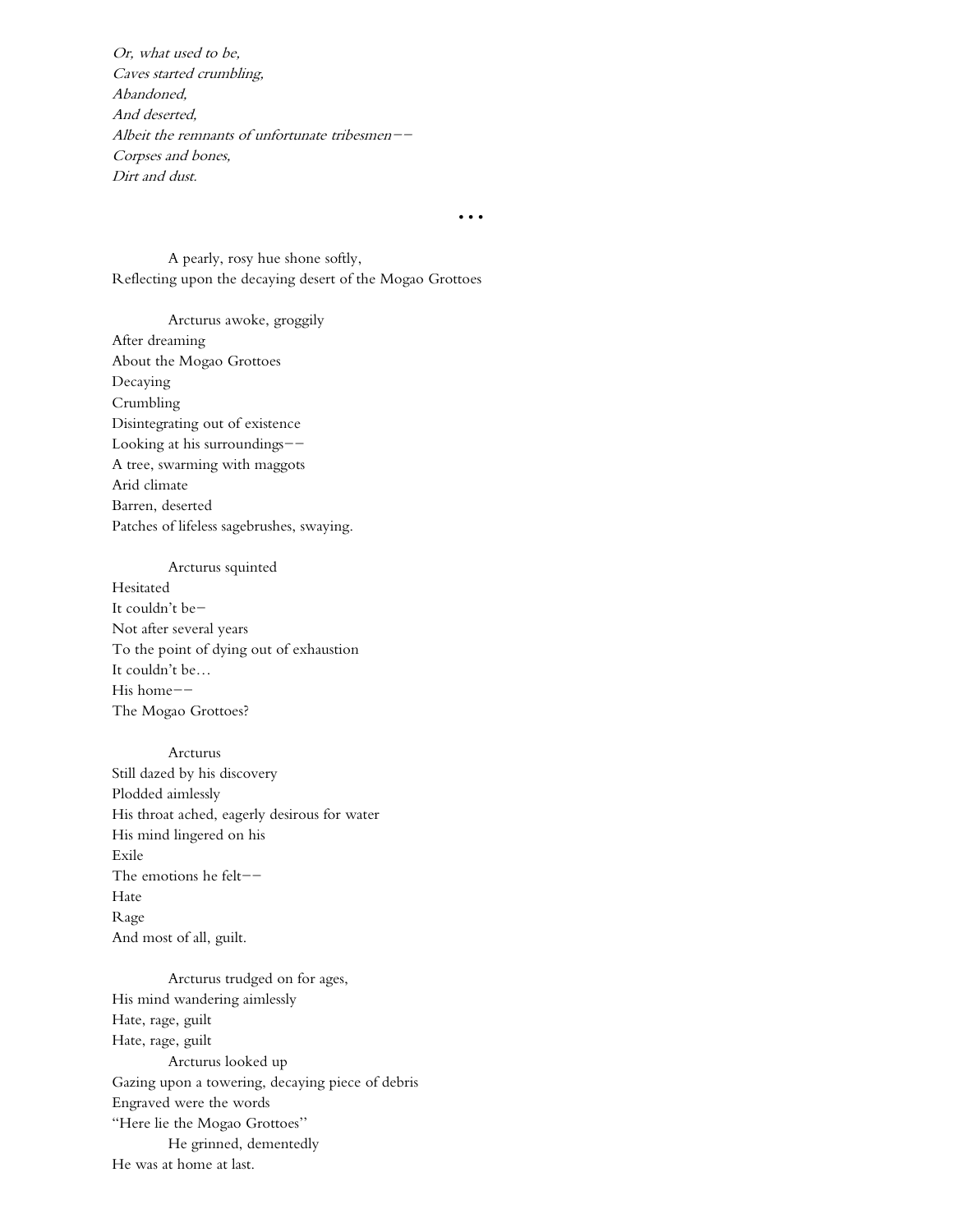Arcturus' throat itched Aching for water And, as if on cue, A pool of murky water appeared, in the doorsteps of the Mogao Grottoes With scattered corpses of beetles He scrambled down, Gazing breathlessly He cupped his Filthy Blotchy skin with Water

Gulping it all down.

His eyes bulged Veins popped out of his blotched face His heart beat erratically He started convulsing His hands strangled at his neck, helplessly Terror coiled in his stomach Arcturus collapsed onto the grainy desert Not breathing. Not moving.

One step away.

• • •

Let Arcturus Drown and rot In his own blood In his own misery For his sins must be punished

Let Arcturus Decay and disintegrate Out of existence Erased from history

Let him suffer for what he did--

Unholy Corrupted Immoral.

• • •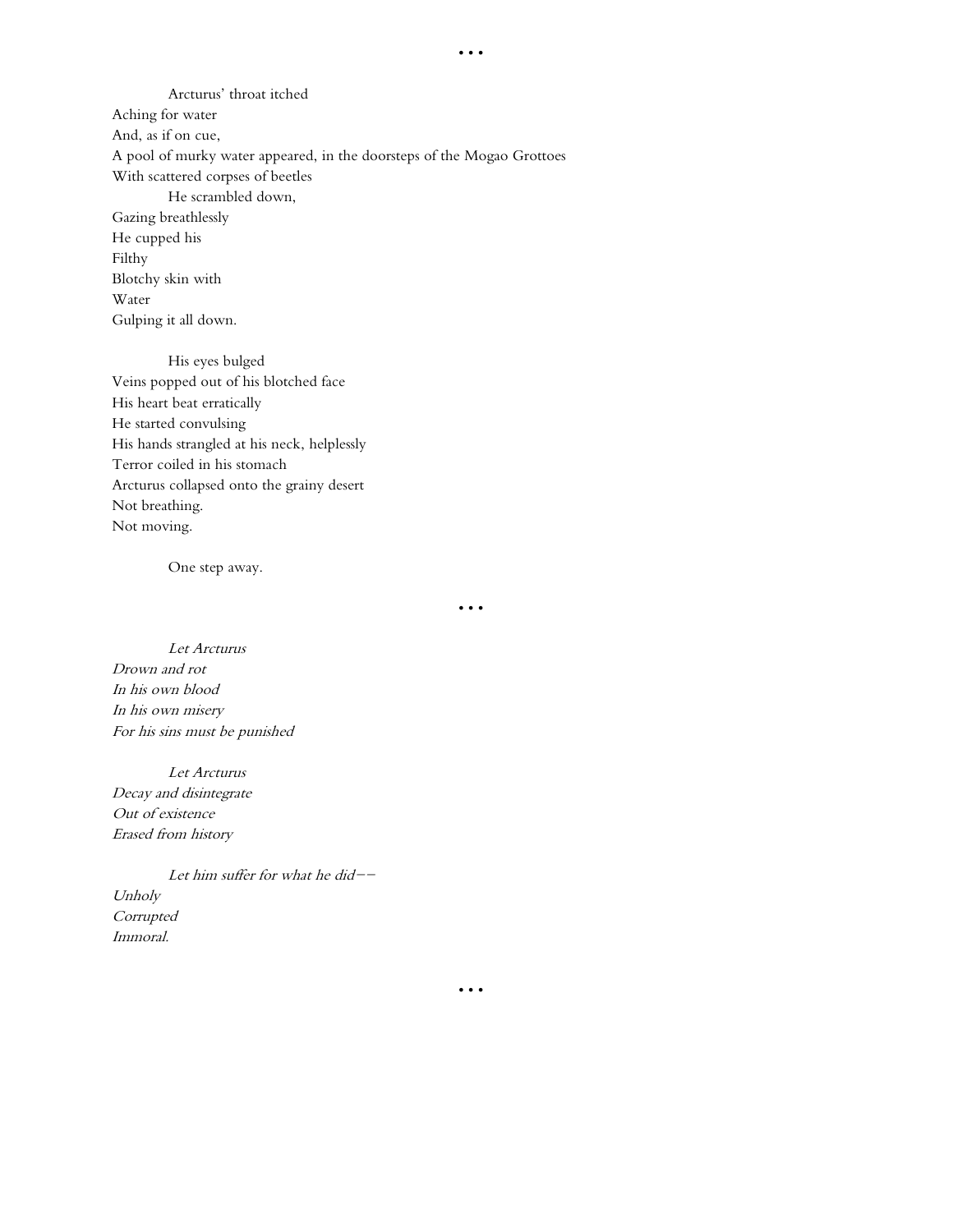## Ode to Mogao Caves

Harrow International School Hong Kong, Lu, Angelina  $-14$ 

On the verge of the Gobi desert In the heart of the Silk Road Where streams of ancient monks And indulging explorers Once travelled through Breathing the fierce flow Of century old sand An essence of the grottoes I longed to strode The Peerless Caves Stand in front of me and glow

One Mogao Cave would be enough to dumbstruck To put me under a trance Let alone 735 heavenly caves All worn with time, From whose infallible hands Gave me a chance To open my unworthy eyes 500 walls of hand-carved paintings So beautiful, worthy to be hung up in the sky I feel my first romance As I stand admiring the images of history, culture, and religion

Forget not The additional 235 walls Barren yet bewitching Dark yet illuminating A place for eternal peace Blocking unwanted calls For one to free the mind Preparation for enlightenment A pathway once followed by the Buddha The one who awakens truth A life always recalled

Unfailing patience, dedication Embedded in rock Preserve long lost stories and primitive life The life prior to the ticking of a clock Medieval China Printing, paper, and the compass Bedazzled gems of Asia The time of Europe's greatest paintings The Last Supper, The School of Athens Mona Lisa and the Sistine Chapel ceiling Brothers and sisters exploring truth and wisdom

The Mogao Caves Through natural disasters, sandstorms Marauding rebels, greedy explorers And other dangers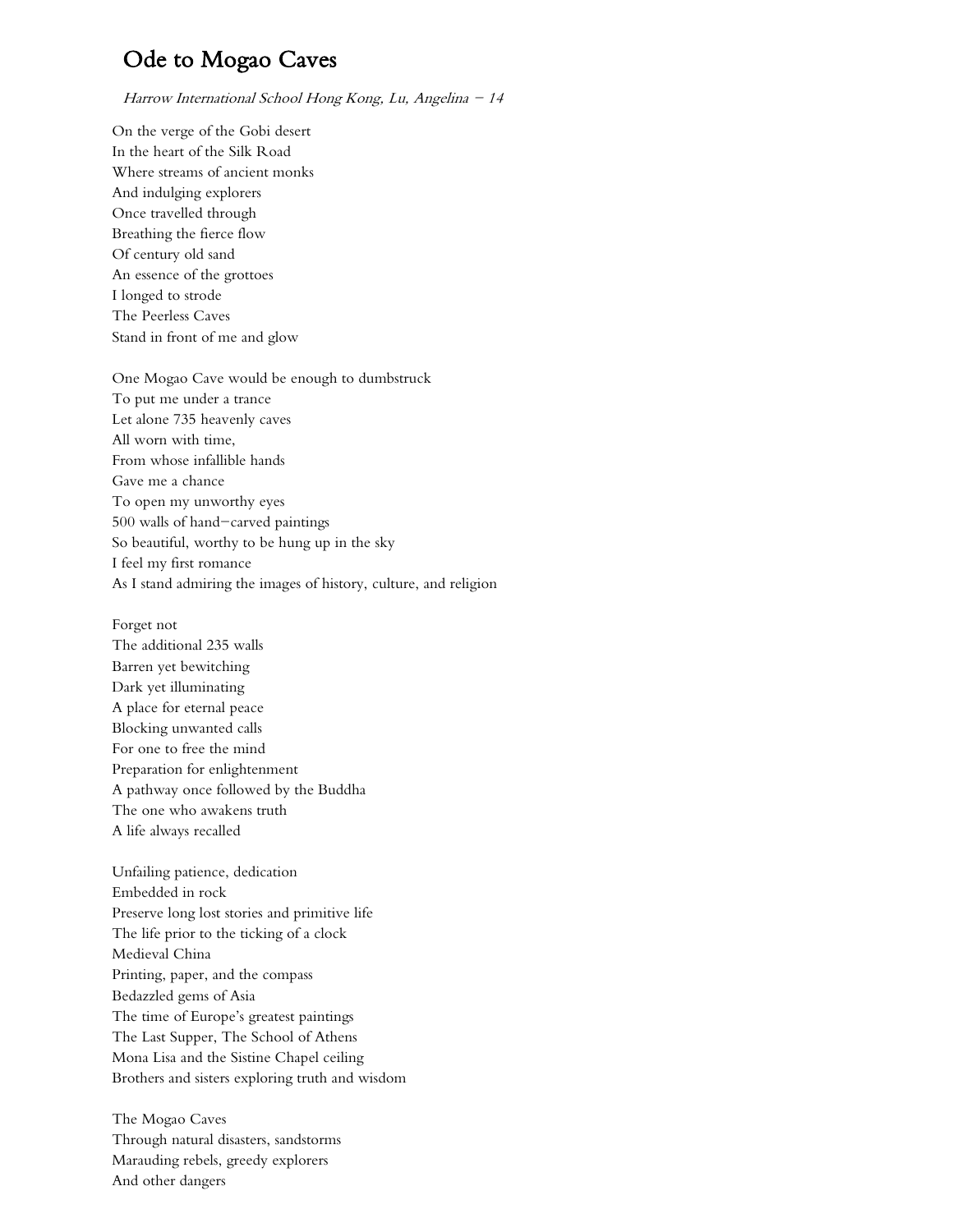Tests of creators and mankind It survived with scratches on its breast The battle scars of true bravery But most honourably It awakens and arises The people of digital technology Of entrepreneurs and voices wanting to be heard

I stand in front of the caves My dream to take a selfie Vanishes in the humid, scorching air I've fallen in love Conversing with those who came to seek and left reborn And the serenity and escape From the bustling city I don't need a picture to represent my love For the power and the roar and the life Of the Mogao caves Live on in me Everywhere I go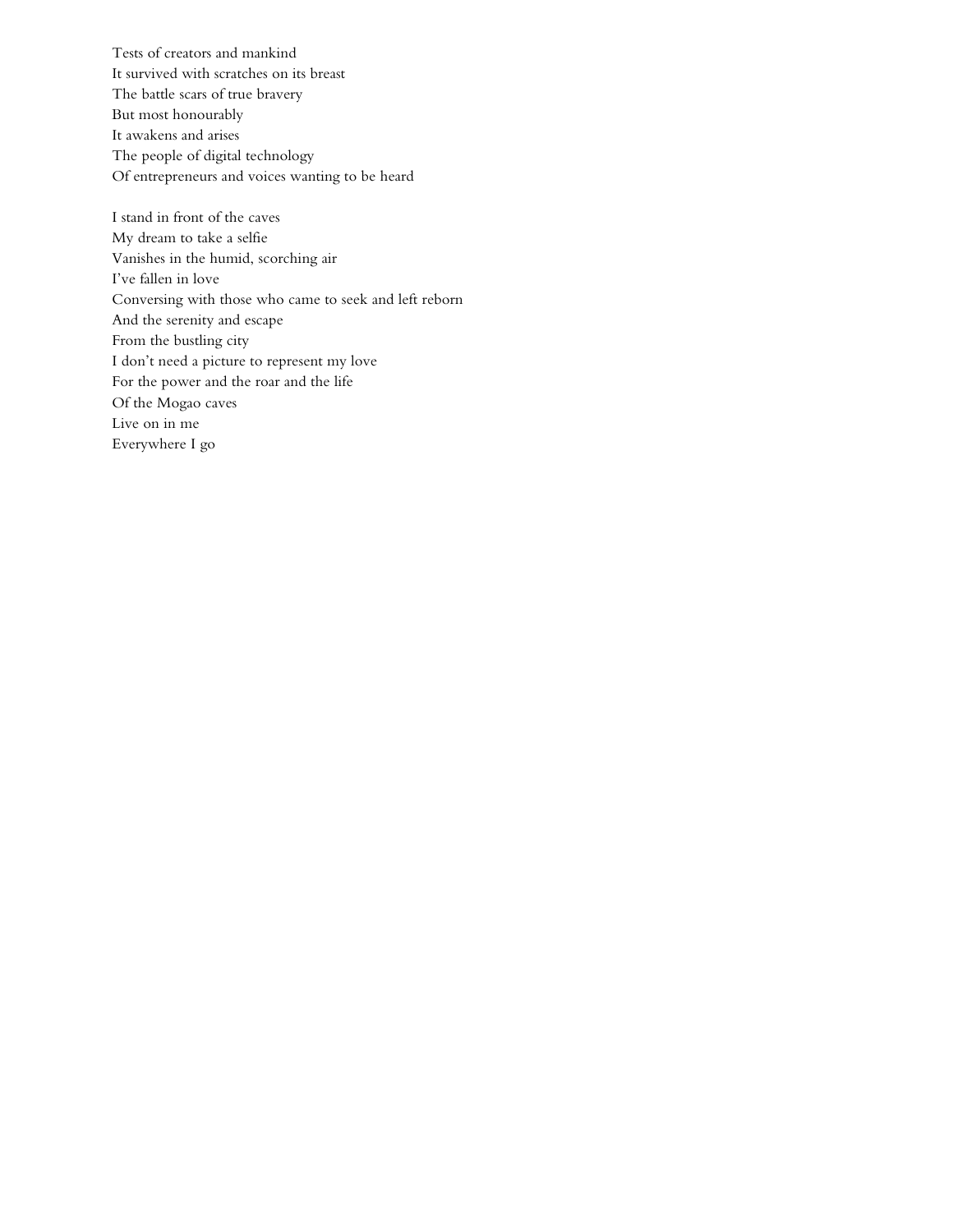## The Search

How long has he been here?

━━━━

Harrow International School Hong Kong, Yan, Yutong  $-13$ 

Slowly, stepping, luring. Allowing the heat to consume him like a hungry beast scavenging for its next meal. Draining away. Fabricating under the ruthless sun. Each step was slower than the last; his feet heavy on the deceiving sand beneath him. Days weeks months.

> (15 years ago) He had first heard of the caves as a young boy who would get into trouble for; digging up his neighbours' garden or making faces when he thought the teacher wasn't looking or throwing tiny pebbles at his classmates when they irritated him like red rashes growing on your skin when you've been sweating too much. On days like those his mother would tenderly tuck him in the stiff bed; the only bed they could afford. She would gingerly brush his tangled hair, attempting to use her fingers to comb out the knots. She would lovingly stroke his bruised face and tell the story her mother had once told her, of the caves, the ones filled with extraordinary relics; the treasures of those who came before. Her words flowed out of her mouth like a steady stream of water that soothed his restless mind and comforted his uneasy heart. But he had long neglected those stories. They're just myths after all; forgotten fairytales.

> > ━━━━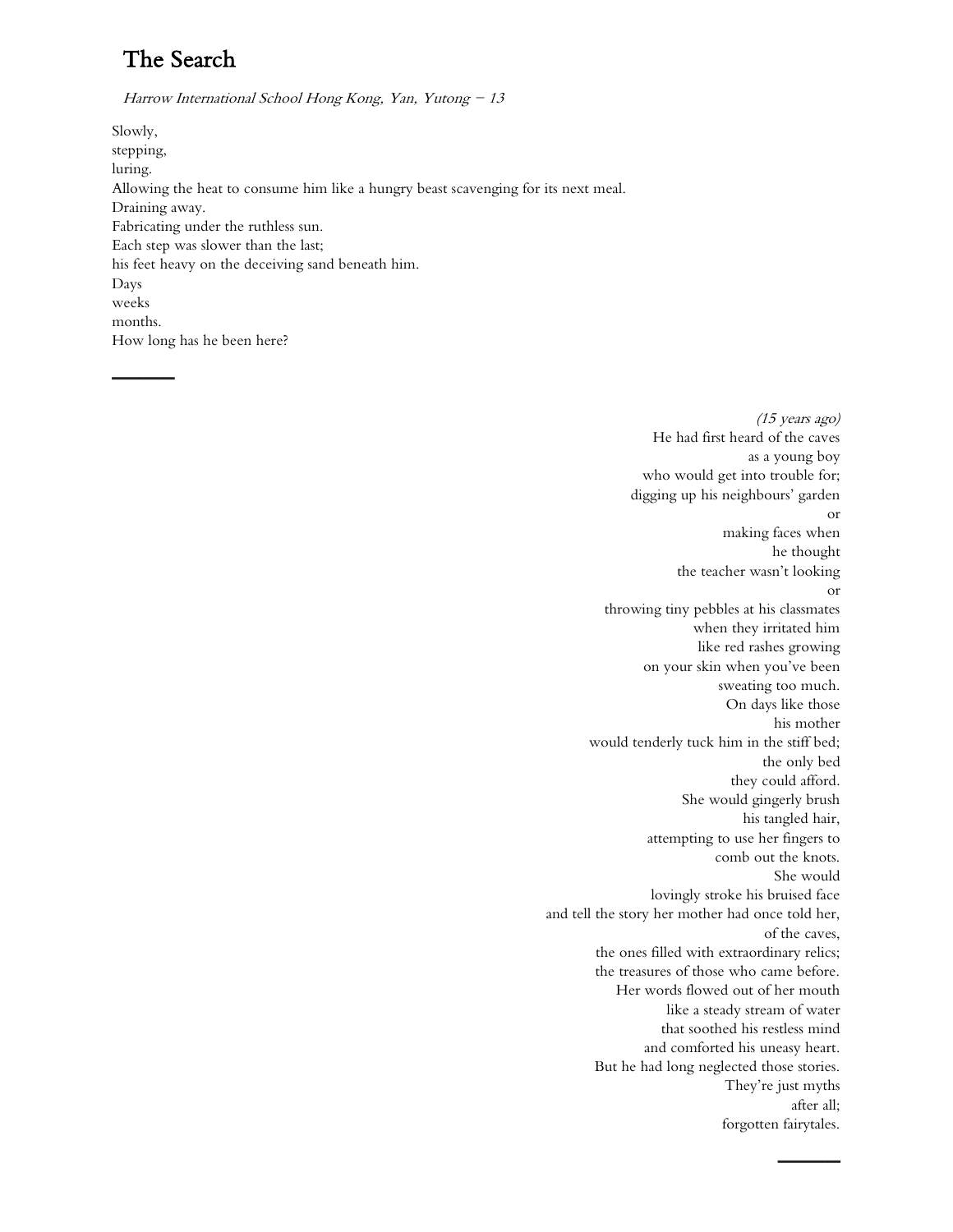(Present day) The cloudless blue sky formed a dome around Yuanlu and dried him up empty and hollow and hollow and empty. Nothing more than a shell of a person; an unoiled machine. Holding his lips tight he wanted to scream; to scream all those thoughts, those swarming thoughts invading his benumbed mind, but his mouth could no longer form words, only a faint whisper managed to escape his chapped lips. Finally, his shaking knees gave out, and he fell face-first onto the caramel sand that seemed to stretch so far. So.Far. So far it seemed to just fall down the side of the earth. He didn't know what would consume him first, the desert, or the loneliness. Loneliness. It seems to have gotten heavier and heavier and heavier; piling up like the dirt that had piled onto his skin. Becoming thicker and thicker and thicker with every vacant day he spent and his hunger for human touch grew and grew and grew. So he curled up into a tight ball embracing himself desperately trying to stimulate any sense of physical touch, and fell into a deep deep

slumber.

━━━━

(5 years ago) His mother had always expressed her desire to experience the Mogao Caves for herself, so when Yuanlu's mother passed, he started to research about the caves; desperate to fulfill his mother's dying wish. When he told others about it; which he did plenty, they would just laugh and shake his head saying that those were just fairy tales.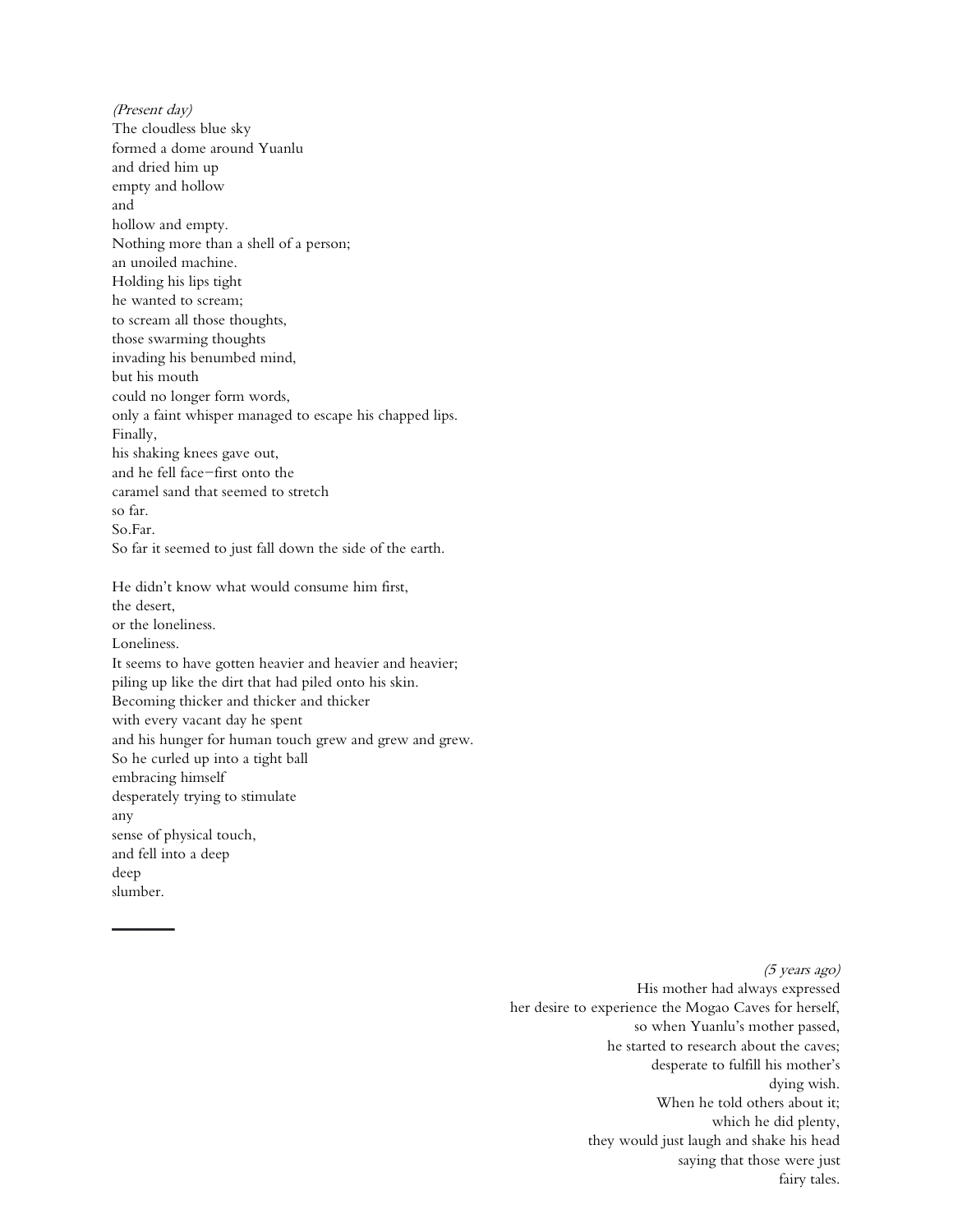But when they started to realize that this wasn't just a half-hearted joke, a look of concern permanently painted itself on their judging faces. And all those faces; hushed and still and staring. so desperate to pursue his mother's last wish Slowly, it started to become an obsession; eating away at him little by little, consumed by the accumulation of loose papers and books. Then finally, after years of research, with just the clothes on his body and a rucksack on his back, he was set to search for the Mogao Caves; in the memory of his beloved mother.

━━━━

(Present day) Yuanlu awoke and through his half-opened eyes he saw a swirling vision of crimson reds and camel beiges. A temple. The temple stood alone in front of the wall that had previously obstructed Yuanlu's path. Half engulfed in the rocky terrain. There is no explanation for it, a temple an entrance to a cave in the middle of the barren desert that seems to stretch for miles in every direction. There was no door and even though the sun shone so mercilessly; the temple seemed to swallow the light, only eternal darkness; a never-ending void. Still half-awake, Yuanlu rubbed his eyes once, twice, three times. But instead of dissolving into nothingness like the mirage he expected, the temple stood firm as if its roots stretched far beneath the surface, deep into the beating heart of the Earth. A sudden desperation

took over of him; Controlling him like a puppet, and he ran towards the temple. And as his frail, blistered feet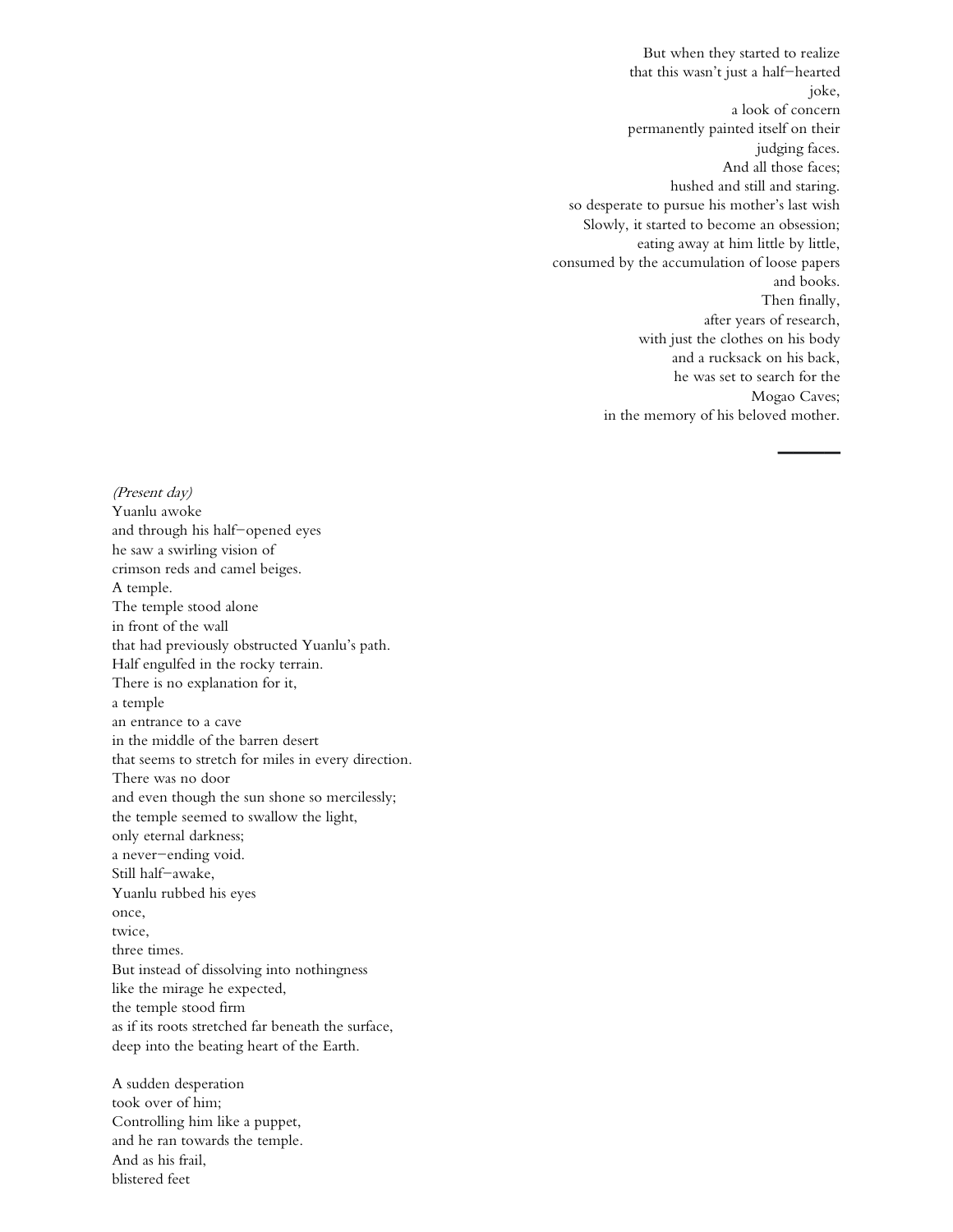stepped onto the ground for the first time, he felt a wave of shock overcome his body. Had he been away so long that he'd forgotten how it felt to touch of a solid surface? He called out into the dark and the only thing he was greeted back with, was his own voice. He reached into his frayed pocket and took out a matchbox. As he removed a match from the box, a dazzling fire blossomed in the murky darkness, then watched the light dance onto the barren walls of the cave. Wandering through the labyrinth of caverns the stillness of caves created restlessness, causing Yuanlu to be more paranoid that there were other life present. Something caught his eye; in the coarse darkness he could make out human-like figures. As he raised his tiny match it suddenly explodes into a mammoth bonfire, soaking everything in its brilliant light. Yuanlu winced as his eyes slowly adjusted to the dark, and saw time-worn statues looming over his trifling figure. Deities frozen in time unblinking eyes that observed all that happened, and for a moment, Yuanlu forgot his agony, he forgot his desolation his aching body. For a moment, he forgot everything. He forgot how to breathe. Yuanlu stepped closer to examine the artifacts. The sandy palette so soothing to the eye. The murals on the walls so impossible intricate, each stroke of the brush so lovingly painted. The lines curved and twisted to form beautiful images, and even though it has visibly faded with time, it aged like fine wine;

each dent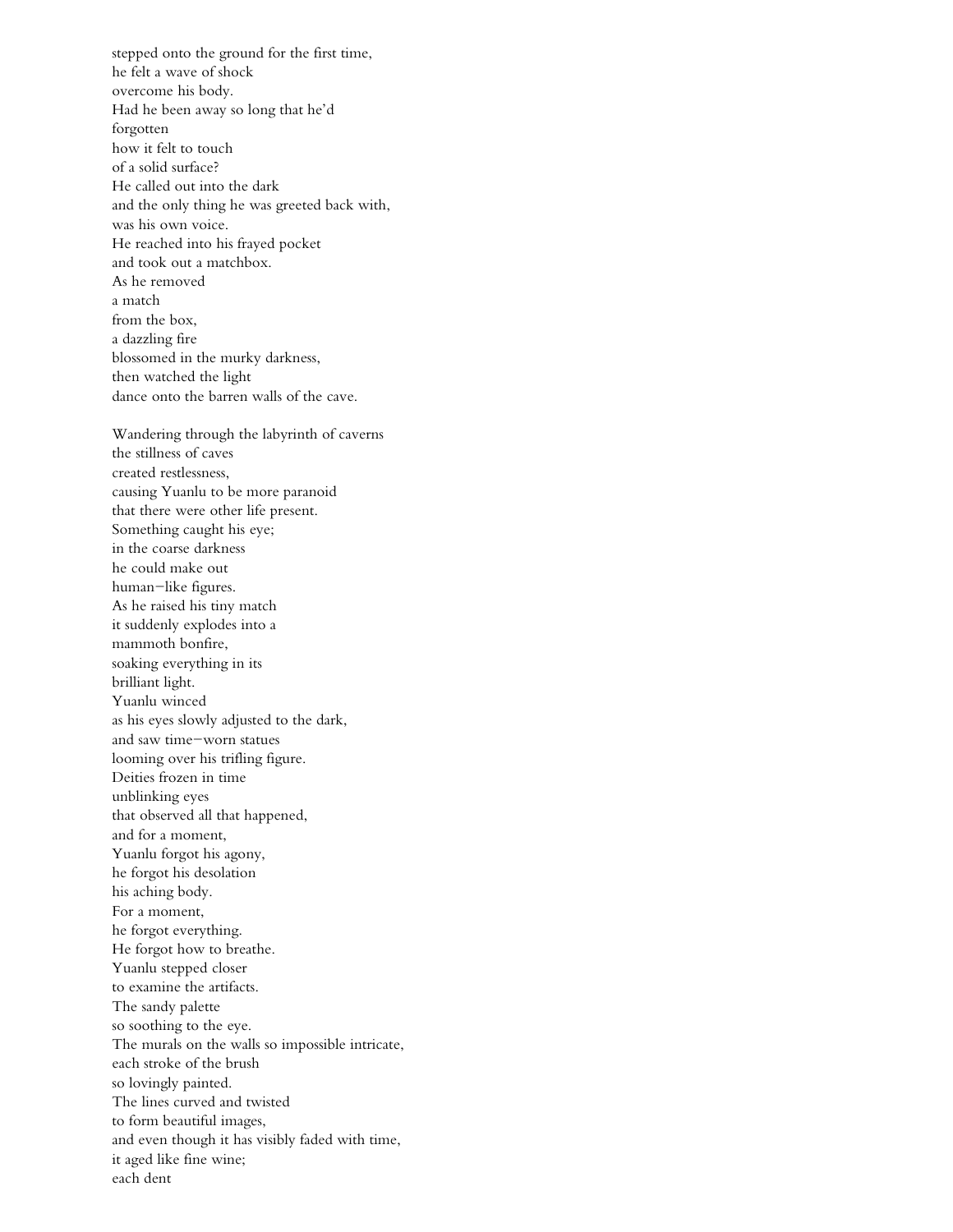each scratch each mark tells a story that has long been forgotten.

Tears filled Yuanlu's eyes as the whole world turned into a blurry mess of colours, with every beat of his heart it grew louder and louder and louder. He had finally found it, all those doubts tearing him apart, those glaring eyes those restless nights.

His mother was right and so was he.

It wasn't just a forgotten fairy tale. He could feel warm air by his cheek, he could hear his mother's lips near his ear "I'm proud of you Wang Yuanlu" Tears started flowing down his face like mighty rivers, clearing his eyes of all the accumulated dust and sand. He ran down through the maze of caverns; paying no mind to his burning feet and the deafening roar of his heartbeat, he ran from grotto to grotto in awe of the splendor and beauty before him. The fire lead him From one cavern to another, illuminating the pathway before him; the flame so unpredictable, as if taunting and provoking him. Despite that, he felt like an ecstatic child on a treasure hunt; a state of pure euphoria.

When he finally resurfaced to the empty desert, a group of travelers spotted a sluggish speck on the horizon of the desert. Too exhausted to talk, the travelers hauled Yuanlu onto the back of one of the laborious camels, then offered him food and water; ready to take him home. And whilst his body sat slumped on the back of a traveler's camel, his mind still lay in the eternal halls of the Mogao Caves.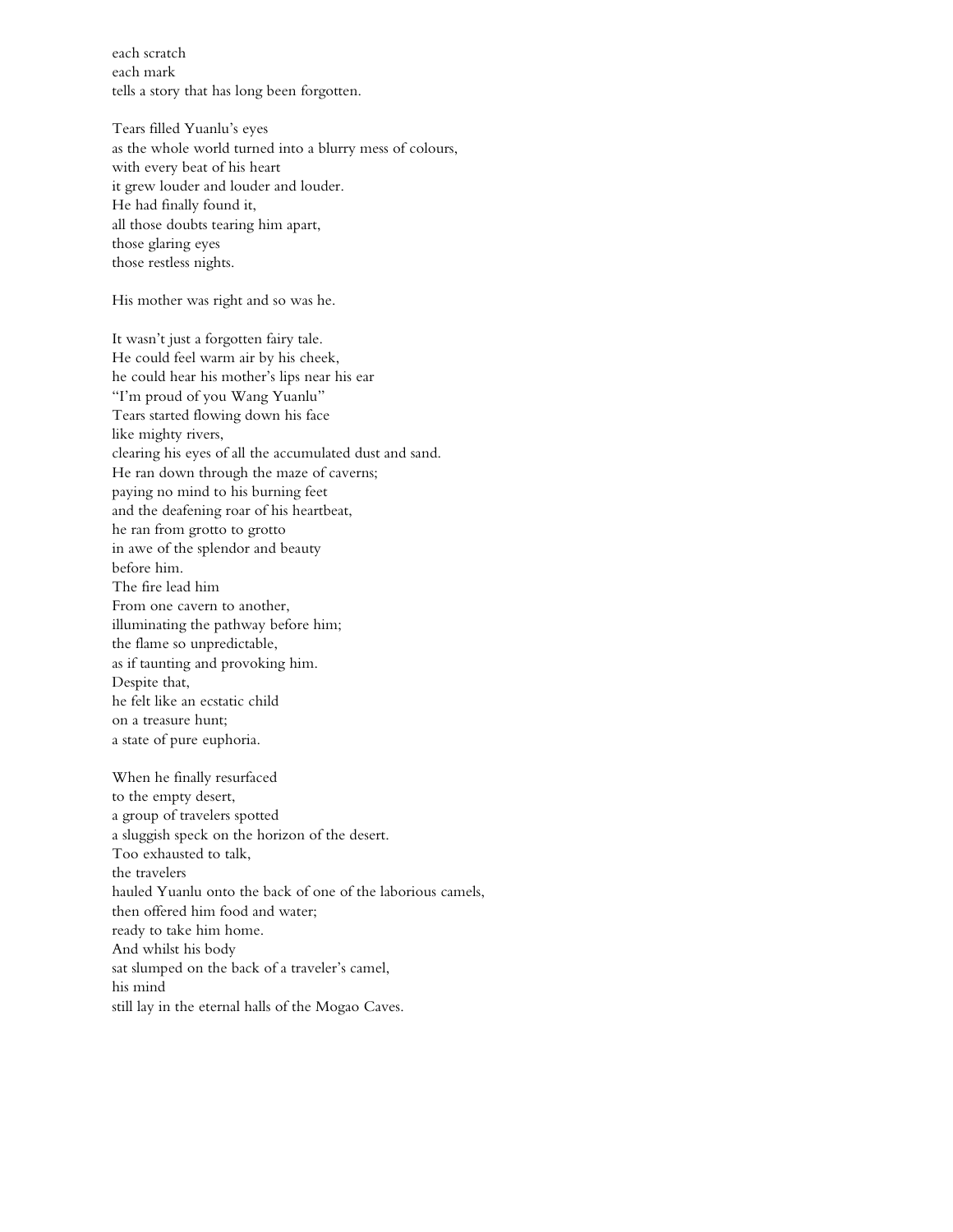#### New Tales from the Mogao Grottoes

#### Heep Yunn School, Shing, Yee Isis  $-14$

Magnificent cave, perched on a desert. Abounded with uniqueness, as the monks assert. Thousands of pilgrims took the advice, As to view it with their own eyes.

The devotees dug their cave, And decided to stay, they pave. People created sacred arts and literature, Knowing that pieces looked like no other.

But time elapsed and years passed, The Mogao Grottoes were soon never asked. It was no more than an arenaceous legend, That anyone could have forgotten in a second.

Yet someone has rediscovered this extraordinary cave, The breath-taking secrets were unlocked by the brave. Hundreds of caverns were revealed upon them, Paintings, sculptures, and literature sparked like a gem.

Howbeit the most astonishing one was the statue. They knew it was ancient but it looked brand new. It appeared to be majestic yet serene and ancient. The Buddha stood before them with preordainment.

Abruptly the sand on the floor started to whirl, And an archaic book was then revealed by the swirl. The scholars felt as if they had time travelled, Were destined to see the lost secrets of the past unravelled.

Taken aback by the real reason for Mogao's disappearing, They found that the book was a diary that was missing. It recorded all the deepest secrets of the place, And witnessed the vicissitudes of the face.

The place was deserted because of two gigantic creatures, Which were reluctant to let through the preachers. They guarded the cave like it was a treasure, And slaughtered the pilgrims since they had displeasure.

Diarist advised the monks to pause their coming, But they were here to cease the creatures from thrumming. Therefore, myriads of tragedies occurred, They finally took the diarist's word to stop the absurd.

"Never challenge the nature," he said, "It will just lead you to dread." If only the travellers had listened to the diarist, Their lives could have been cherished.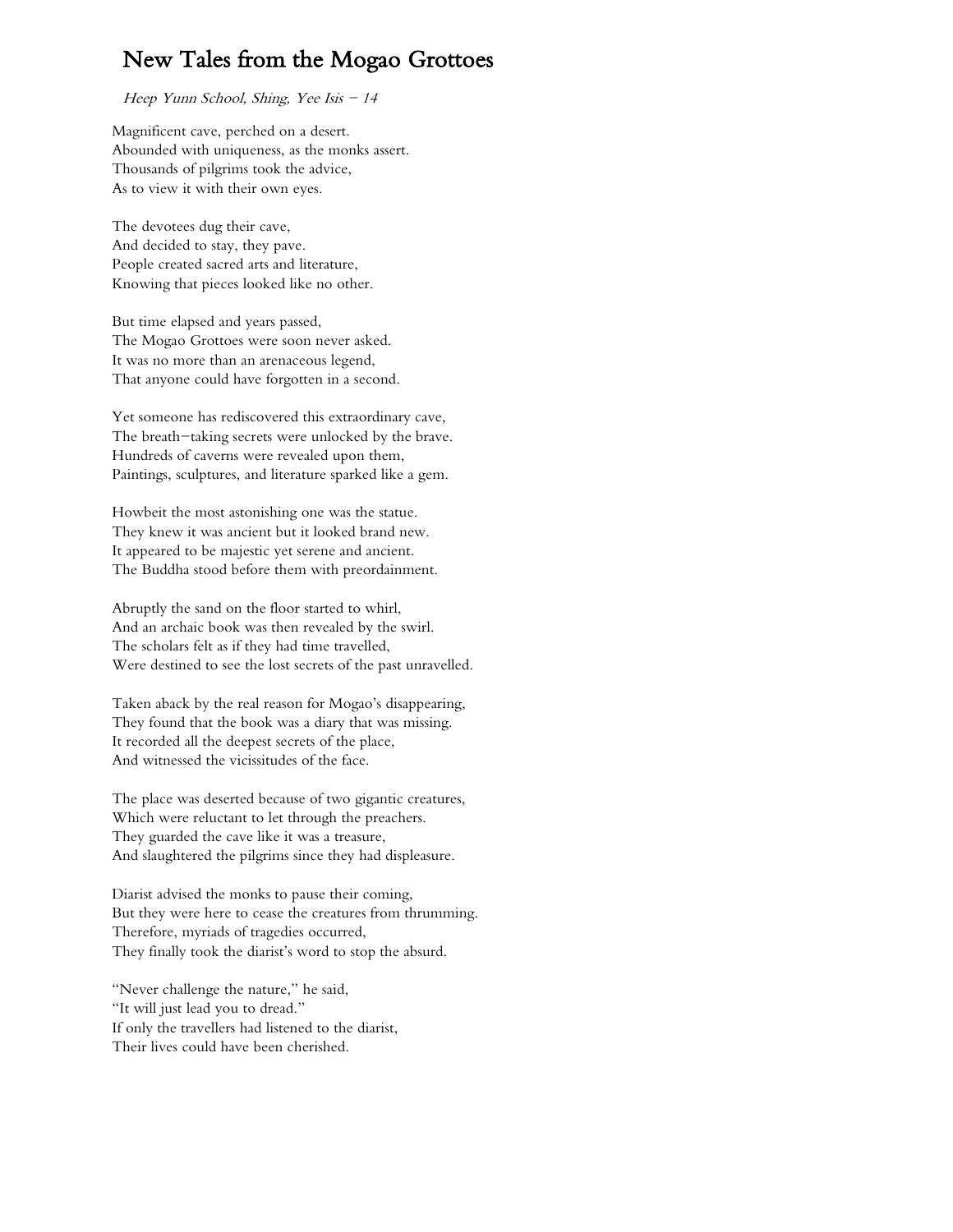# Hope

Hong Kong International School, Decatur, Connor David - 14

It was that one day I made the discovery of discoveries. The pinch of salt that accumulated the very being of its existence Oh, how sweet, oh, how lovely to receive This cave was the cave of the free.

The texture of the walls, So tender, so alive. Oh, how immense the attitude of it lived inside. It sought to belong, not drown nor forsake This cave was the cave of those worthy to be safe.

Oh, and yes it grew, It grew and increased. The days passing by found more context underneath. It continued to strive, not worsen or die Oh, and yes it grew, It grew and increased.

Growth was the name of the special Had the special throw the name of growth away, Had the cave gradually faded away.

What was the name of growth called again? No sight, no existence This discovery had no remembrance.

Was it 1000 years later? Who even knew? This cave was the cave of the free.

The growth of the special was isolated, Abandoned, forsaken. Oh, and yes it grew, It grew and increased.

Seconds became minutes, Minutes became hours, Hours became days, Days became weeks, Weeks became months, Months became years, Years became decades, Decades became centuries.

For hope was sought to be discovered again, The cave had no need to continue. However, it then became the day I made the discovery of discoveries. Oh, how sweet, oh how lovely to receive This cave was once again the cave of the free.

Caves may not be humans I must say, For without hope humans nor caves would live till this day.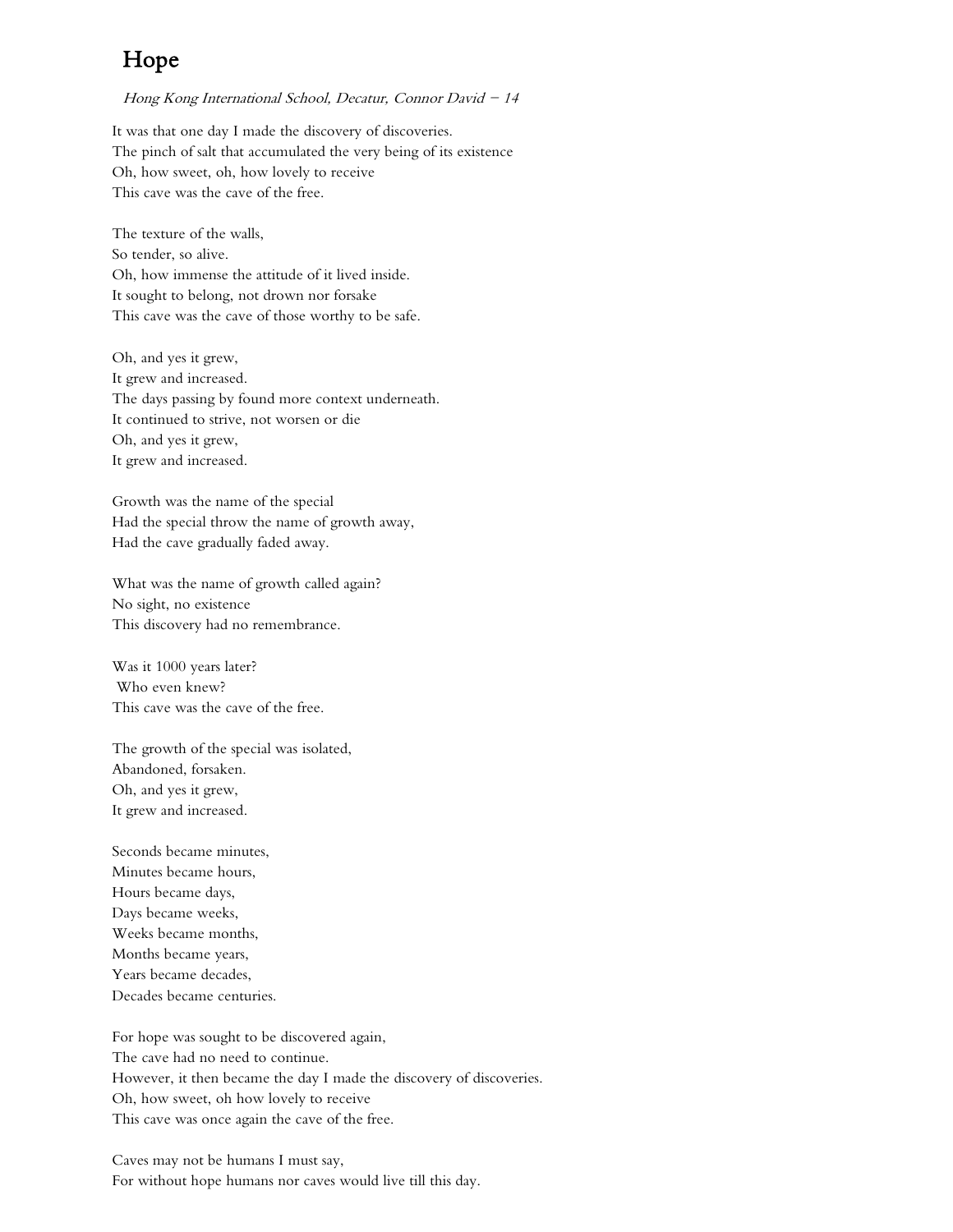# The Writing on the Wall

Hong Kong International School, Mei, Mollie Yufan  $-13$ 

Stalagmites shaped into Humans of stone, Lampblack ink made into Art and scripture on the walls-Faded but still there, Lost but not gone.

Yet art barely scratches the surface Of what was hidden On purpose, Shielding unwanted eyes From the things that were not meant To be seen.

Beyond safety, Beyond humanity, Beyond the present. Backstage, They hide The pain.

My grandmother used to tell me Forgotten things are never to be found, And how one man's trash Could not possibly Be another's treasure.

Once upon a time, I believed her. Now? I don't know That she's right.

A voice Behind the curtains Screams.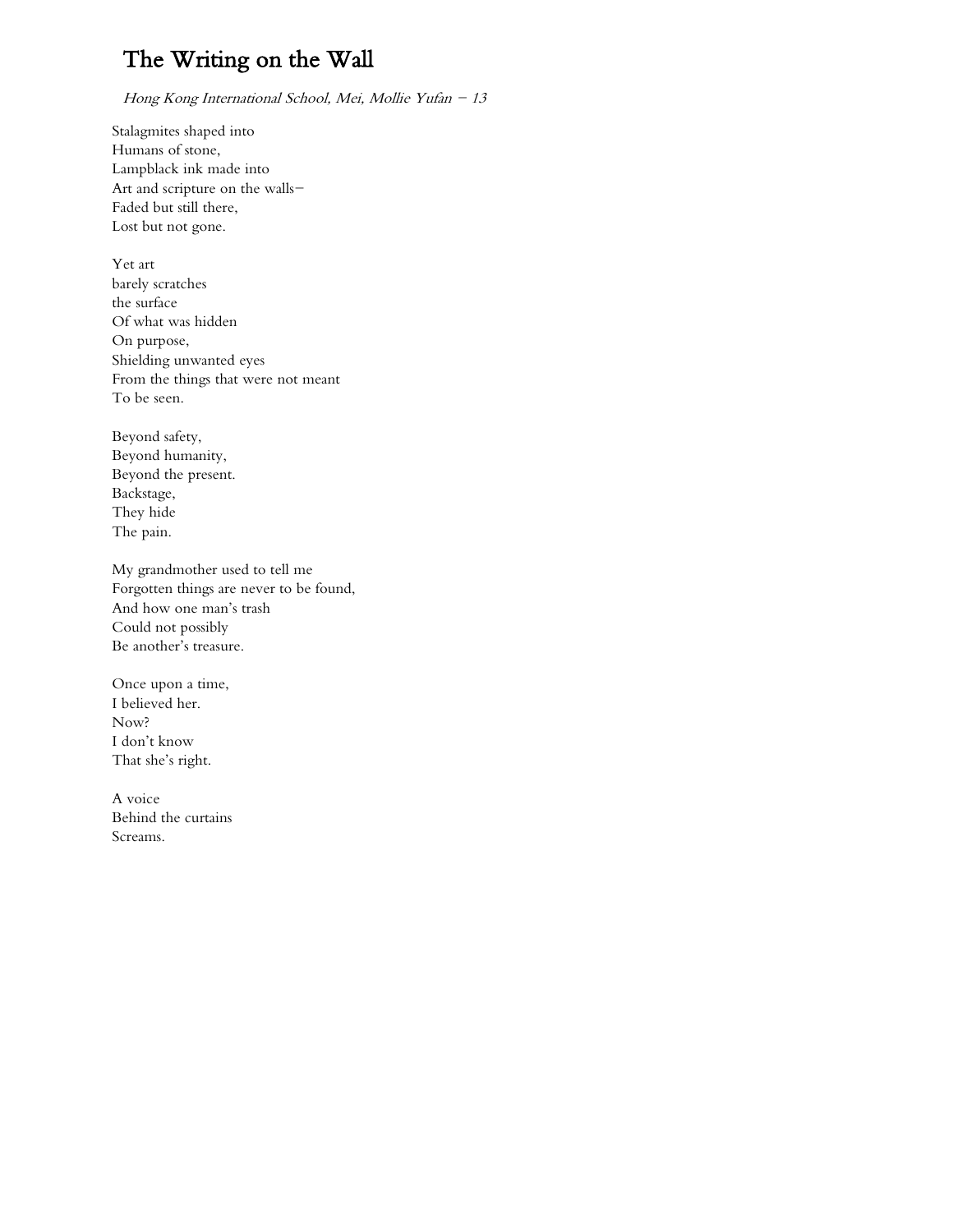# Bad Dream

International College Hong Kong, Ho, Alyssa  $-13$ 

Fireflies, Fill the Still night of China.

Flares of Luminescence, The Nocturnal Beings Piercing the Leaden sky.

A Man Spellbind By their Beguiling glow, An irresistible Invitation To the Mogao Caves.

Passing A threshold From Familiarity, To the Raw reality Of the Unknown.

Mogao Caves, Alive with Strife, Imprints of Good And evil Echoing Boundlessly.

An unending Battle Between The forces.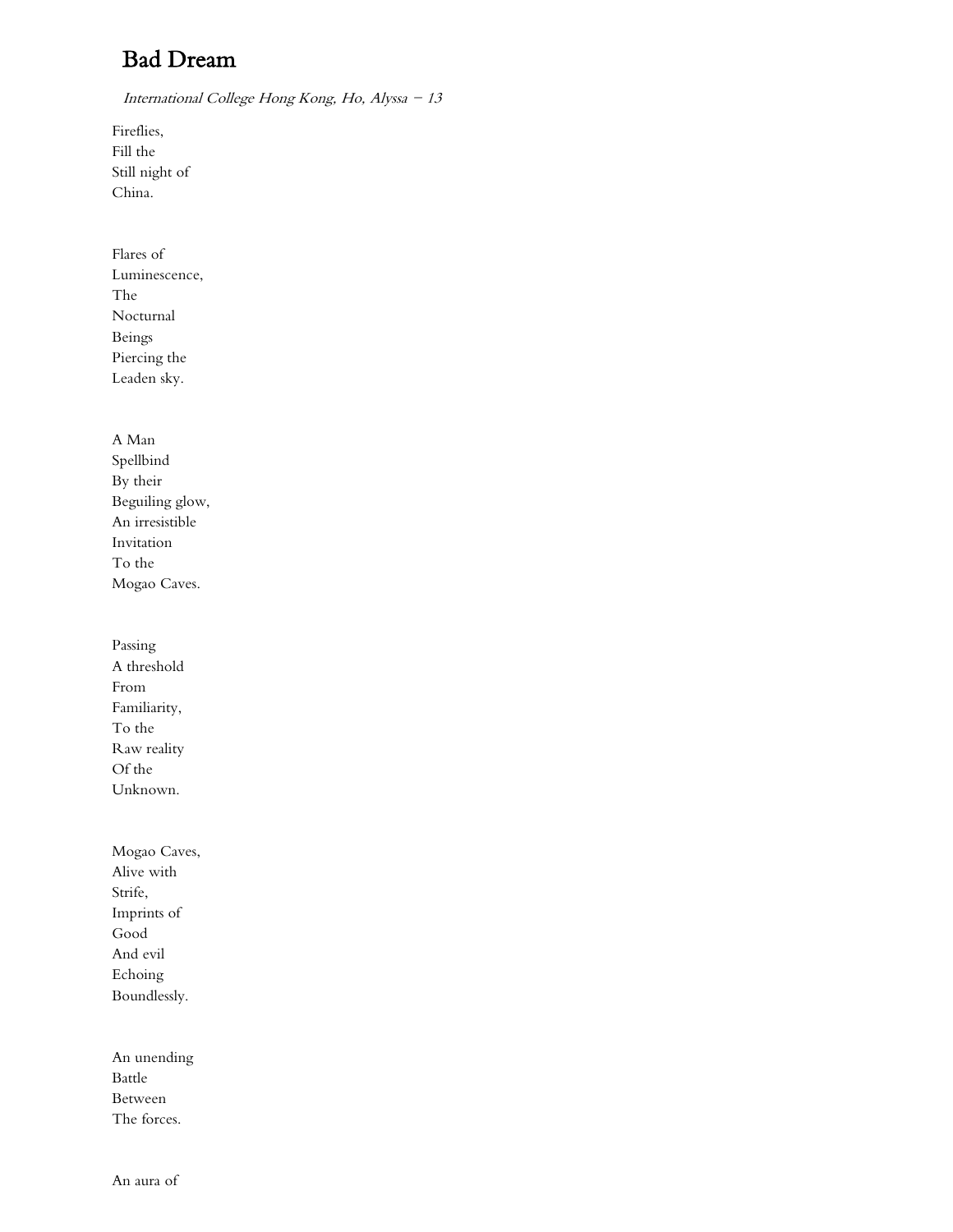Fear Crowned Upon him, And the Warning Rhythm of Danger Invades. Demons Lunge Towards the Soul, Unseen To the Naked eye, Yet prevail in Mankind's Troubled Thoughts. The fireflies, Engulfed by The viscous Shadows of Blackness, Lifeless fireflies Engraved Onto the Indifferent

Mogao Caves. But Impermanence Remains In the Ruthless

Walls of the

Triumphs Of evil.

Ambiguity Awakens Mankind To the Victorious Rise of China's Sun.

Above the Mogao Caves,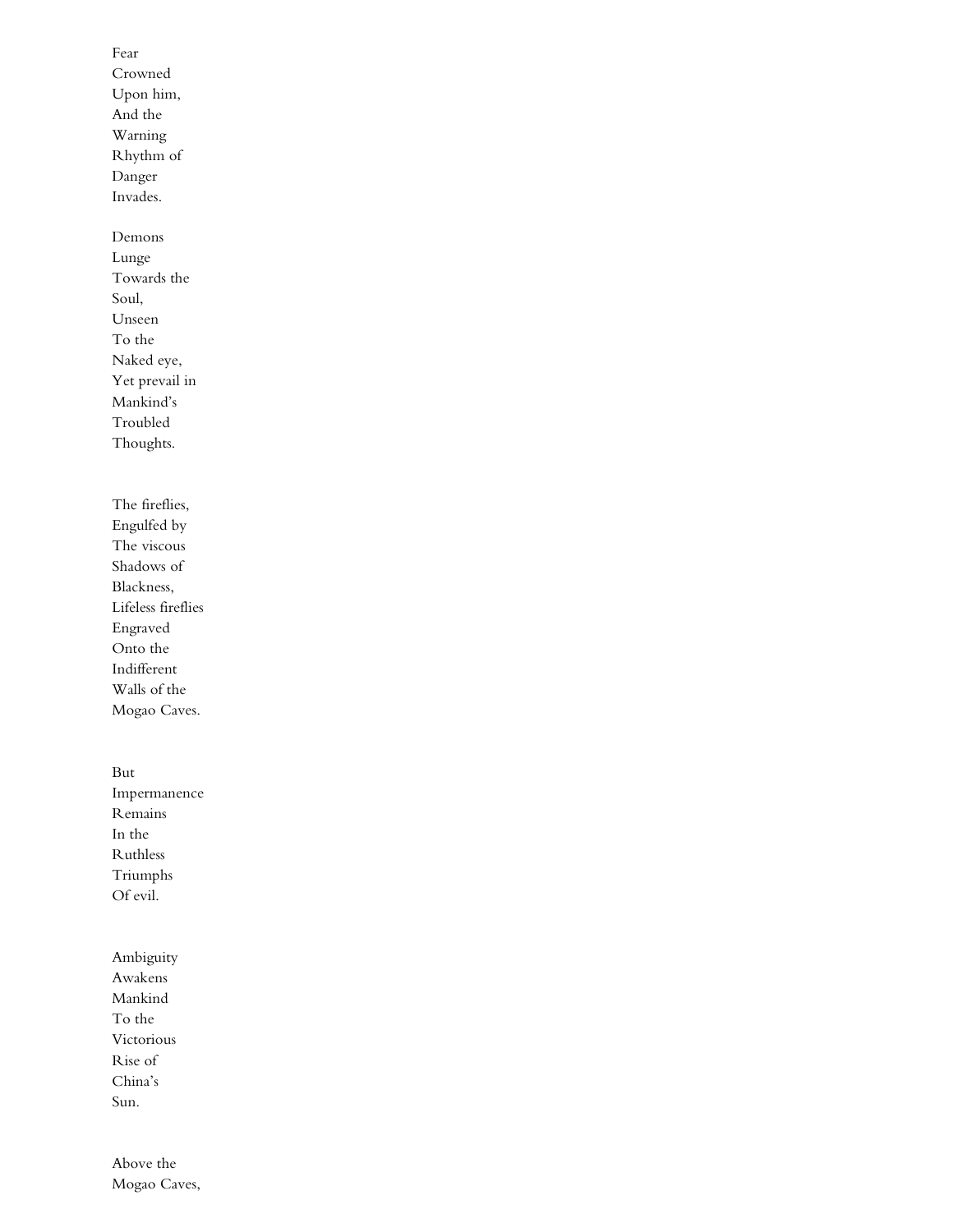Cascades of Warmth Heal the Bad dreams Of the Chinese.

# Treasure of the West

International School of Beijing, Ma, Andrew  $-13$ 

Far far away in the west, The city of Dunhuang lies at rest. Long ago a treasure was buried, Through myths and legends it was carried. Deep in the caves the treasure lies, Those who seek it will meet their demise. Through the crevices into the caves, For those who linger it'll become their grave. Millions of men seek the loot, Searching desperately for the hidden fruit. Long ago it was hidden there, Waiting for its rightful heir. For millennia it laid sunbathed, Till this day it remains unscathed.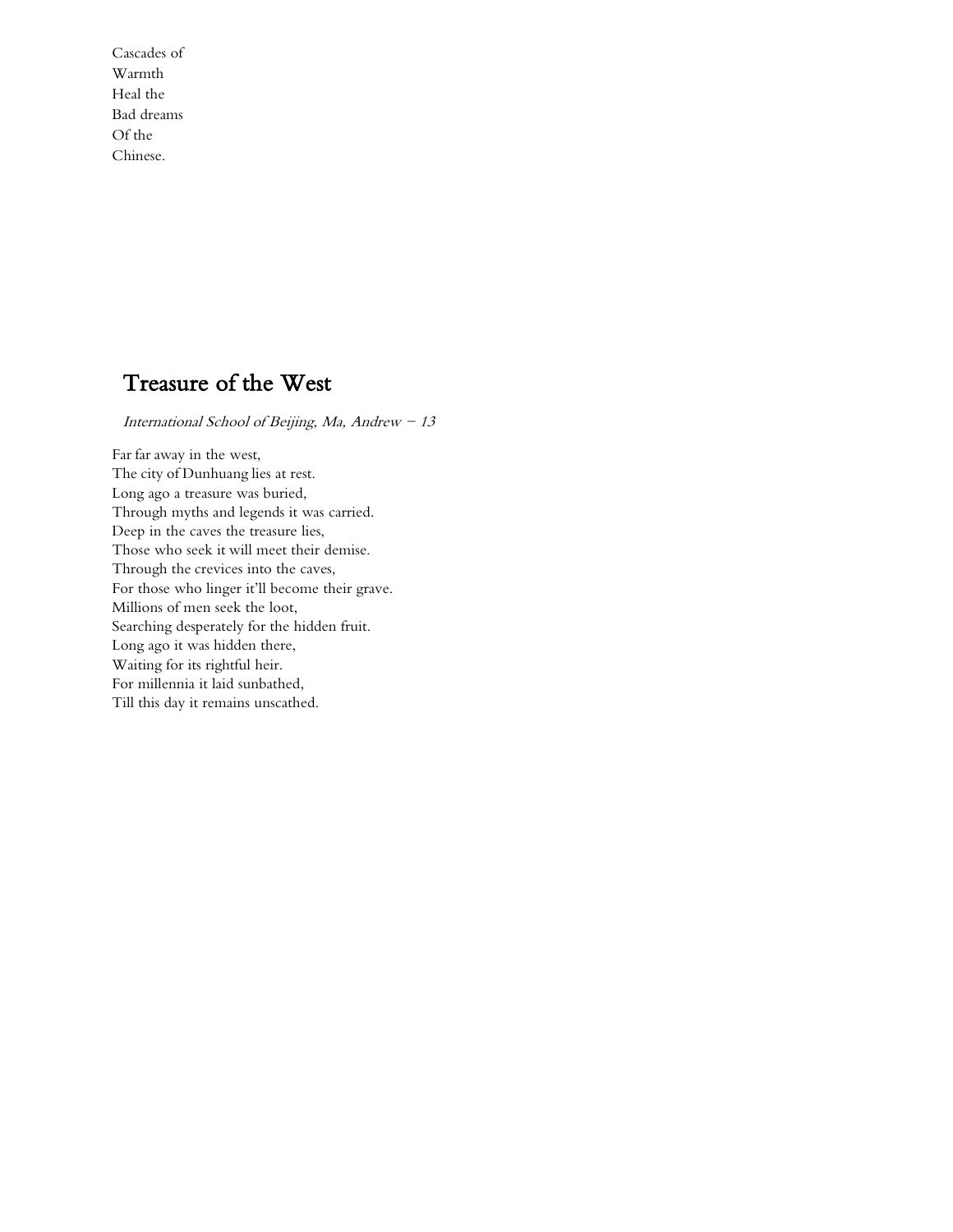## The Mogao Caves

Marymount Secondary School, Chan, Eugenia - 14

Organisation of space as unique and artistic, Filled with antique sculptures that are mystic. Paintings from the Sui, Tang and Song dynasties, All are precious properties.

Caves of the Thousand Buddhas, People around the world came to visit. Breathtaking views and statues around, Histories of Mogao Caves seem to surround.

Buddhas, bodhisattvas, heavenly fairies, and motifs in murals holding mysteries. They might not shine in everyone's heart, But glows in every part in ancient times.

#### Oasis

Marymount Secondary School, Chow, Alvina  $-14$ 

A sense of wildness, Surroundings seemingly suffering. A sense of loneliness, Alone I am standing.

Caves with Buddhist stories, Caves with Chinese history. Grottoes it comprises, Civilisation is like a mystery.

On a camel I am riding, Like an aboriginal in ancient times. The breeze along the journey, Gives a refreshing nudge of hope.

Poem about Dunhuang: The oasis city on the Silk Road and Mogao Caves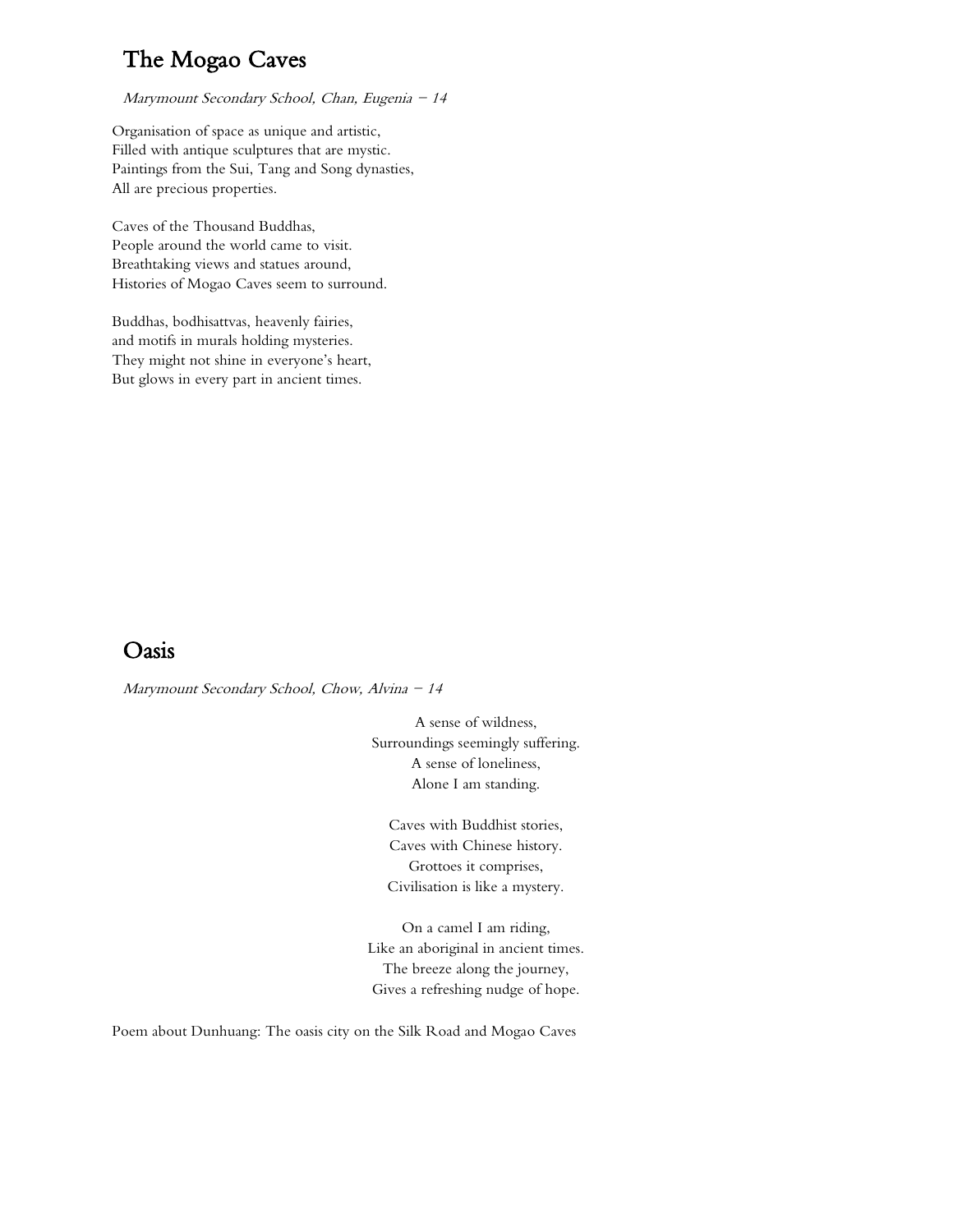# My Mogao Caves

Marymount Secondary School, Tsang, Ling Hei Angie - 14

A grotto, a history Drawings, statues, scriptures, legend The Buddha is sitting The Bodhisattva is standing Listening to the pleasant sound by the pipa

In a split second Everything in silence Is someone talking about me? My journey spread into everyone's ears Full of people worshiping me

Mogao Grottoes A profound poetry A salubrious song A honourable history A measureless mythology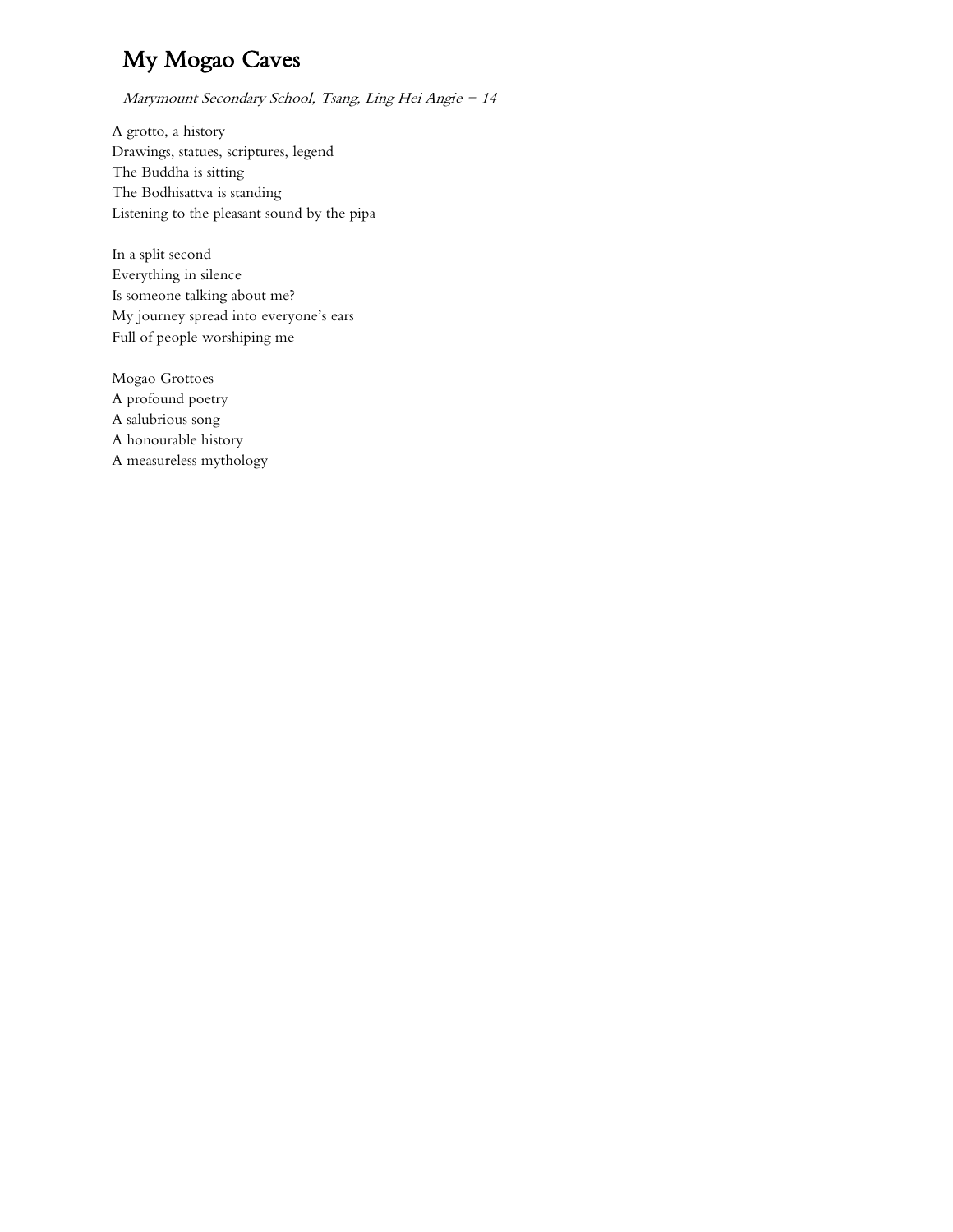#### Masterpiece

Po Leung Kuk Choi Kai Yau School, Lau, Shannon - 13

I

was hauled from the heart of virtuosos millennia ago Carved into slabs of rock, a dust-covered Masterpiece.

I housed Millions of stories. Millions of people encountered this Masterpiece worth Millions

Fingers traced the culture as abounding as a thriving field embedded in my walls Eyes gazed upon the statues and libraries the years of knowledge and wisdom encased in me.

#### I

am a Masterpiece, with value not in currencies but in sentiment Priceless as some would say

#### But

I was forgotten.

I couldn't recollect the last time a creature came across me the last time someone breathed life into me the last time somebody cared

Time passed me by I was left alone, with nothing but History to keep me company and I felt myself slipping away corroding, disintegrating into the universe

I spent my days grievously admiring the fading paintings and sculptures Dwelling on the fact that I, as a Masterpiece, was gone, banished from existence.

#### Until

Slivers of light peeked into my void Something—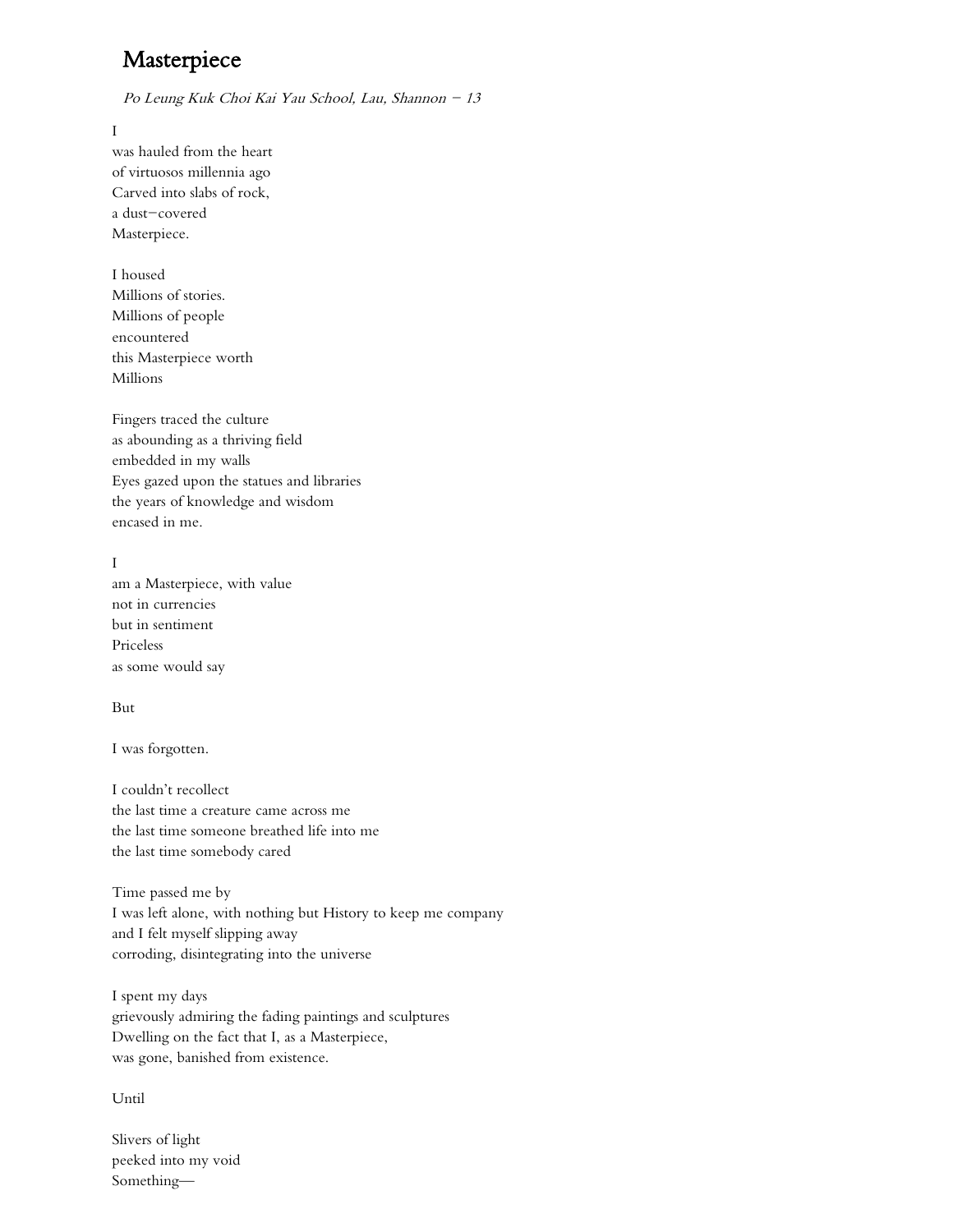#### No— Someone.

Finally.

#### I

am a Masterpiece, who was uncovered discovered restored to my former glory.

My sorrowful heart was unravelled The silence I was habituated to was muffled by gasps of awe and wonderment

The world now knew my name The deserved prestige Finally in my palm

It was Wang Yuanlu who tossed me the lifebelt. On behalf of the pilgrims and monks Thank you, Yuanlu We shall be eternally grateful.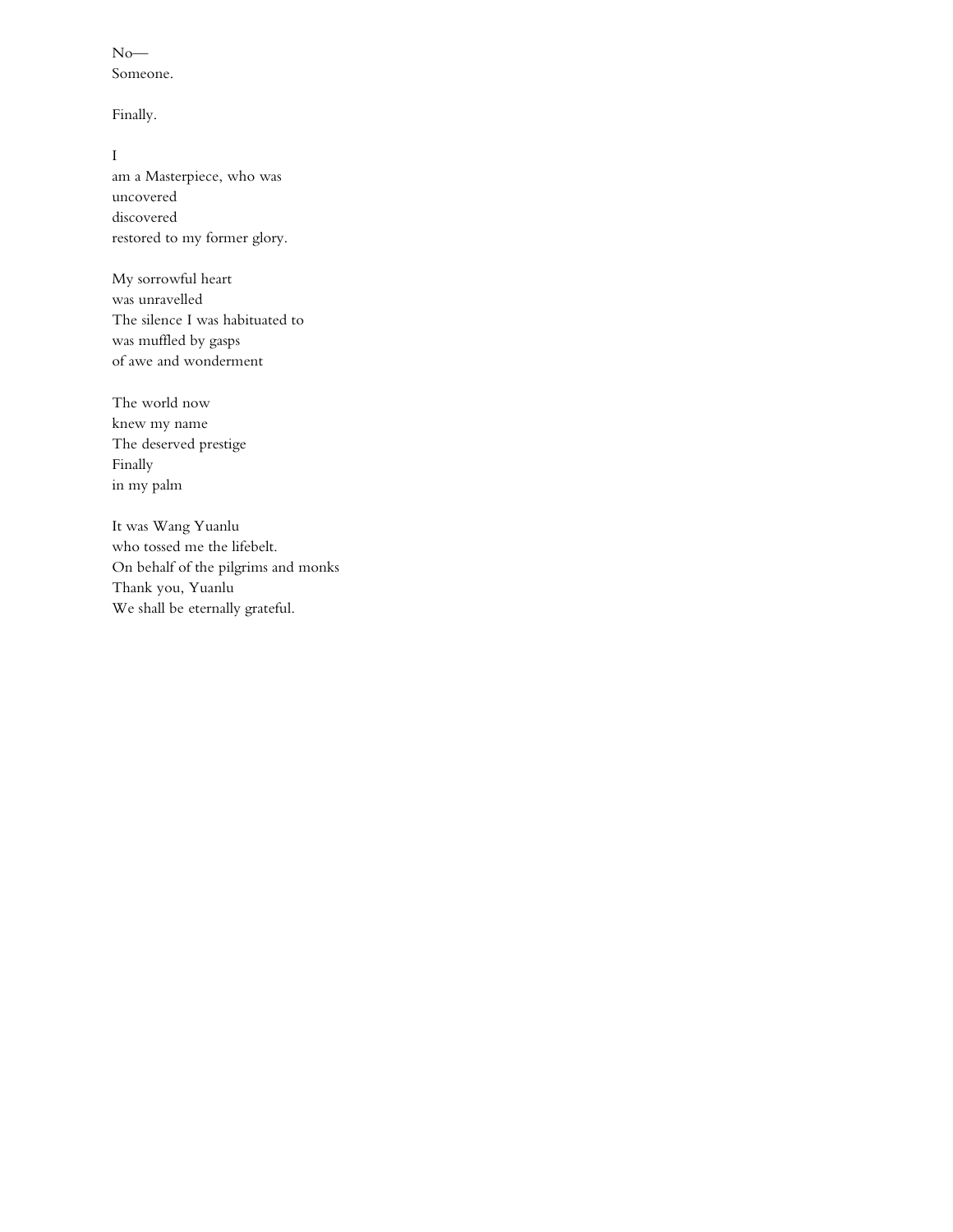### The Thousand Buddha Grottoes

Po Leung Kuk Choi Kai Yau School, Ng, Isabella - 12

In a mystical place, far, far away Hidden from both Night and Day His prying eyes, meant for none to see There once was a cave where the Buddha lived.

There once was a man, they say, as well Who built the cave after he said they'd tell Him, his soul, of what the far future held: The past, present, and who'd stand at the helm.

(By they, he explained, he meant the great One; The One who was near; the One who was far.) Where he preached in golden glory, radiant in his prime And warned, not yet  $-$  now was not the time.

This he proclaimed with such melancholy as he grieved, Struck upon his sweet face as he heaved, Like damasked red roses, said a wise man -That once was yet lost its tentative touch by hand.

(Flowers' scent, stolen from his fragrant breath Why did the sun above, his fiery eyes? The colour of coral, dyed from his lips Where pretty pearls of ivory stood tall and fair

He swore, Adonis in the blood and flesh Was not half as pretty as him, my prince As his beauty, famed, did evince Numbness; mere shadows imitated in death.)

All of this passed through the mind of the man As he stood in dumb awe in front of the stand Up where the Buddha sat, high on his plinth Where once, the soul of a man had lived.

(But after the first, curious vision More came free from the dark bars of prison One after another under the shining sun, Lasting ever after as History spun.)

Fear me not, they murmured, one and all, "We are the bringers of time," they said in the halls. Until decades later, they were heard through the walls, Enshrined with the beauty of him at his call.

More captivating still were the pictures of art, Where of Nature's grace he inscribed on his heart, Threw down his luxury and left down his cart Filled with mortal baggage at the castle with bards.

He wandered the world, a gentle white dove, Compassioned with sharp wit and delicate love.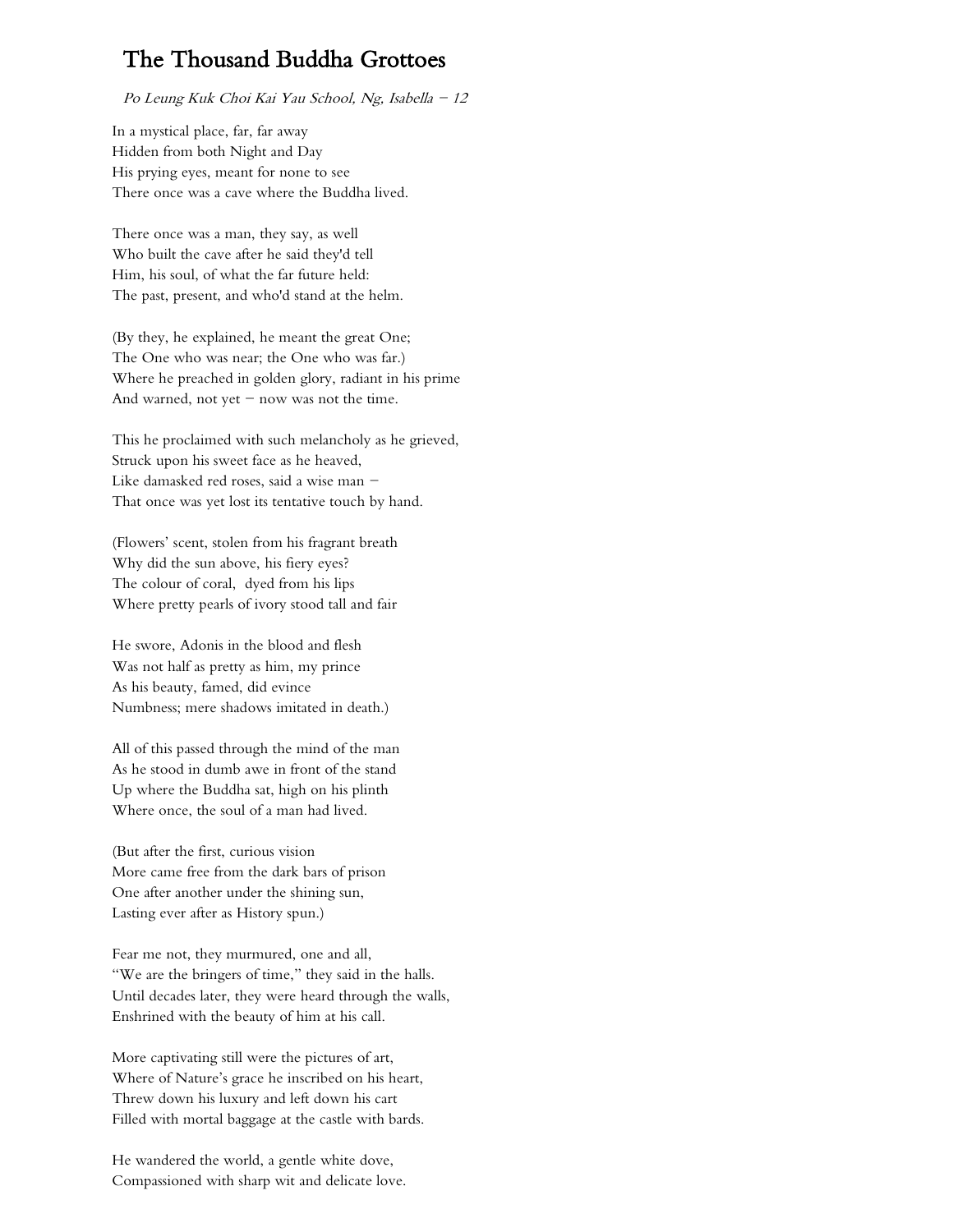His famed weapon, the tranquil peace he brought To ease out the sins that the net of Men caught.

Everywhere he preached, and everywhere he taught  $-$ Flowers, they grew where men knew naught. Beauty hidden in the fragile masks within Were unveiled, cast, 'neath the heels.

So the man, unmasked to see such in a haze, Built up a grotto through his dreams in a daze. And all that came by, from closer or further away, Exclaimed, "The soul of the Buddha still stays."

Yet now, we must ask, was that really it? For the years went by, bit by bit  $-$ There it lay in the desert, blown over by sand, What those in their pilgrimage built by hand.

The statues and carvings and paintings from distant lands, And literature, those books! written in brilliant fervour, an expanse, Of areas sketched, details captured in wordings of eld; But gathered in dust, yet to be blown off, unfulfilled.

An abundance of art, a magnificent library, Bibliotecas, tomes, and opuses  $-$  more than one could carry. (Could jewels rich in culture stay 'till distant now? The mighty scabbard of Strength; the carved wooden bow.)

Crumbling, forgotten, mildewed treasure lost In glittering gold and dazzling diamonds, not without a cost And now dozens flock to sight the Thousand Buddha Grottoes Where the statues come to life, where the paintings are aglow.

(Those puzzle pieces of hopes, of a faraway mirage, Shattered and dashed into pieces of ash, In conflagrations lost with the workings of Time -Tick, tock, goes his scythe, and so do brazen bells chime.)

And even as the decades of musty years bray "Fate and kindness are of equal weight," as the Buddha says.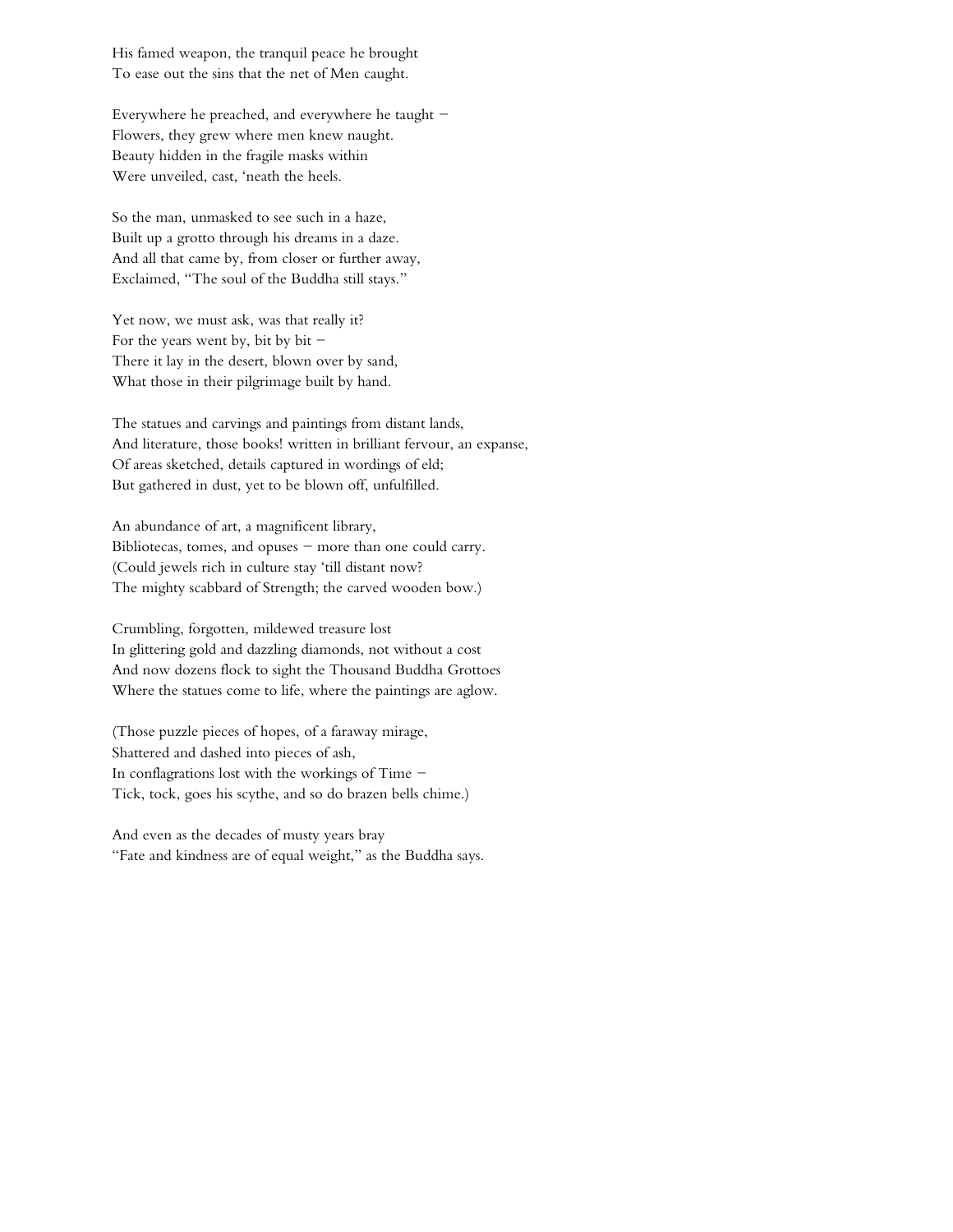### The World Within: The Mogao Caves

Po Leung Kuk Choi Kai Yau School, Wong, Matthew  $-13$ 

Stumbling, staggering Over a boundless, vast sea Of irate Sand jarring. Stumbling, staggering.

Blind steps in the callous cold, Ragged cloth and waning resolve, Sleep deprived, rest forestalled. Fragile warmth- monk's humble abode.

Sadistic grit on tender flesh. Stumbling, staggering.

A flood of ecstasy, Buoyant burst of rejoice, jubilance! In dusty sea all so heartless and hostile, Lies a sanctuary, an oasis so lush!

He staggered into Trāyastriṃśa, The vibrant glow of emerald life, A light, deep within The unforgiving Sea of Darkness.

Many suns have set, In this island of verdure, Where he desperately scavenged, determined to endure.

Yet this was bliss, After the trod and stumble in the endless sea, One not of the soft touch of silk, But the biting frost of sand.

Yet now he ambled. Not stumbling, nor staggering, carefree.

In this lush paradise, He came across a cave so cold and damp, Yet devoid of malice or contempt. A radical, primal urge for the monk To bring forth a fire, a light, And delve into the black.

The fire was lit, A gasp let out. Whimsical stumble into treasure trove, Preciousness worth more than gold.

Over the span of countless centuries, The cave drew people like flame to moths, And the cave at last was homely and warm, Revelry as loud as storms.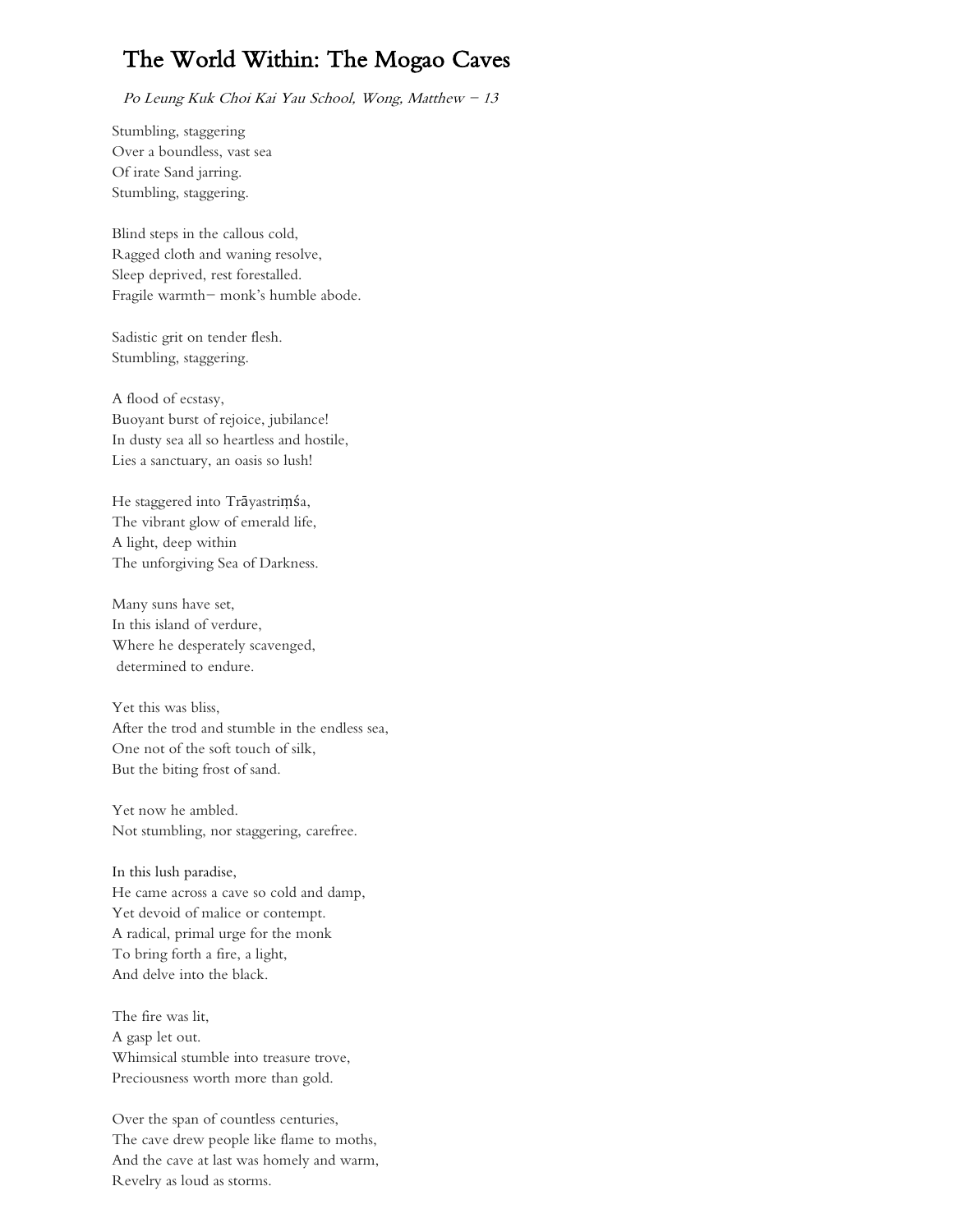Senseless bloodbaths and wars, No blood could stain the timeless cave. Yet the dust of time can't tarnish but it will cover, The inexorable fate where Layers And Layers Of ancient history and ceaseless, flowing time Cover the cave in the coffin of Myth. And the revelry faded, The prosperity-forgotten.

Till a youthful scholar coincided On the cave, stumbling, staggering.

A world untouched, A civilisation pure and united, Untainted by the polluted ideals Of the human world. People free to live, While others stumbled, staggered across the arduous journey that they call "life".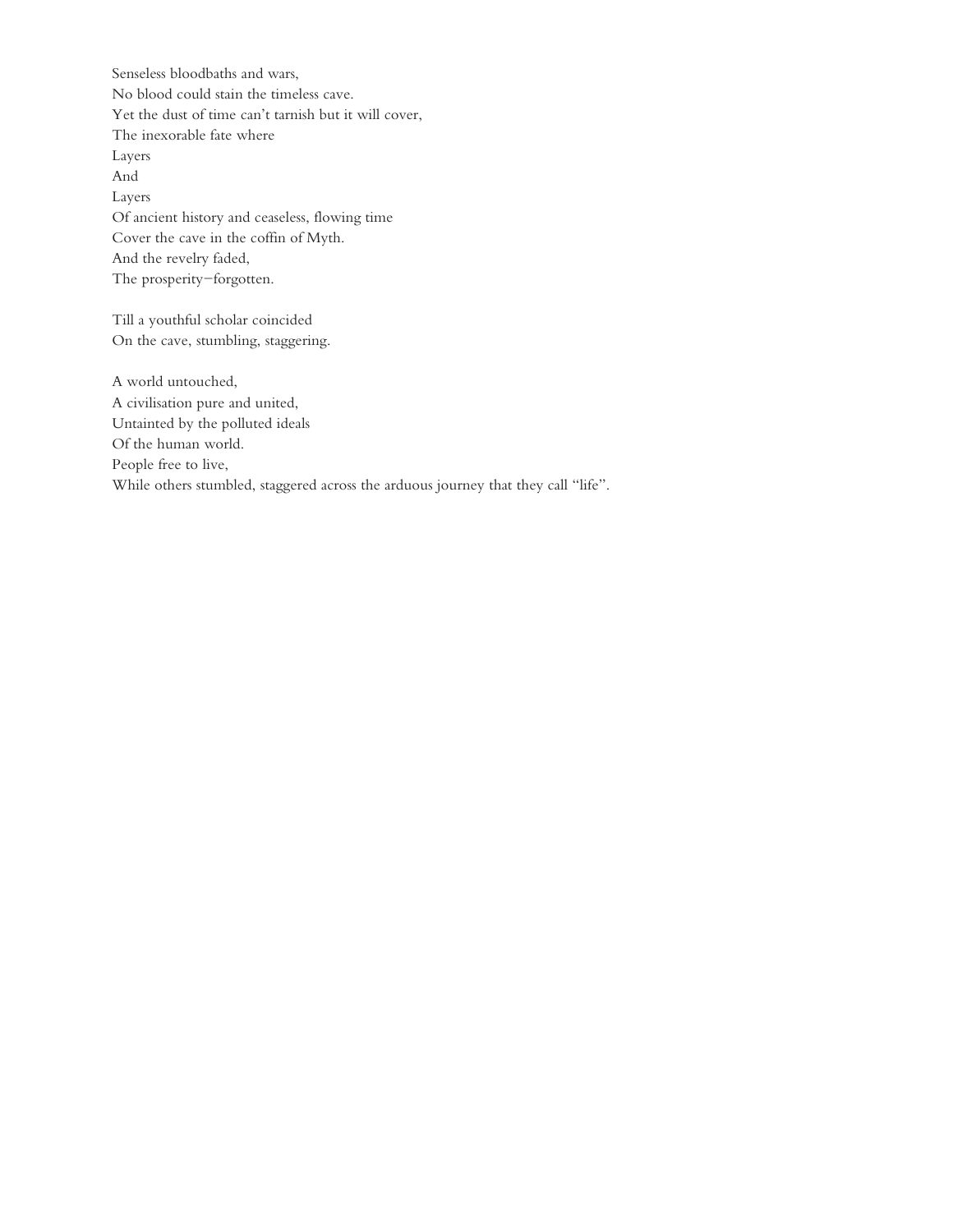## Saga of Mogao Grottoes

Shangahi American School - Pudong, Jain, Neev - 13

"Man of Tabgach, clan of Xian-Bei, Son of Bahamut. Dismantle your dwellings, build a shrine. Reject Hindrance and acknowledge clines! Put aboard the sprout of Shakya's, into the shrine. The shrine you are to build Shall have a thousand' enlightened ones, Their width and length shall be in polyphony, Enclose them with hints of Confucianism." For a thousand years and 7 nights The mistral blew, boulders and grime overwhelmed the land; When the seventh night arrived the sweat, fatigue, and yearning onslaught Which had struggled like the woman in labor, like notorious whipping and fines, Blew themselves out, confined. The chattel became tranquilized, the imhullu wind grew quiet, the desperation held back. They sought the sky; silence became apparent, For centuries have elapsed, mankind became as clay. One opened a porthole and light poured on his cheeks. He bent down, then sat. He wept. Tears of charisma and charm, fell from his eyes. Serenity, Astonishment, quietude transfixed his mind, He looked far down, eyes upon him; And shouted, "它的壮丽, 它的辉煌 让我眼花缭乱!" (Its magnificent, its glorious blinded me!)." "Man of Tabgach, clan of Xian-Bei, Son of Bahamut. Youth of delight and future, come hither, Reckon' the Stele of Buddha Maitreya. Reckon' the Vajrapāṇi, Reckon' the pulchritude of Bodhisattva." Twas' the eyes of lustrous ocher; mouth of virtue; Speckle of memoir; twinkle of ebullience. Beauty itself' was the contrapuntal Bhudas; Enchantment, Twas' the result of purity. Polyphony, Twere' the legacy of diligence. The 14th century soon progressed, worship and pilgrimage soon became apparent, In the Mogao Grottoes. Now, as I look towards the idiosyncrasies of the thousand Shakya's, I am nonplused, The shrouded stories; secrets that show no lie. Oh' great: Yuezun; why was your vision? Yuezun; What was your vision? Yuezun; How was your vision? Was destiny chosen, given, or built?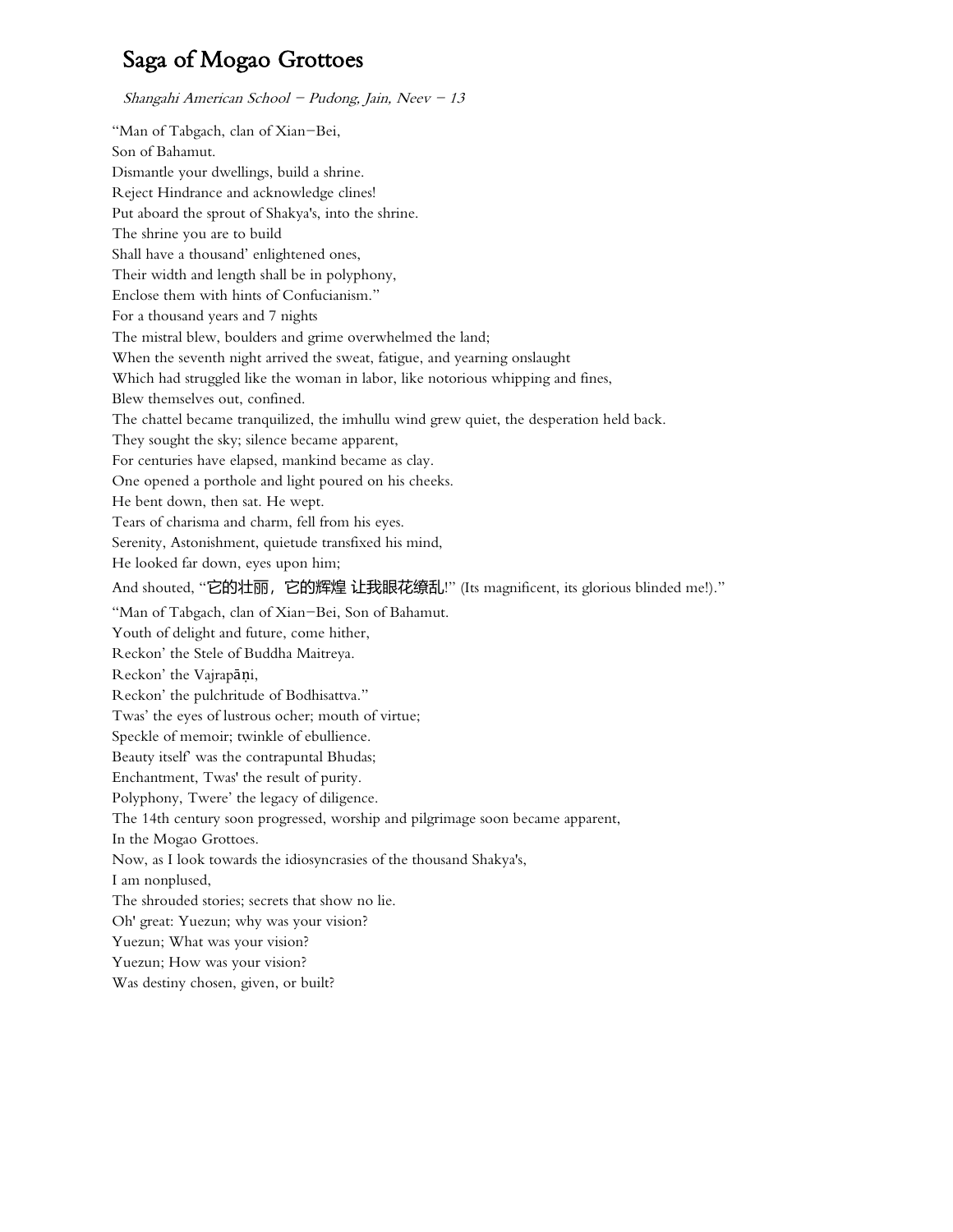# Dusty Legend

Shanghai American School - Pudong, Bolstein, Alicia - 13

Our planet is like the old artifacts Of the Mogao Grottoes. Delicate. So delicate. Remarkable. So remarkable. Beautiful. So beautiful. It can be wiped away with One. Single. Touch. The caves of the Mogao Grottoes Began as a place for meditation. Home to Peace and quiet. Later, as people built More and more and more Caves, It became a place worshipped and loved. Soon, the caves of the Mogao Grottoes Were painted beautifully with Care and respect. Oh, were these caves Special. The caves were a way to meditate with it's Peace and quiet The caves were a way to teach the younglings to be Worshipped and loved The caves were a way to show the beauty of Chinese culture with

Care and respect

But soon, the darkest side of humankind began to Reveal Itself.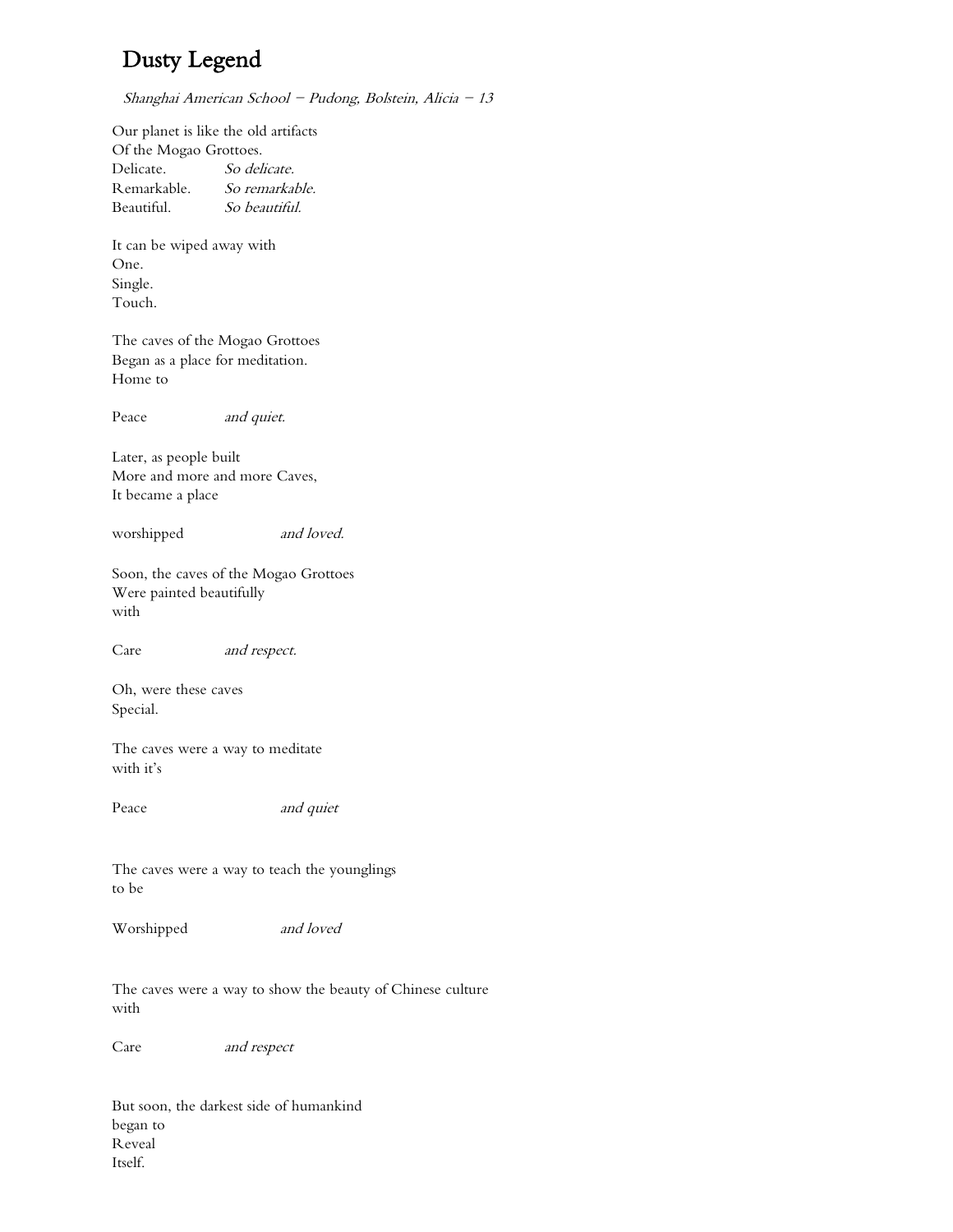Us. Humans. Decided. To. Stop. Acknowledging. The caves. Of Mogao Grottoes.

The beauty of the Mogao Grottoes. Was forgotten.

Merely A dusty legend.

That held treasures, Stories, And the beauty of humankind Inside all the caverns.

All. Forgotten.

As if the past was something not Worth commemorating for. As if the past was something not Worth caring for. As if the past was something not Worth fighting for.

The caves of Mogao Grottoes Had not been touched since the Silk Road had ended.

Humans thinking everything else Is more important than the Mogao Grottoes.

Not caring about The sand That slowly started to build up in the caves.

The caves With all those Precious paintings, Amazing artifacts, Spectacular sculptures.

Like the magnificent mural of Avalokitesvara, Or the marvelous Maitreya Buddha, And the confounding Chinese Diamond Sutra.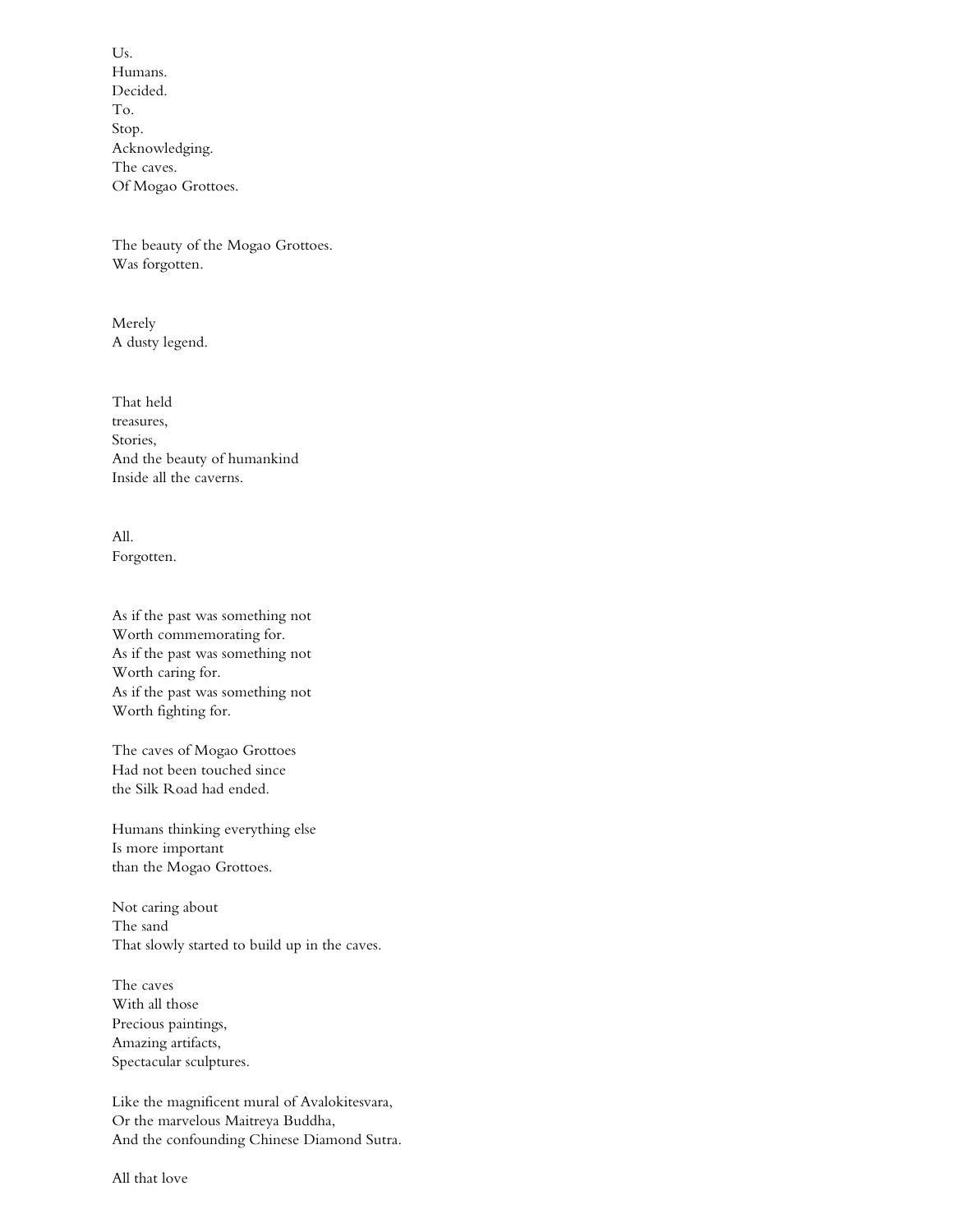beneath The sand.

- The silk road Had been A place, Road, Thing Historians were curious about. Because they did not know Or forgotten What it was.
- Explorers Looked, And looked, And looked. Until a person named Wang Yuan Lu Was credited for discovering/not discovering The Mogao Grottoes.

People began to take much interest in the treasures.

Taking it From the sacred walls, Stealing it From the magnificent cave, Breaking it From its home.

Now, after the discovery, and loads of drama, UNESCO finally made the Mogao Grottoes a world heritage site. Making sure that every Detail, Care, And love still there Is kept safely.

The Mogao Grottoes Is like Our planet.

Earth.

Once a place full of

peace and quiet,

A place That was

Worshipped and loved,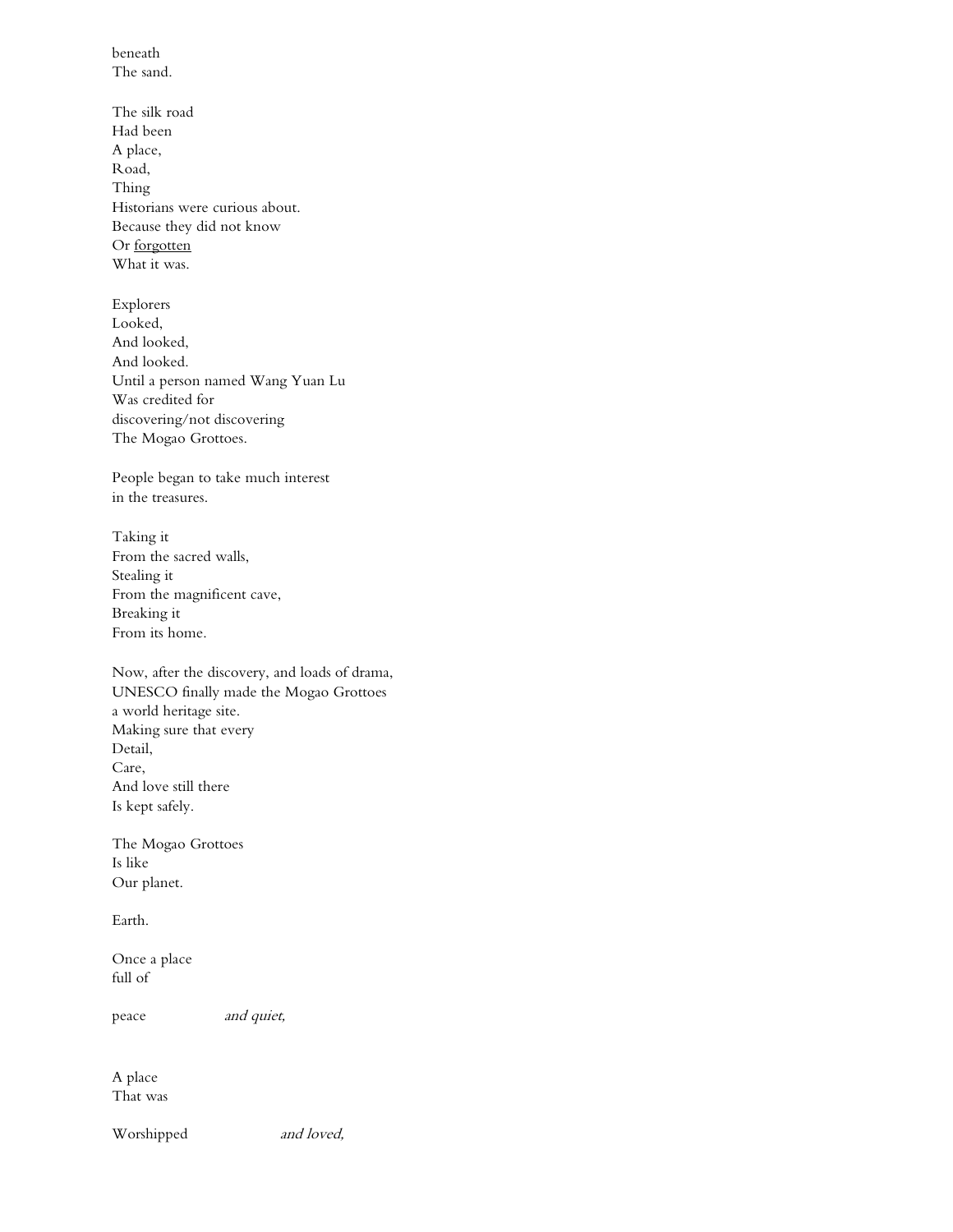A place Full of

Care and respect

Has lost all the memories Beneath the layers of rock Within itself.

The Mogao Grottoes Are sacred But our planet Is much more. And unlike we did to the marvelous Mogao Grottoes We must do our part in not forgetting The beauty of our planet's past And do our best To keep, And not steal, The precious artifacts Of our planet.

Earth is just a droplet of life In the midst of a Never-ending, vast universe.

If we take the precious artifacts of our planet, our planet Delicate. So delicate.

Remarkable. So remarkable. Beautiful. So beautiful.

Can be wiped away with One. Single. Touch.

If we don't do anything save our planet from ourselves, All the amazing artifacts of the past Will be buried and forgotten by our descendants Who might not be as lucky as the explorers And find the treasure beneath The sand Of our future.

But hope.

A word that people use for the good Or the bad The mighty Or the weak The powerless Or the powerful

Is something that we must keep forever in our minds Because it is what will help us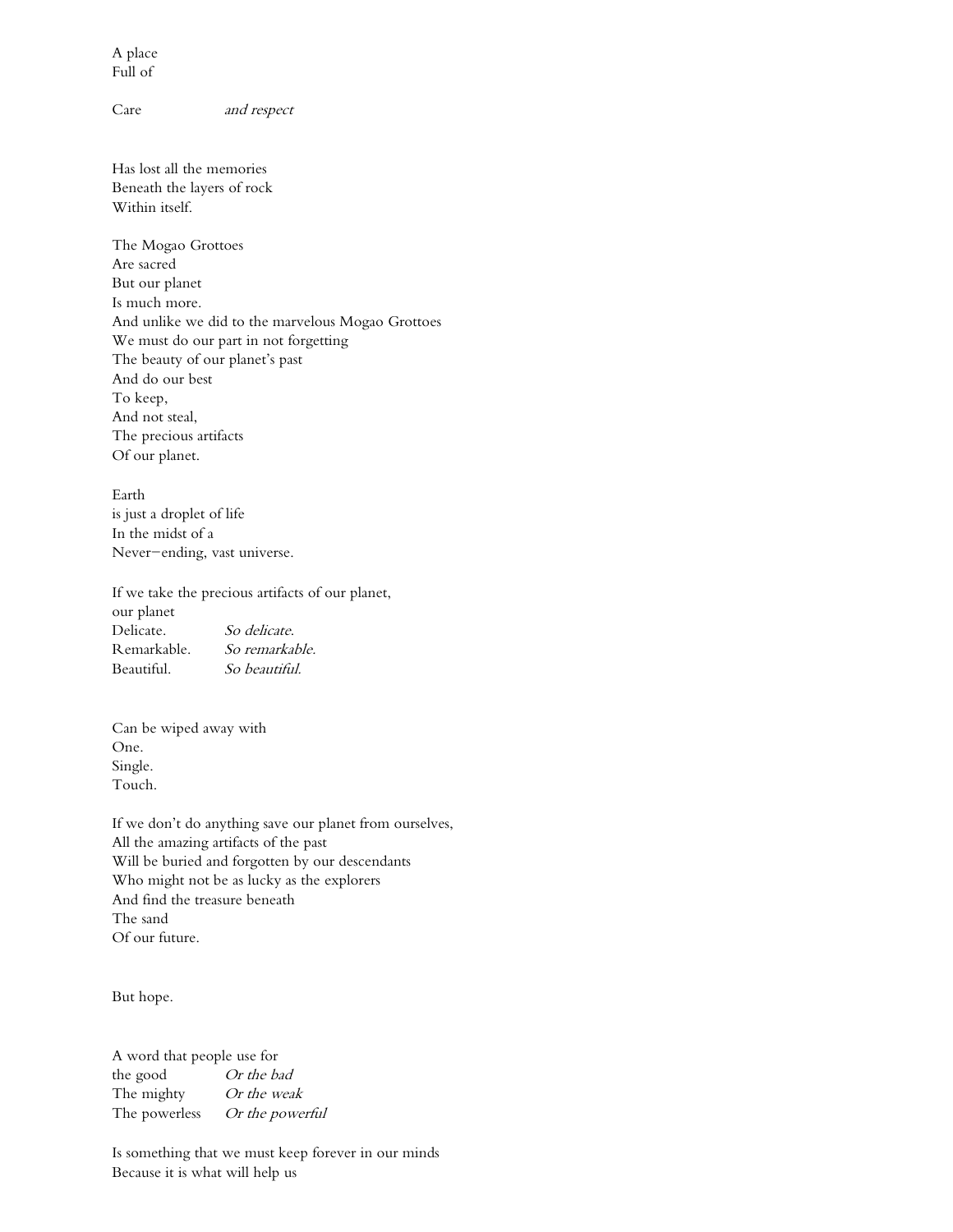Put an end to our old propensity And rewrite the story of our planet.

Cite for the history incorporated within the poem: [https://en.wikipedia.org/wiki/Mogao\\_Caves#History](https://en.wikipedia.org/wiki/Mogao_Caves#History)

#### AUTHORS NOTE:

The Mogao Grottoes is a spectacular place. It's full of beautiful artifacts, amazing treasures, and a glimpse of how Chinese culture was like at the time of the silk road. These grottoes also have a big history behind them too. This is why I used the Mogao Grottoes as a metaphor to emphasize how carelessly and how irresponsibly we are caring for our planet. Obviously, us, humans, have been taking the world for granted. The resources Earth has given us, the life Earth has given us, the happiness Earth has given us have never been fully appreciated. All we have ever done is taken from our planet and not given back. Not only that, but we have forgotten the beauty of nature that we disrupted as the way we live now in the modern day slowly became a common practice and humans started focusing on others things supposedly more important than our planet. I hope that this poem will remind people of the beauty of our Earth and inspire everyone to learn more about how our actions are affecting and hurting the planet. As long as there is hope, we will be able to fix the damage that we have done.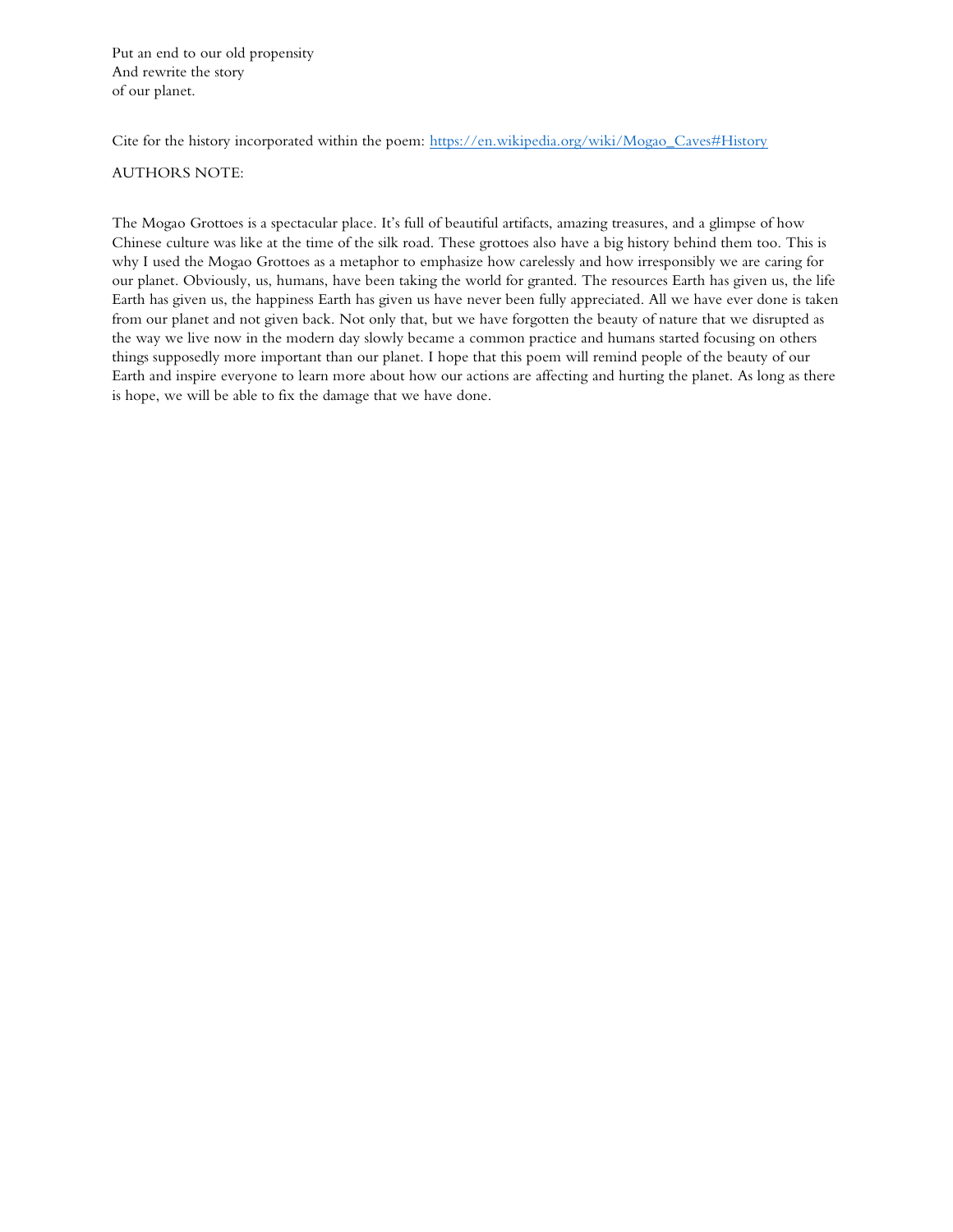## Mogao Grottoes

Shanghai American School - Pudong, Wei, Joy - 14

Life is a candle, time is the glimmering embers, our existence gradually burns away, time cannot be fought against or reversed, but we can travel along its passing.

In the naïve conscience of my diminished youth, I dreamed of living forever, exceeding life, escaping the demise that awaited every soul.

Upon the crossroads of Dunhuang my childhood flourished, blooming in a golden age; my roots lay in Mogao, guarded by the endless desert, drenched by the blistering sun; perched upon the sand, the Silk Roads stretched far, twin pathways of the East and West, the oasis of commerce and intrigue, where difference mingled, merchants hawked their wares; livelihood brought by trade and travel, fought the monotony of the dunes.

Amongst the architecture, the Grottoes of Mogao loomed tall, its rocky hills steep and resolute, etched and carved from the cliffs, its eastward cave faces greeted the sun.

Hums of chanting, tolling of sacred bells, prayers and incense rose to the heavens, belief and religion swelled.

My house sat on wheels, accompanied by herds of cattle, we ate meat and drank milk, we bartered for fruit, we wore straw sandals, dressed in garments of woven hemp and cotton.

My father was a wise merchant, I gaze wonderingly at father as he exchanged elegant boxes of gleaming porcelain, his gentle brow furrowed, carving deep crevasses across his forehead, his nod of approval, signaled agreements made, deals sealed.

Mother was a skilled seamstress, At night, I peeked over my covers, as mother sat and wove handsome brocades, the threads crossing and splitting, sorting and cutting; her folklore filled my mind with great warriors, dragons, people grasping the reach of immortality. Xian. Immortal life. Mere mortals becoming eternal beings, unbothered by war and bloodshed, untouched by the elements, they live an effortless existence, separate of the bloodied world of mankind.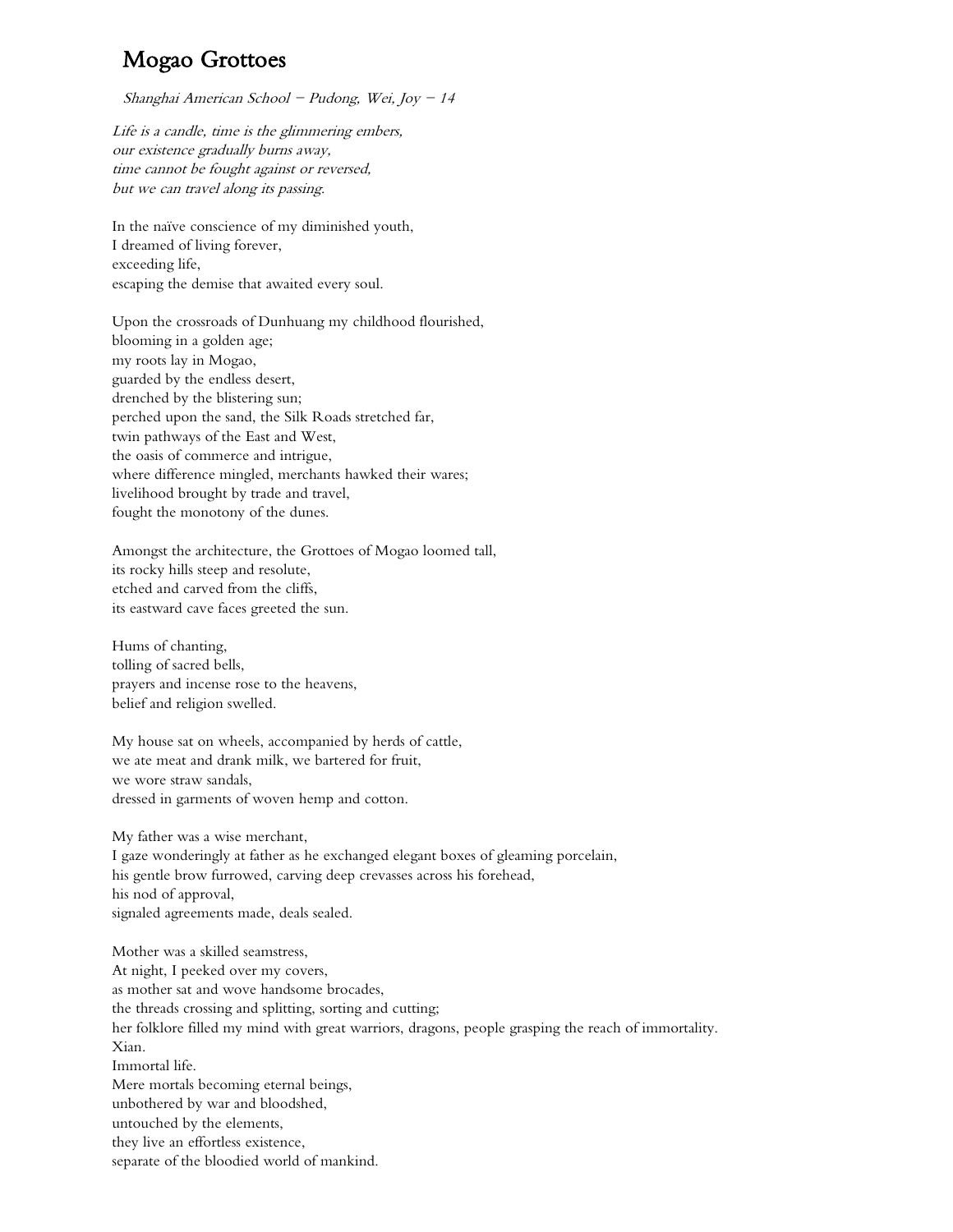I imagined that life, free, unburdened, impossible.

From that point on, I wanted to win the race against the hours, it was only a matter of time before my life goes out, my candle snuffed.

\_\_\_\_\_\_\_\_\_\_\_\_\_\_\_\_\_\_\_\_\_\_\_\_\_\_\_\_\_\_\_\_\_\_\_\_\_\_\_\_\_\_

I vow to defy that end, I won't let the flame catch on, I will always move forward, I shall escape that destiny.

Time burns on.

I have grown old, my view sharpened, my gaze broadened, my childhood playfulness gone.

I am dissatisfied, ever desiring more to life, for that nagging fear of demise, like a beast of chasing from behind, waiting glean my soul, kept me scurrying forwards.

Lost in the tumult, wandering on the busy streets of Mogao, seeing people dancing, greeting, trading; they lived unbothered, no trace of dread or worry, merchants called, sheep bleated, horses pawed the dust, craftsmen bent over copper, silver, gold, tools dancing in metallic reflections, the symphony of hammering and chatter.

Overwhelmed, I pace through the grottoes, hoping to find clarity; their numbers have grown, from afar like anthills, each grottoe yawned their openings. I follow the trodden paths through the caves, becoming lost, encircled by this labyrinth.

Murals lay motionless, they stretched across the ceiling, stood on sandstone walls, mingled with intricate carvings and delicate text; They danced to the distant chanting, Illuminated in the sunlight. They depicted legends, deities, paradise rich culture visualized by bright pigments of peacock green, deep aqua, ruby red and warm amber, adorned with gold and silver leaves. Statues sat cross-legged, in serene meditation,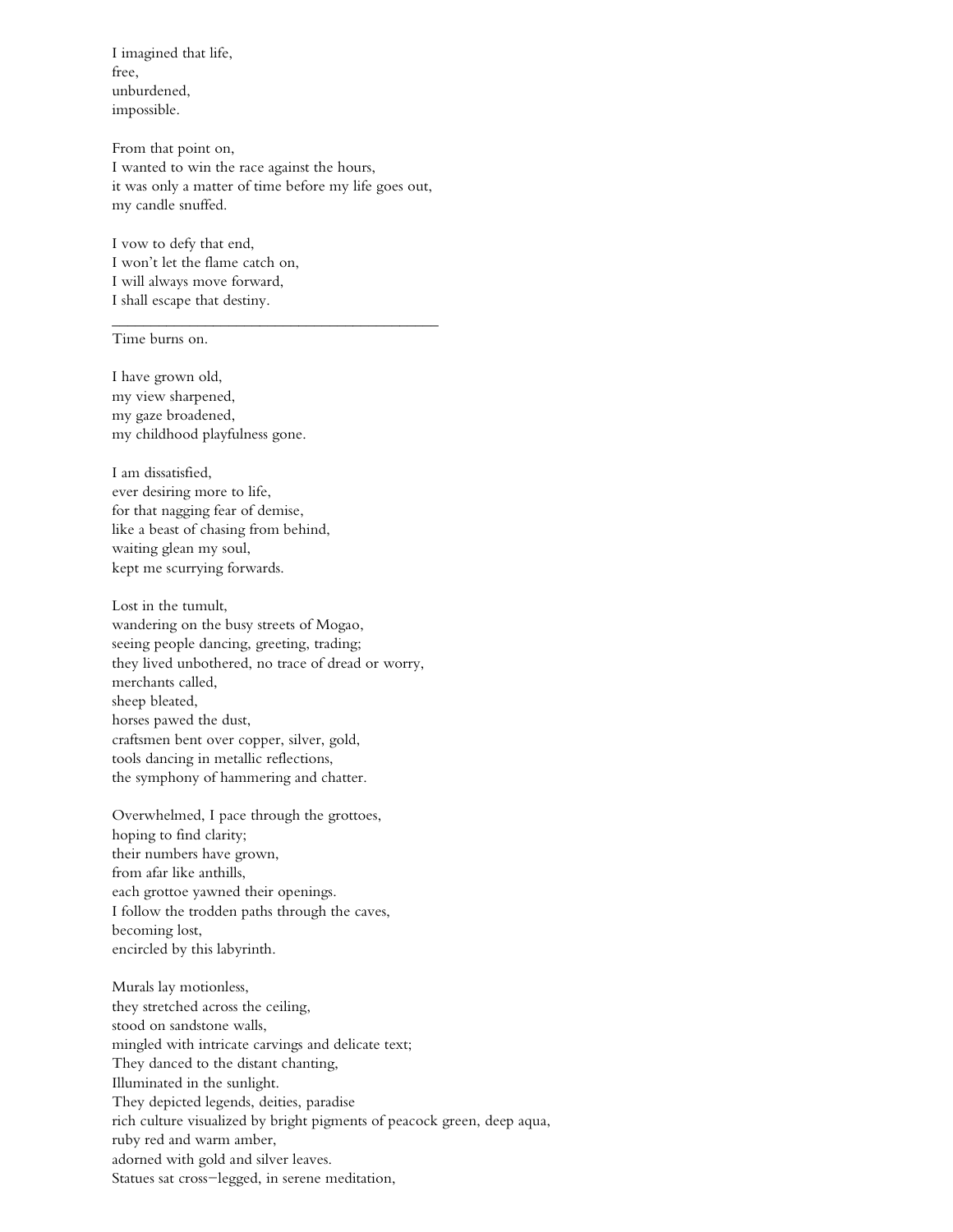Feitian graced the skies, or amongst sumptuous palaces, Buddha reclined upon daises, dressed in elaborate robes and grand headdresses. Their sentient faces, their air of reverence and neutrality, rested in perpetual peace.

Time burns on.

I continue my race, I followed the Silk Road on my own, westward, journeying to foreign lands. my old fears ever lingered, driving my nomadic life forward.

 $\overline{\phantom{a}}$  , and the contract of the contract of the contract of the contract of the contract of the contract of the contract of the contract of the contract of the contract of the contract of the contract of the contrac

\_\_\_\_\_\_\_\_\_\_\_\_\_\_\_\_\_\_\_\_\_\_\_\_\_\_\_\_\_\_\_\_\_\_\_\_\_\_\_\_\_\_

Time burns on.

Decades have swung by, carving crude canyons across my skin, wrinkles and scars, scattering like constellations, I have seen the world far and wide, I need not travel further.

Tired, weary, bedraggled, I lose the gaiety of laughter, I forget the grandeur of youth, I sink into contempt and cynicism, wallowing in my own ennui, doubting trust like a miser with hidden gold.

 $\frac{1}{2}$  ,  $\frac{1}{2}$  ,  $\frac{1}{2}$  ,  $\frac{1}{2}$  ,  $\frac{1}{2}$  ,  $\frac{1}{2}$  ,  $\frac{1}{2}$  ,  $\frac{1}{2}$  ,  $\frac{1}{2}$  ,  $\frac{1}{2}$  ,  $\frac{1}{2}$  ,  $\frac{1}{2}$  ,  $\frac{1}{2}$  ,  $\frac{1}{2}$  ,  $\frac{1}{2}$  ,  $\frac{1}{2}$  ,  $\frac{1}{2}$  ,  $\frac{1}{2}$  ,  $\frac{1$ 

 $\overline{\phantom{a}}$  , and the contract of the contract of the contract of the contract of the contract of the contract of the contract of the contract of the contract of the contract of the contract of the contract of the contrac

I can no longer move on. I slowly lose race with the hour.

Time burns on.

Abandoning travel, I trace the worn roads to my roots, to those soaring sandstone cliffs, and the deep caverns.

Time burns on.

Before the threshold of the Grottoes, I am again, this time I gaze with clouded eyes, balanced on creaky joints, shaky hands grasping the walls.

The murals again greet me, the painted gods and sacred text, people swirling in an eternal dance; their color hardly changed, their faces clear and young.

I slump before their serene countenance, hands frayed beyond recognition, body landing into the incessant trickle of the hourglass, my once fair frame contorted by the second; I remember my wish, so long ago, that impossible dream to live forever, now I reminisce in sorrow.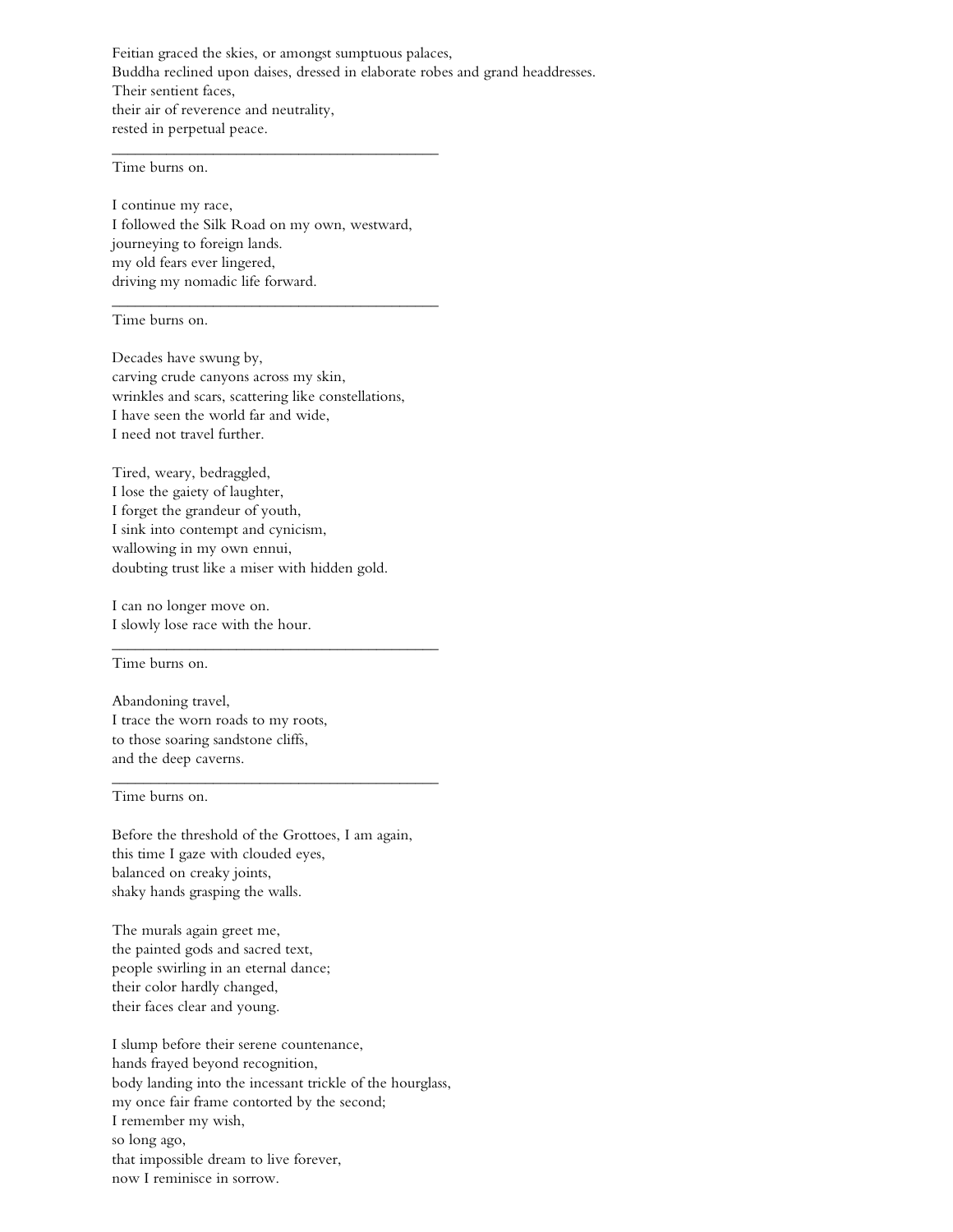With one last effort, driven by no clear rationale, I write down my life on an empty cavern wall, painted in gilded characters. now, perhaps, I will live again, my story can stay within these Grottoes; turn into a myth, a folklore, I will remain in the memory of humankind, becoming part of that antiqued past, but in living consciousness I shall last.

Time burns on.

I lay there, near the dunes, buried beneath whisps of sand, the future clouded as my eyes dimmed, stillness encompassed my broken form, as a final thought drifted across my mind: If my wandering conscience had stayed, paused my stubbornness to notice the world around me, then, I could have beheld the true beauty of the present.

\_\_\_\_\_\_\_\_\_\_\_\_\_\_\_\_\_\_\_\_\_\_\_\_\_\_\_\_\_\_\_\_\_\_\_\_\_\_\_\_\_\_

Stop this useless struggle, I had lived in worry, but now, I find clarity I relent and let time burn on.

The candle neared its end, the wax trickling away, time, at last caught up, and I allow the flames to burn out.

#### Epilogue

Time, again, burns on, centuries drift past, carried upon its curling smoke; soft footsteps, echo upon deserted caverns, a new exploration takes place, daring to seek the pathways of Dunhuang's lost world. They hear the voices, the whispered songs, they read the gilded text whose bearer forgotten, but listen to the stories, his unfinished scroll, and envision that wandering boy, who lived long ago.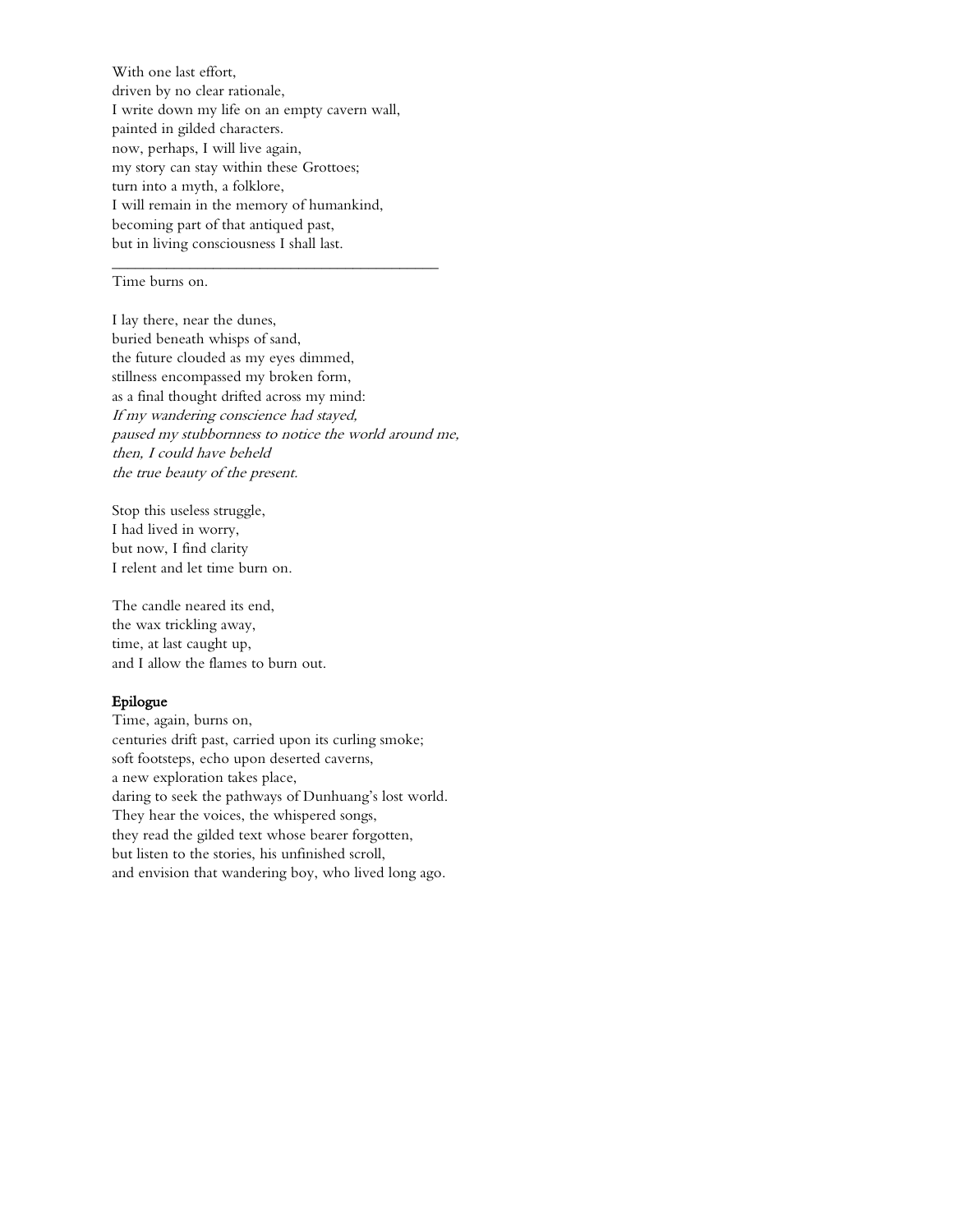## The Universal Ruler

Singapore International School, Kwong, Cheuk Yin Jonathan  $-13$ 

In the ages of dynasties, In the era of crusades, A boy was born, Into a baptism of fire and wrath.

Great things he was destined for, Born with a destiny to lead the greats,  $\operatorname{Can}$   $\operatorname{Temüjin}^1$  rise to unite His peoples across the steppe?

Lesser men may have relied upon armies of flesh and bronze, But Temüjin united the Mongolians Not through fear and death, But with tolerance and freedom, diversity and religion

An army built through skill and merit, Mongol tribes united under one banner, All his enemies subdued, Temüjin was crowned as the universal ruler, Genghis Khan!

With his loyal followers behind him, And his army of cavalry in front of him, He set his eyes on the Eurasian Steppe, But this would be his last great act to come.

A fire extinguished in the same way it was ignited, Genghis Khan died in his great conquests across China. And left Mongolia as a blazing flame that would expand even after his death. And taught the terrifying cacophony of his cavalry to the world.

<sup>&</sup>lt;sup>1</sup> Genghis Khan's name before he was crowned the "Genghis" title.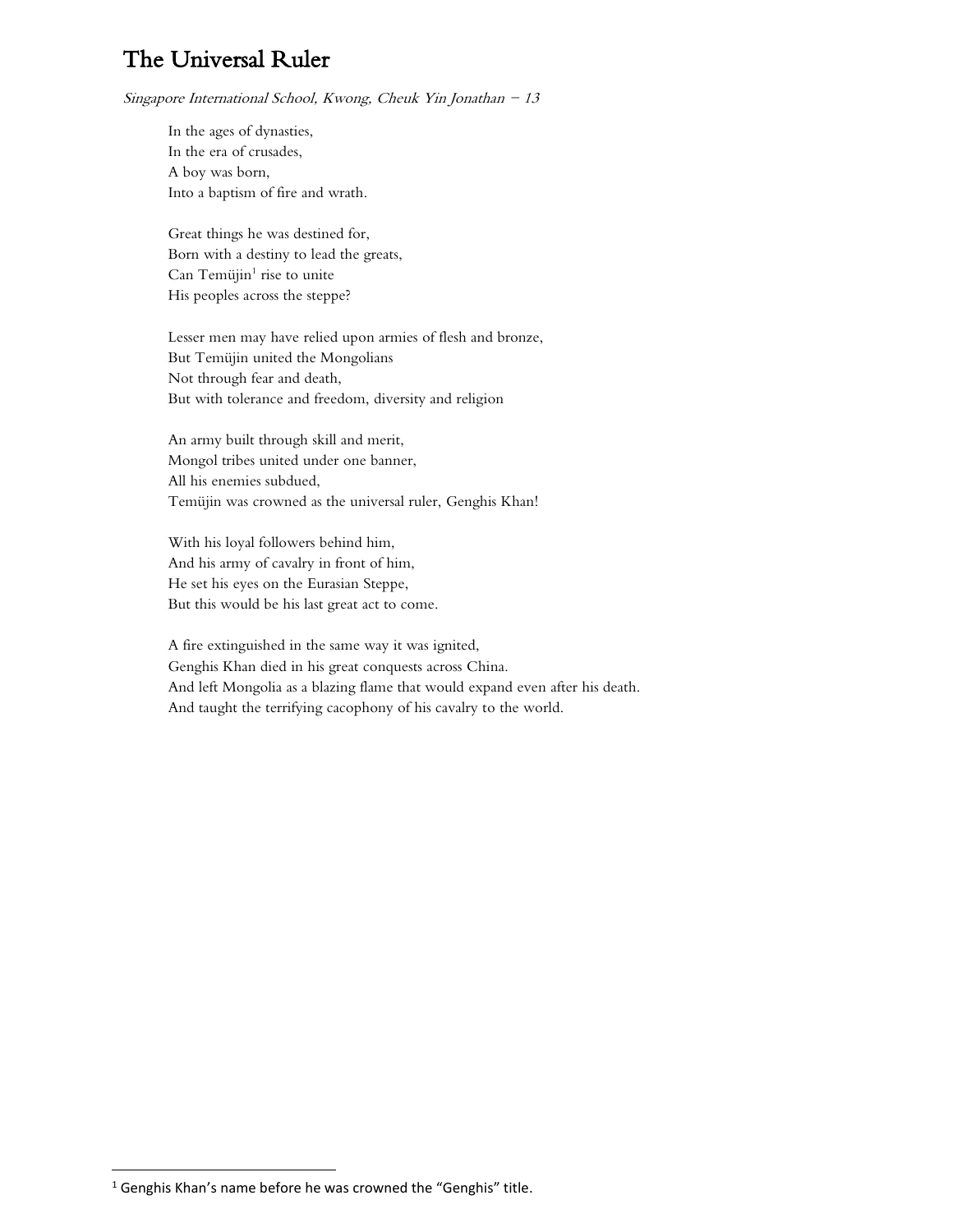### Carvings of the Caves

Singapore International School, Mak, Chun Ho  $-13$ 

At the dawn of creation I was nothing But hard rock and stone. Until that fateful day Where my creator came From his homeland of China.

Seeing the come and go of men From homes of faraway land. To see the blessings of our lord<sup>1</sup> With it their tired spirits restored

Glimpsing the day where I would be gone. As with death comes life, I saw the loss of many. With every winter, every eclipse, every war<sup>2</sup>, I saw the broken dreams of men, washing ashore.

At that time my youthful mind still thought My beauty, my youth, my history, all unrivaled, My name, Mogao<sup>3</sup>, peerless and unequalled. Until that fateful day a thousand years after No one came to see me. Gradually, slowly,

My caves, my carvings, crumbling, My existence dwindling Disappearing into the void.

My slumber felt peaceful, blissful Yet I knew it would end But how did it end I have never imagined.

As sunlight showered me with her golden halo The sand $4$  in my walls soon evaporated, Leaving me bare And people, people pointing at me.

As they entered my caverns I realised How did humanity change so much With their special tools and magic So different, did they look

As they entered, they gasped Gasping at my history My art, my world.

As more and more came They themselves chose To once again paint their history, their lives, their legacies, On these very walls, just like their ancestors did Bringing shards of memory being restored To my soul.

For many years then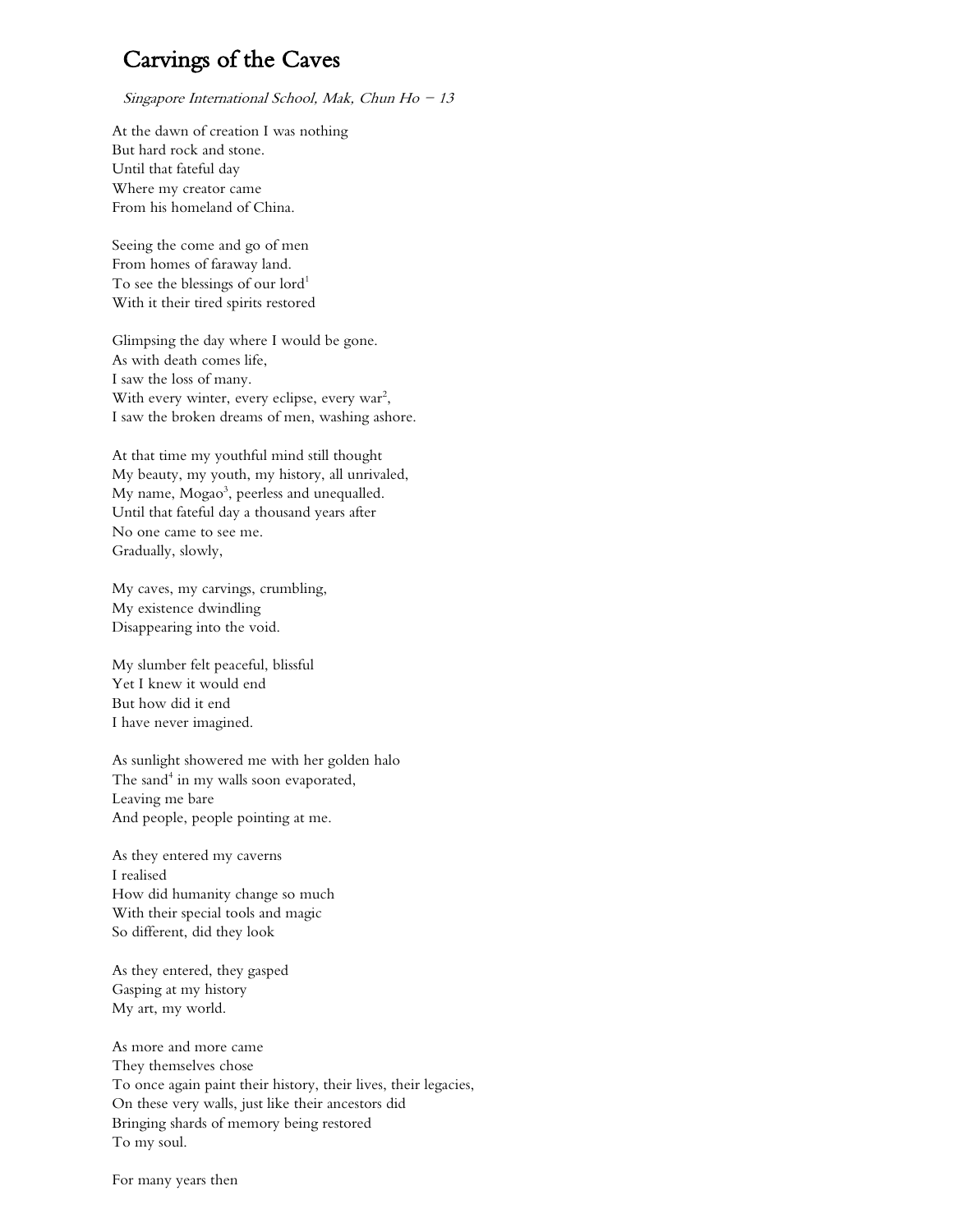I rediscovered life The brilliant, radiant green hue That beautiful smell of life. The sketches that was with me since the beginning Grew even broader in their old age Growing ever so wiser With their ever growing canvas Extending beyond the reach of our understanding.

As time goes on More and more people come Without knowing it They paint a piece of art everytime Breathing life into my walls

Proving how much humanity has grown Has progressed, has adapted, Has developed, From a tiny, orange flame To a red, glowing inferno.

The battles they have fought and lost The trials they have overcome and failed All recorded inside my walls.

So you see now, I am not just a hole in the ground. In my walls hold The untold truth of humanity In my caves hold The paintings of our history In me I feel The carvings set me free.

Notes:  $10<sup>1</sup> - Buddha,$  the heavenly god whom the monks worship

 $\text{war}^2$  – The devastating wars the Chinese fought. One of them most notably the An Lushan Rebellion, where General An Lushan declared himself emperor of Northern China, and fought the Tang Dynasty. This lasted through the reigns of three Tang emperors.

 $Mogao<sup>3</sup> - The name that the caves were given, which means "Peerless".$ 

sand<sup>4</sup> – Referring to the sands of the Gobi Desert, where the Mogao Caves are situated at its edge. The Gobi Desert is one of the world's largest deserts, and is between China and Mongolia.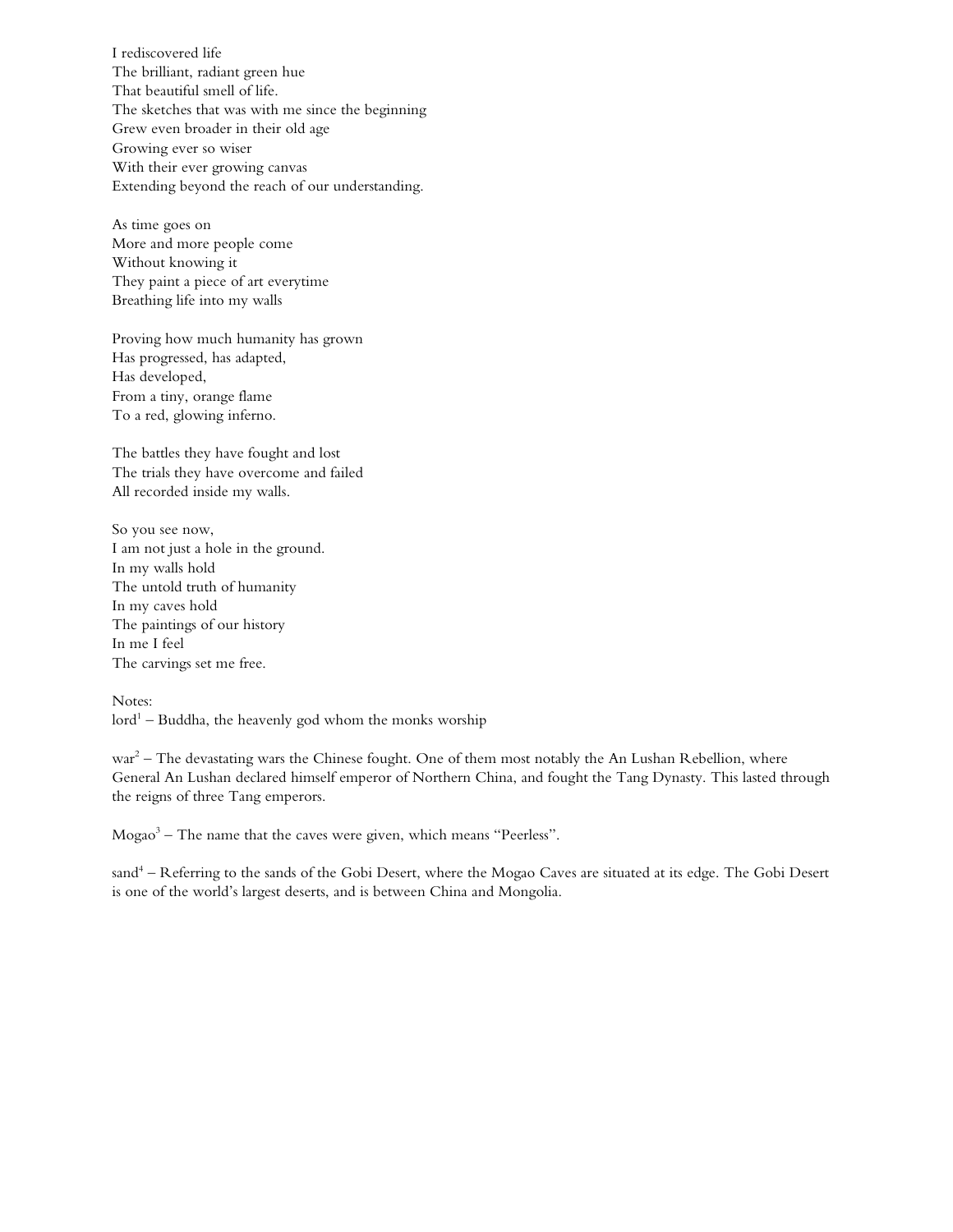### Faithful Follower

Singapore International School, Yan, Heidi Wye En  $-12$ 

I am a faithful follower of the great buddhas, What they represent; true enlightenment. Withstanding the golden death rays of the scorching sun, And the isolating cold of this desert which seemed to stretch for ages. Beads of pearls slid down my forehead. My vision blurred, my legs couldn't keep up. My body ached and wore me down But I had to continue, 'twas my life's motto, my mission. As I gave my all to push. A little more was all I needed. My legs gave their last and fell out under me, Gasping for air to breathe. Everything blurred, My mind, a mess. A white fog clouded my vision. Knowing there was a light somewhere, I dragged my numb body upwards, Barely moving an inch, I used the power left. I knew this was all in my head. But, I caught sight of something, A blinding light, A flare. Stretching out into the horizon across my vision, It was clear as day. The message was clear, That even one's eyes whom Have befallen upon would know. And before that iridescent bead dripped down into the solid abyss, I had my mission. In my hand, Life's essence. The labor, The patience, The purpose, Foretold.

#### And so,

With purpose I spent my years. With patience I worked them away. With punitive labour did I busy my hands, For I had my mission. I knew to complete I knew alone, my task would I fail to undertake, so I called out, told others word of the mission And Henceforth they came, And they labored,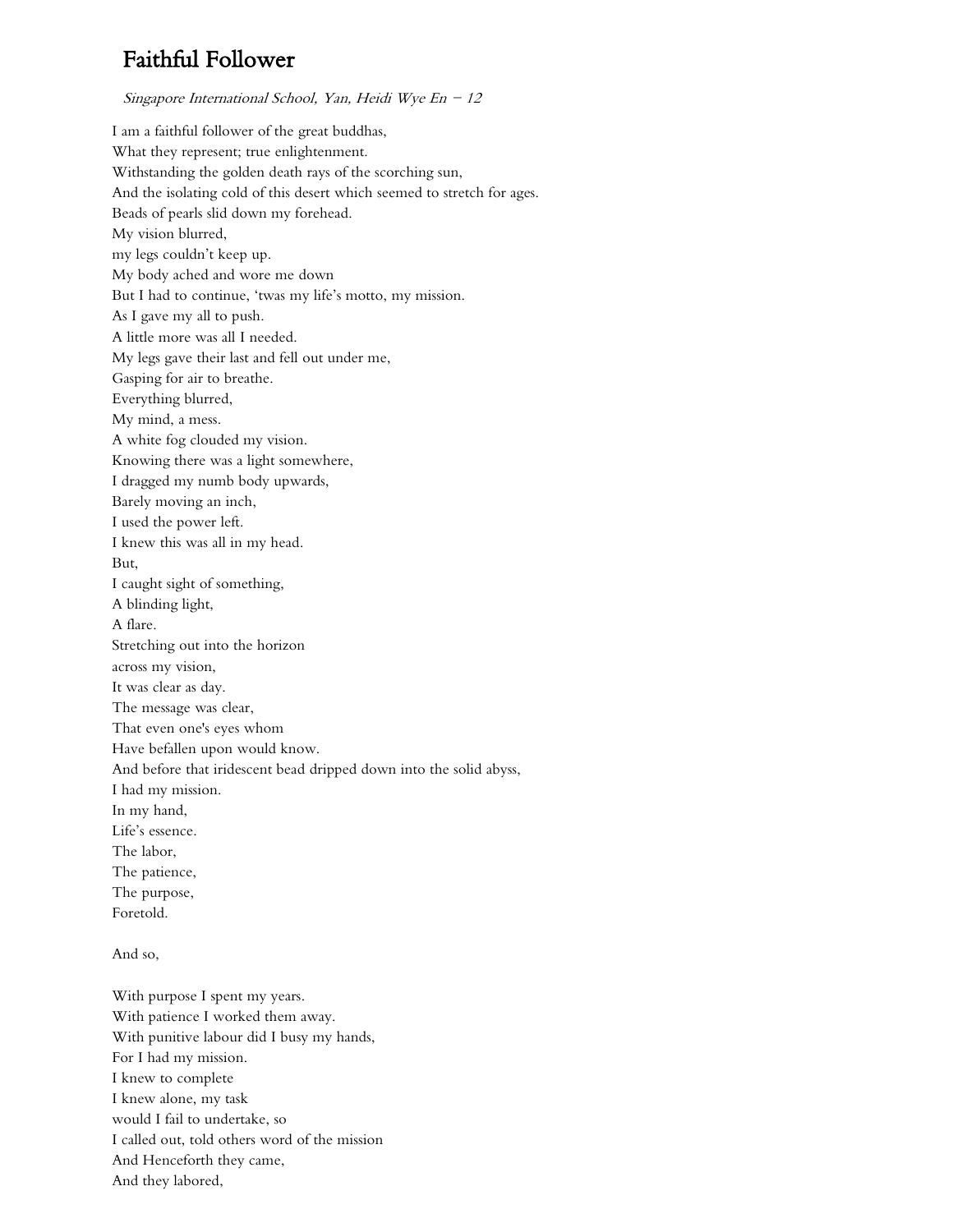To sought enlightenment. I'm glad others understood my urgency To praise Enlightenment, To follow their directs, To labor. To give effort to the Thousand Buddhas I glimpsed So perhaps, later in my life May I find Enlightenment, And be free from this world …Of Mortal recoil. Our blood, sweat. Our mission. All were endorsed in the caverns and patterns. Each fine dent, and curve Each swirl and carve, All the small, fine details. To make a wondrous big picture. All held meaning. Art with defined definition, Indeed a sight to behold. An empty yet elegant space, Waiting to be filled with the artifacts it deserves. Scrolls and books with frail, dry pages, Each with a tint of yellow. Containing the golden secrets Frozen in the past, yet to be told. Great towering arches, Painted with vibrant colors. The geometrical yet organic shapes engraved against the painted walls, The outburst of creativity and sole dedication to this location All could be noticed. The strong, unique aura of this location, Could be noticed. This was a sign of our dedication. The is was the successful proof, of my mission. Our mission. This was to be remembered, Was so they would realize; The great buddha.

time passed,

My calls spread as if a wildfire had begun in the dry bushes. Followers addressed the mission and contributed valuable amounts. Even after my time in this life was over, My legacy still remained, As if an invincible pillar of steel.

I am a faithful follower of the great buddhas, I am a story of many; A grain of sand, in the great Taklamakan desert.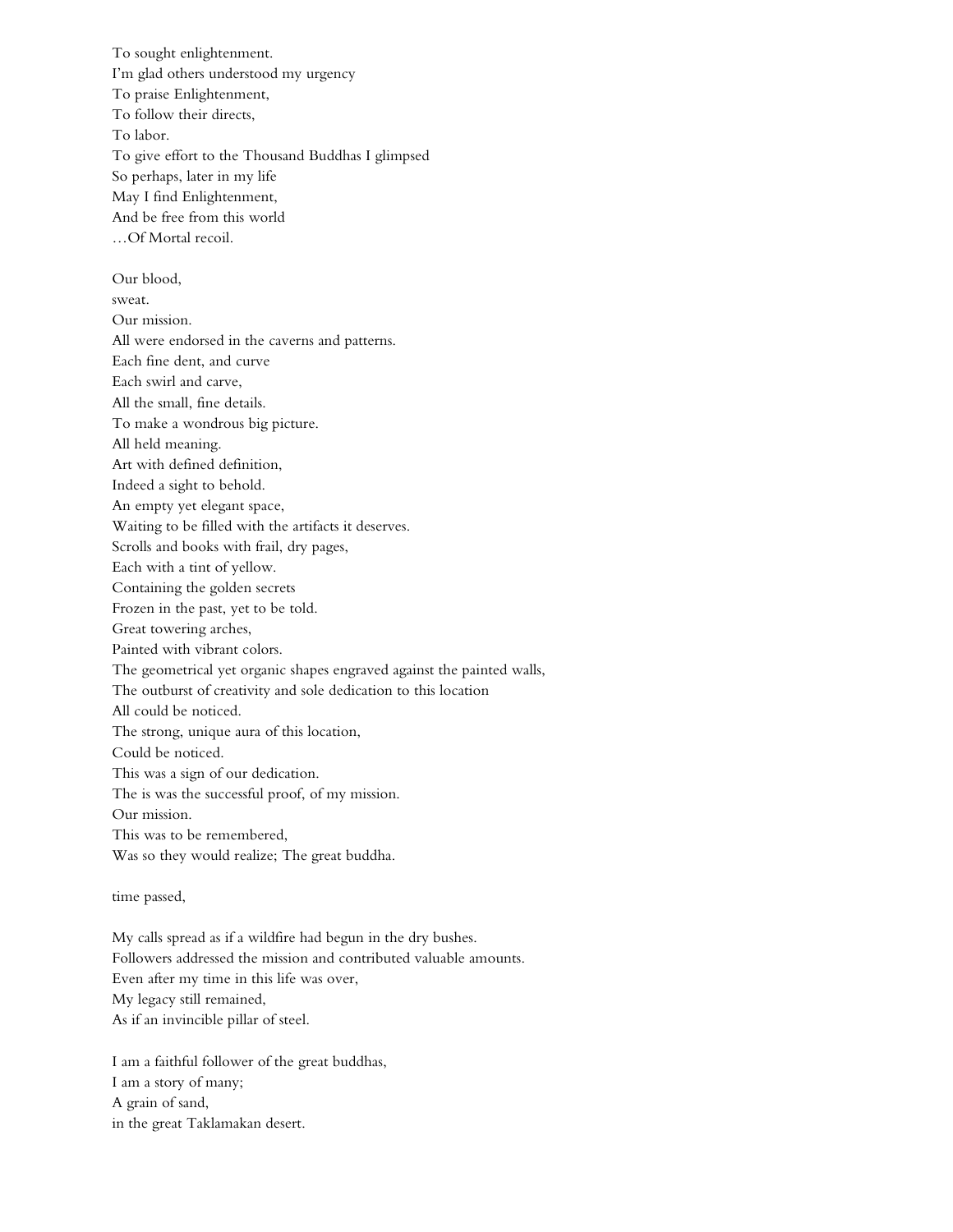### A New Journey to the Mogao Grottoes

St. Paul's Co-educational College, Lai, Caitlin Gretchen - 12

I am tired. Tired of the sand in my socks That managed to wriggle its way in Through the plastic shoe covers Tired of the sweat in my shirt That never seems to evaporate Though the sun blazes

But I am here. Here at the reception desk Holding the ticket between my fingers Hoping the trek was worth it Here at the famous Mogao Grottoes Holding a map in my hands Hordes of tourists pushing me around

Cameras click as people pose In front of the grottoes, centuries old So unremarkable, only marked by two doors But all that glitters isn't gold

So I enter. Enter a world rivalling Even that of Machu Picchu Every sculpture carefully chiselled to perfection Enter the caves and hallways where Even the hardest of stones comes to life Ever so slightly, robes fluttering, hair waving

And I am back.

Back when monks were stuffing the Library Caves with Buddhist scriptures and documents to be sealed away By them more than a thousand years ago Back when they feared, perhaps, that Borders were weak and an attack was coming Better to keep their knowledge safe

An oasis of knowledge in the midst of war Like the lakes of Dunhuang far from the desert's core As the country split and reunified Knowledge sprouted like the fruit the trees bore

And I marvel. Marvel at the paintings on the walls with Monks sitting cross-legged on the floor Meditating with eyes closed Marvel at the murals on the walls Many showing donors doing heroic deeds or Mythical creatures and cross-legged Buddhas copied again and again

Now I am leaving. Leaving the Mogao Grottoes behind me Looking back at the fading shadows of the cliff Lost in the darkness of the night Leaving sacred secrets behind me Looking forward again, hoping that they will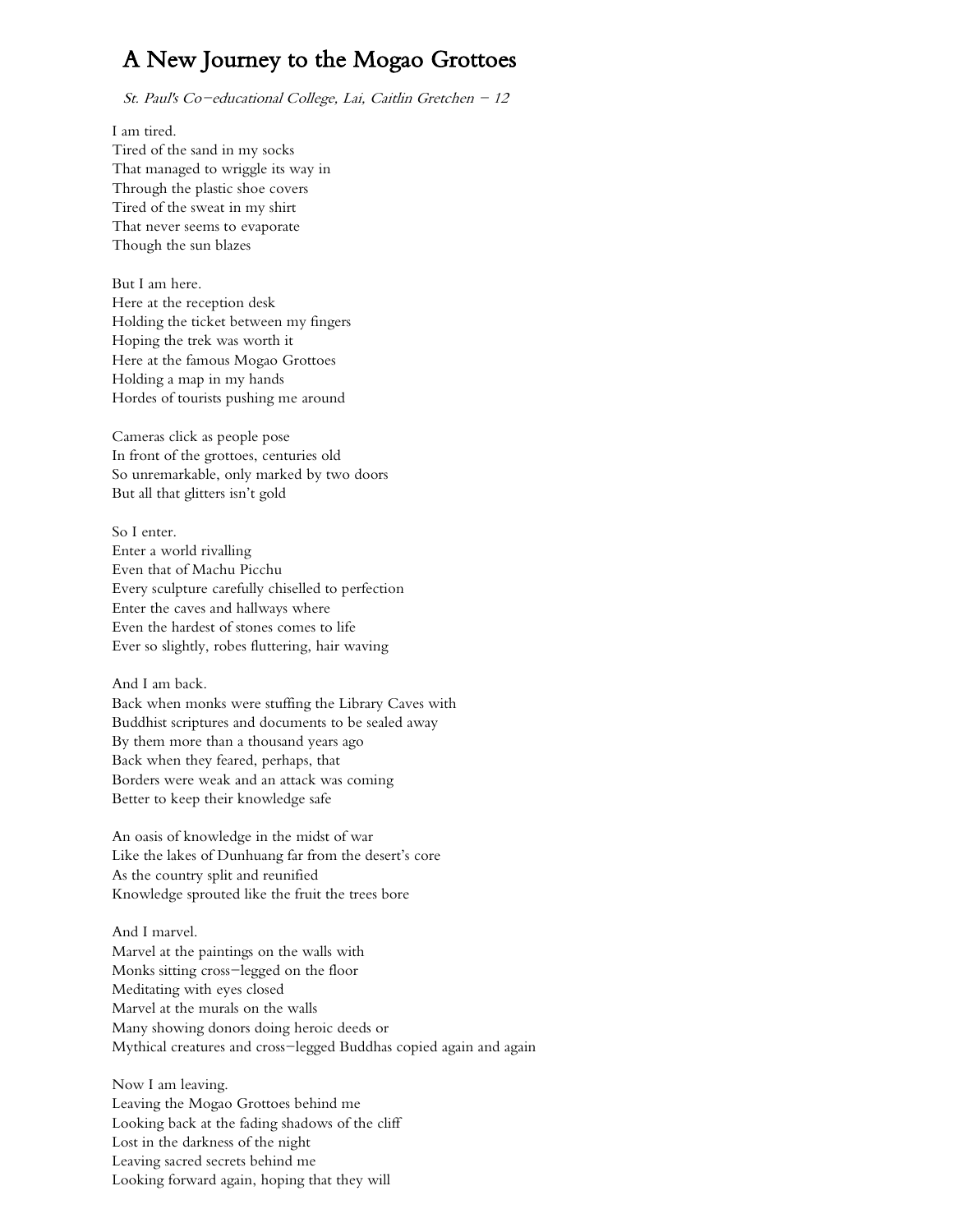Last forever, never forgotten again

As my feet once again tread on concrete, not stone I think of the Grottoes so accident prone Easily destroyed by bombs or even lost But we all carry on, with legacies of our own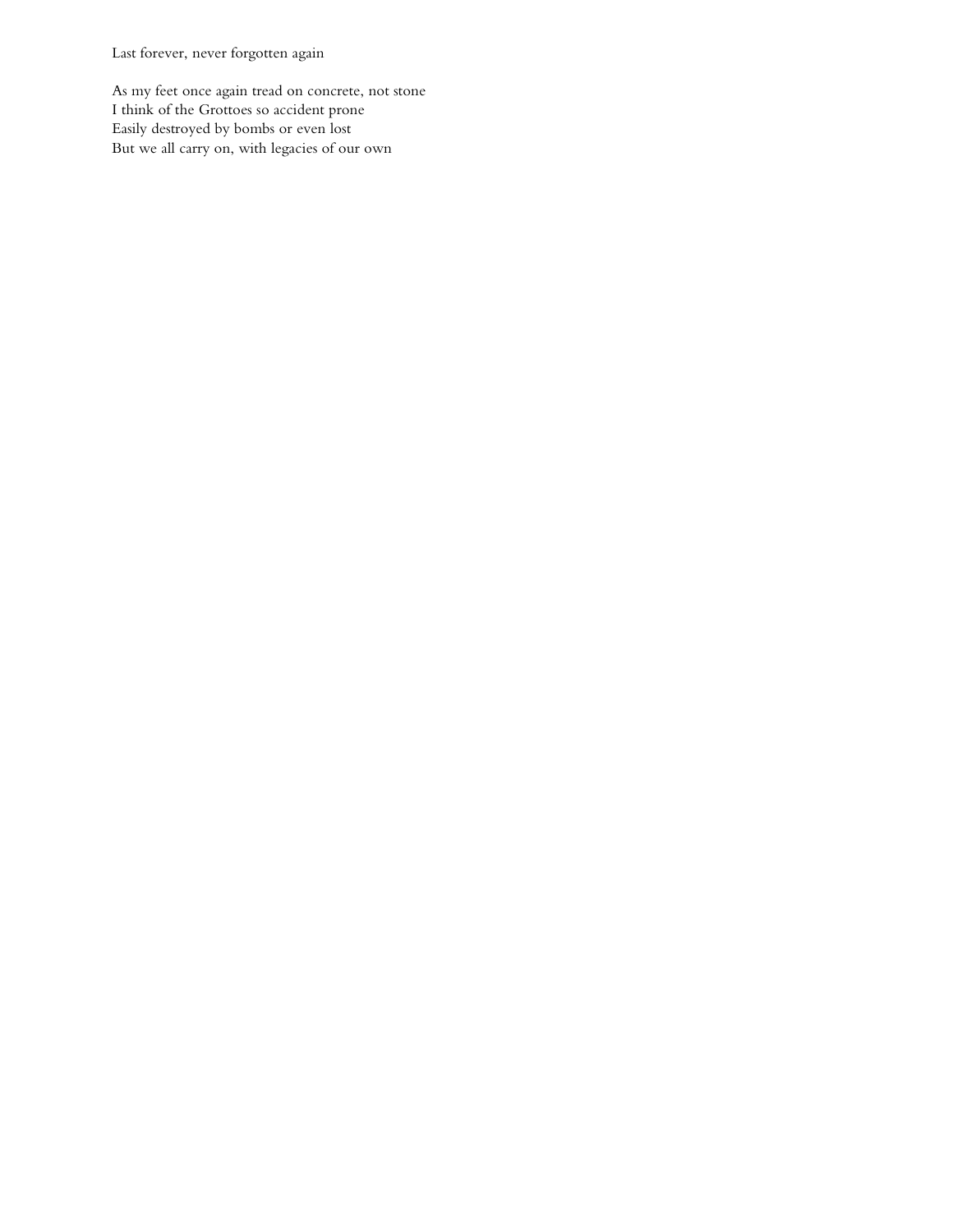## Lonely Star

St. Paul's Co-educational College, Ma, Tuen Hang Luann - 13

blood flashing bright on swords, smirks on faces, life

memories, dreams crumpled in heaps of ash but i'm rising, gleeful, above them. people died because i lived? true. i dismiss the water "to clean your hands, general" sneers. i've stopped for years – wastes water, so i just leave them stained -redbest hue, i figure. how funny it is that both the start and end of one is signified by the same colour – red metallic, unforgiving, the difference is large, honestly, see how they say "kill or be killed"? i couldn't agree more. quick now, leave the scene.

what?

#### just puppets! cut their strings get it done with quick!

sprawled on the ground, glassy-eyed, looking up at… me. no, they wouldn't know it was me who stole their breath, watched them murmur names, whisper of a smile twitching at their last. or would they? no, impossible, they would never. but…their eyes shout they  $-do$ know my viciousness, how i want to prove myself strong, prized, powerful general. the first time i've looked at them so close, but surely, it has been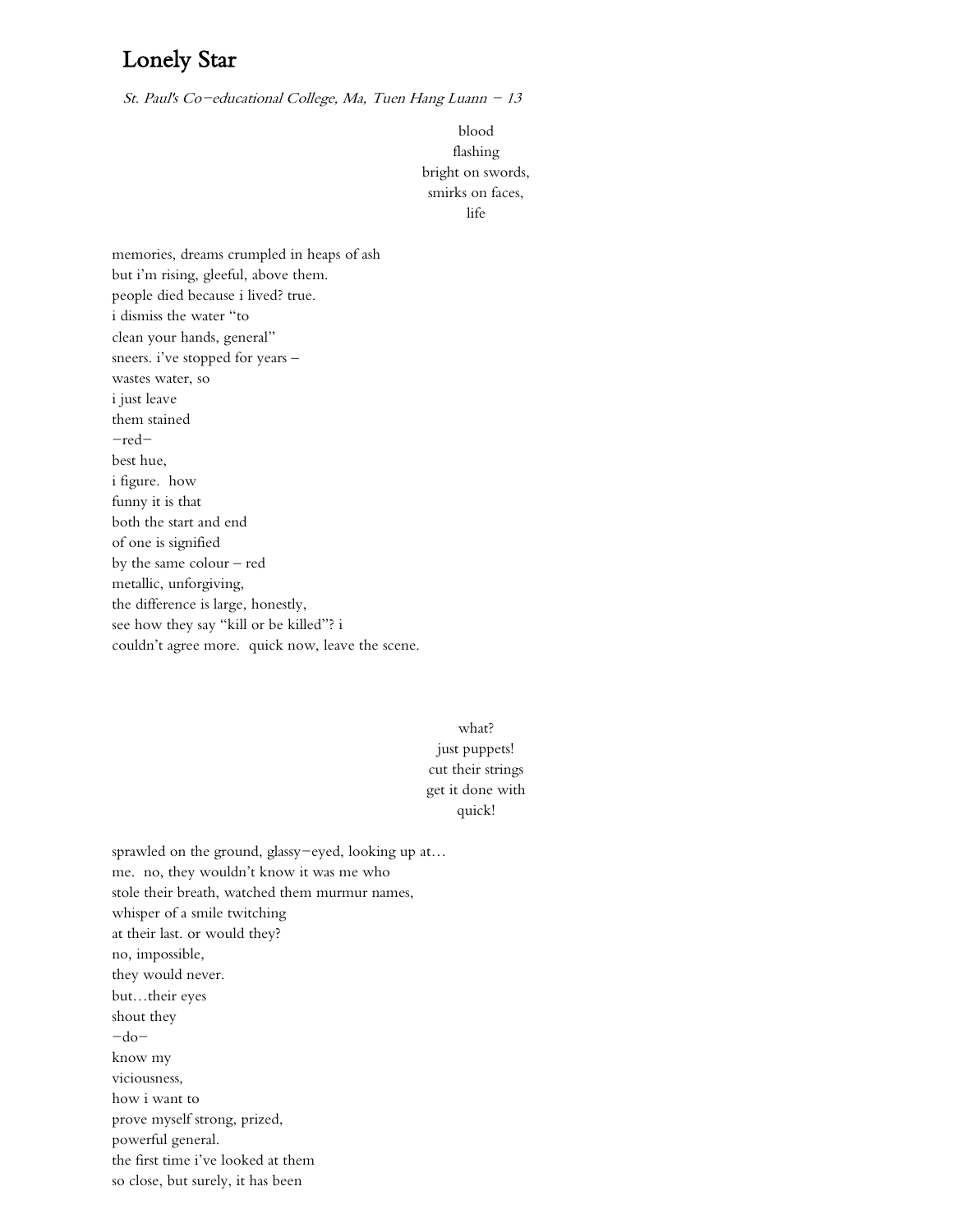a century they have been loathing us, (who am i kidding?) me, "general".

> voice calling come, come now or simply regret

the "r" word i never truly felt for – radius of damage, radar, and radioactive, roger, ruse but not regret. then would i understand it one day? round the corner my footsteps leaded  $-$ by $$ nothing nothing but "r"adar? "r"oger? no. by haunted eyes staring up at me, by letters of love slipping out from their pockets – "can't wait to see my beautiful girls again" of course, they'll see you "he was a very brave man".

> do monsters make wars, or do wars make monsters

i breathe, skies, what in the world is this place pale mud-coloured walls engulf me whole tightly packed inscriptions, symbols seem to swirl my vision, fill my heart with only this shouldn't've done it it echoes, swirls, it's only regret, -mewhat if i'm someone i don't want now,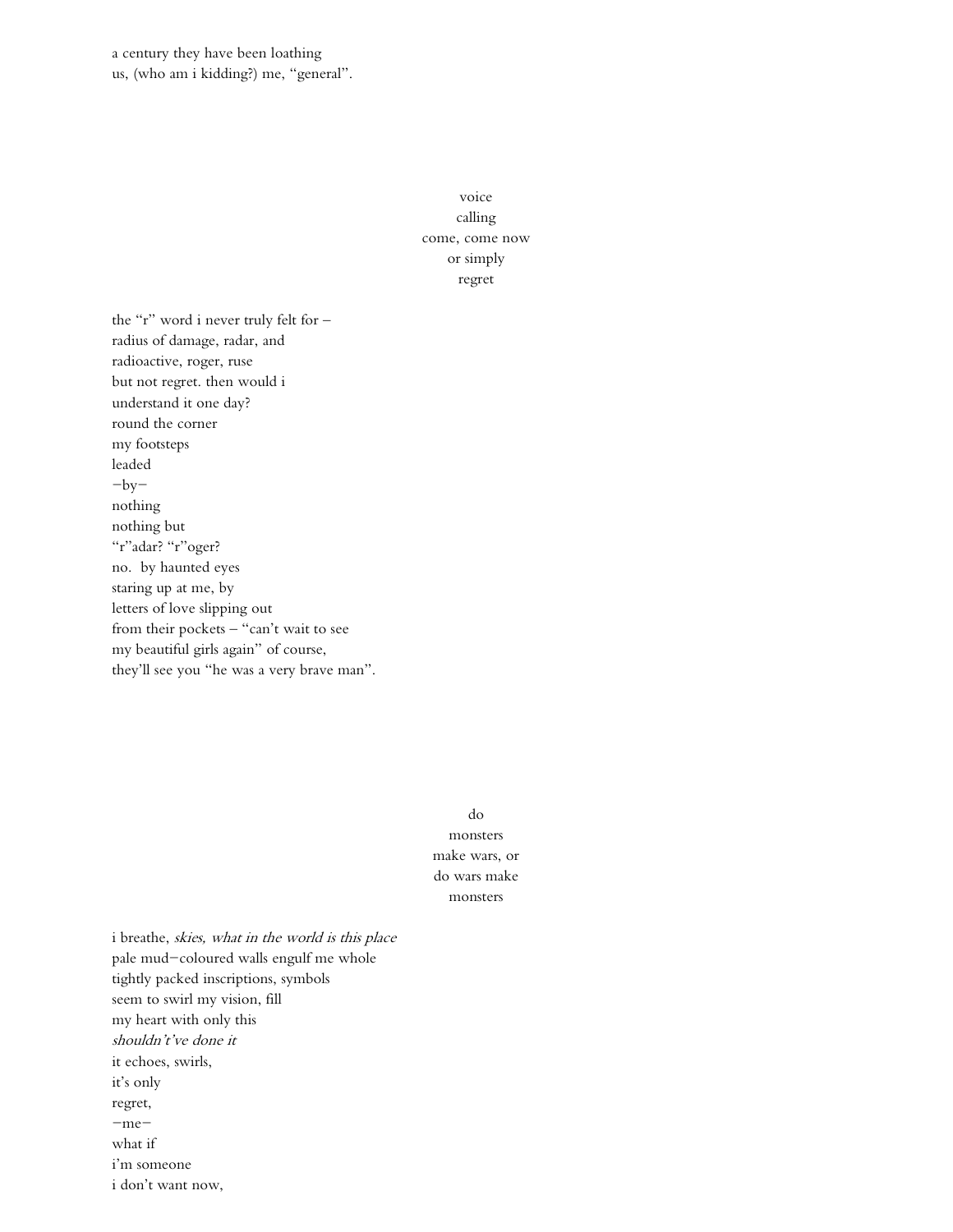what if suffering just doesn't make you strong doesn't build your character it just hurts. me? the sufferer? not at all, i'm just a poised mess, a lonely star. i know, facts remain the same.

> i run fast not enough to just run from me

empty storeys of brick red pillars reach up into the heavens, with its top out of sight – no one higher, or peerless. lonely star. i see fearful faces, low bows hushed voices "my own honour to be at your knees" monster's -slavesbut slaves aren't peers filled with people who either bow deep, or point a finger "go!" my world, my universe, it's just me, killing, hurting, myself. all the fellow monks smile down at me serenely, stars shouldn't be seen alone.

all

#### of us, at least one chapter we don't read

i became all of them, haunted eyes, and nurturing inner night, dark chambers flicker and swish as one by one, their faces appear, soulful, and ruthless general looks away. no more is the pride of not flinching as he  $-$ kills $$ my kills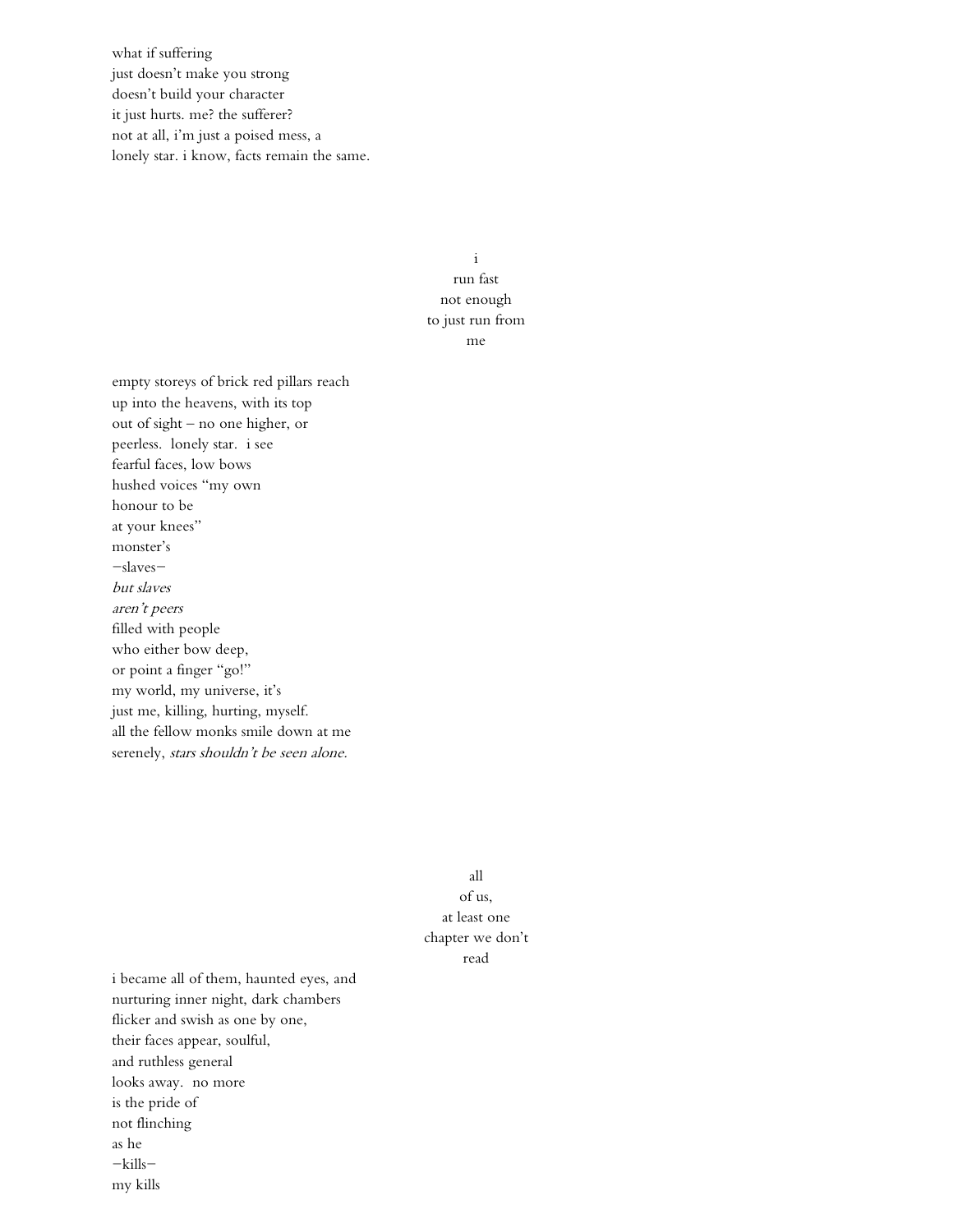seem to fade as i work on manuscripts, building, ploughing the fields again. they still echo in my mind but it's still pretty amazing that i'm here right now, not back there in the battlegrounds, smirking, unflinching.

> they say i've become weak? quite the opposite, strong

someday i'll meet my fellow star right here because soulmates have same hiding spots, and i know – maybe i've done too much to deserve it, but i'll just be up there myself until you come too. faces visit i still fail but i  $-$ try $$ the word, three letters too many hidden emotions – love, joy trust, failing, victorious… i don't always end up well but that's life, isn't it – just a perfectly put together mess and i love it, wild and free, wonderfully chaotic.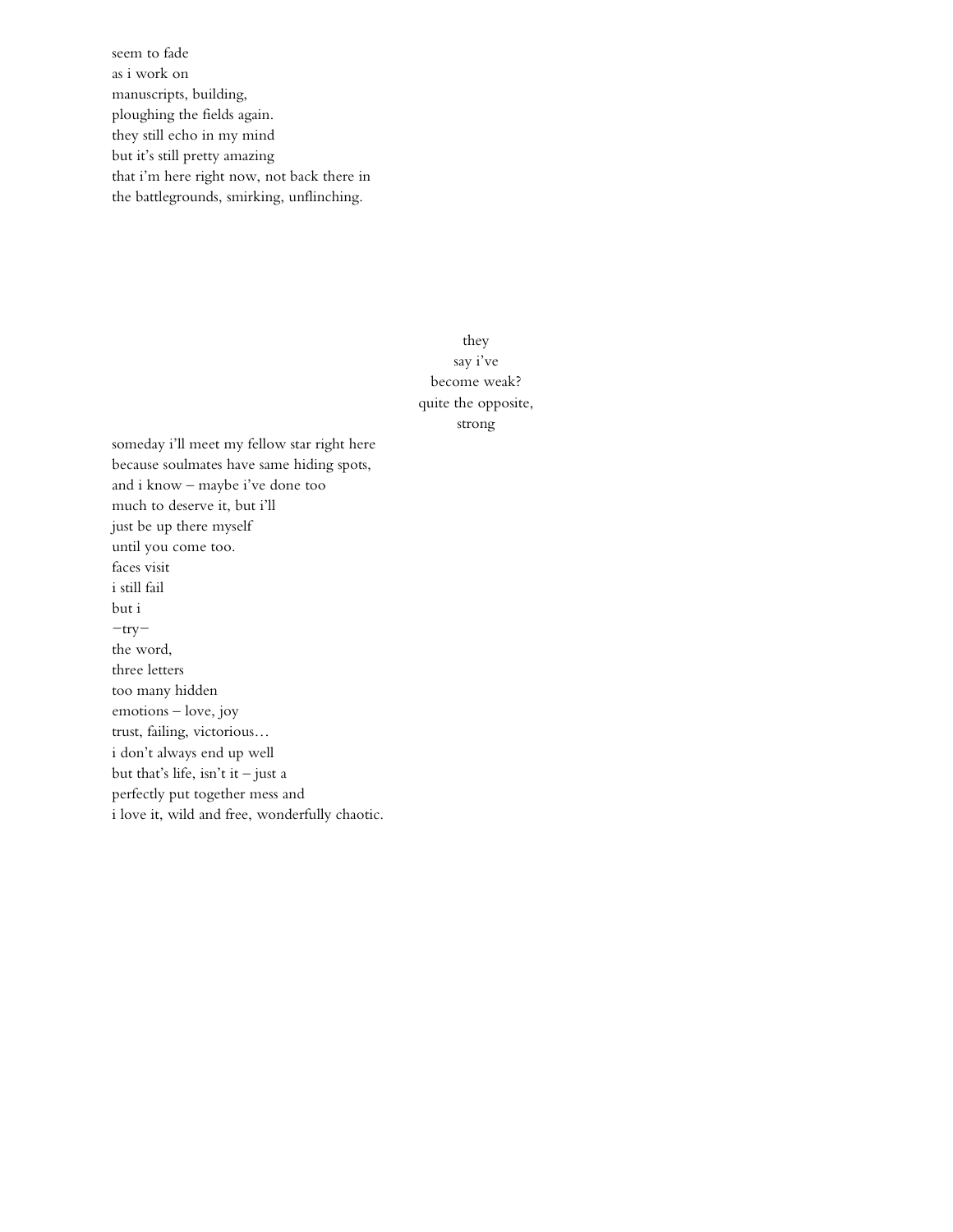## The Lonely Monk

St. Paul's Co-educational College, Mok, Si Kei - 14

I was born in a hidden grotto Tucked securely on the Mogao mountains But not long Everyone in the grotto died To be buried under dust So, I never had my childhood And I became its sole guardian

#### At first

I was thrilled to have this mysterious cavern All to myself Being the childish boy I was I roamed the halls that echoed with age I traced paintings of the Buddha with a branch I flipped through the countless pages Suspended on shelves that were too high But As I grew taller with time I realised I was alone The Crescent Spring in the distance could not pacify me However clearly it sparkled The flowers that grew every spring could not fill my life with colour However colourful they grew to be The Mingsha Mountain was a giant I could not rely upon However steady it stayed I was alone And lonely

Often, I would roam the halls Just searching for an echo That signalled some holy presence I would sit in the centre of my room Where the echoes were the loudest And recite endless chants That fooled me into thinking I was not alone Although I was still lonely

On every sacred festival I was the only one there to glorify the gods On every early morning I was the only one who saw the sunrise Each smile the sunbeams radiated I could not return And when winter came I was the only one who was cold And lonely

One day When I was already an old monk Three strangers entered my cave They were from a faraway land And called themselves a strange word It sounded like archangels Or maybe it was archaeologists Captivated by the beauty of my home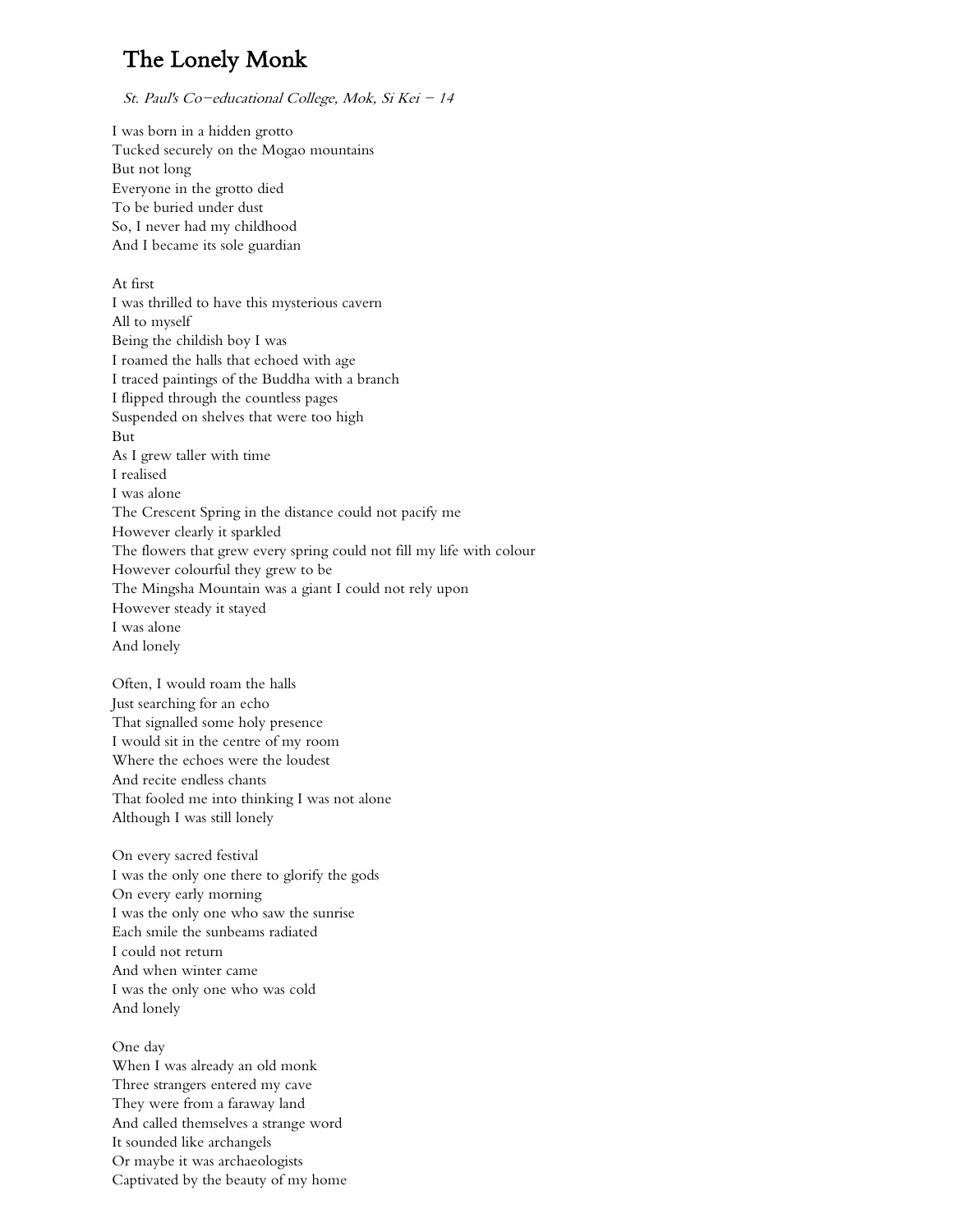They stayed and brought other company Soon life bustled

At first I was thrilled to see them Regardless of how they were strangers I took them around the place And told them the secrets the walls had to whisper But slowly The people grew Tourists started to come Photographers flocked in Lost in the middle of all this commotion I stared and thought "I'm not alone now But am I lonely?"

When I was on my deathbed I looked out the window And saw a tiny bird singing on a branch I smiled and faintly recited my favourite chant To hear echoes filling up my room The sun was rising Its rays flooding my eyes with light For the last time, I smiled And serenely drifted away For I understood With nature by my side I was never lonely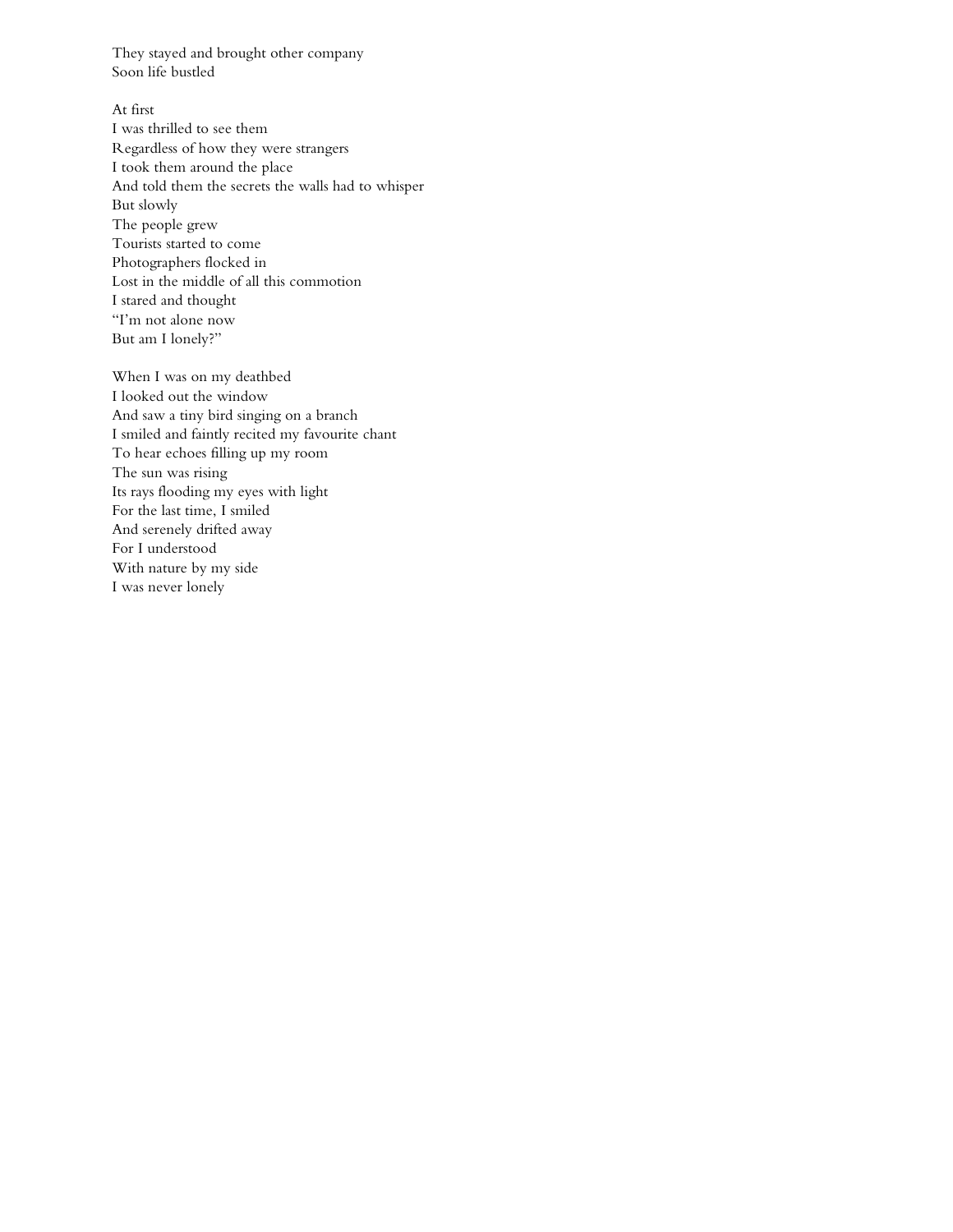### The Secrets Of Mogao Grottoes

St. Stephen's Girls' College, Chan, Man Yan Hailey - 13

Once in the good ol' land of China A dragon said to me, "Those are the caves of Mogao Grottos! Don't just leave them be! It's where the monks warmed their toes!" The dragon was heard to say, "Please don't leave me at bay!"

"This cave is a book, Only for those who will look. No, it won't teach you how to cook, But please come and have a look!"

"Stare and stare, Many eyes do glare, Will they get at last, The secrets of the past?"

"The statues and paintings, The murals and carvings, Are not only a piece of art, I always get upset, When children only come and fart!"

Will You be the one to get at last, The secrets draped in a mask?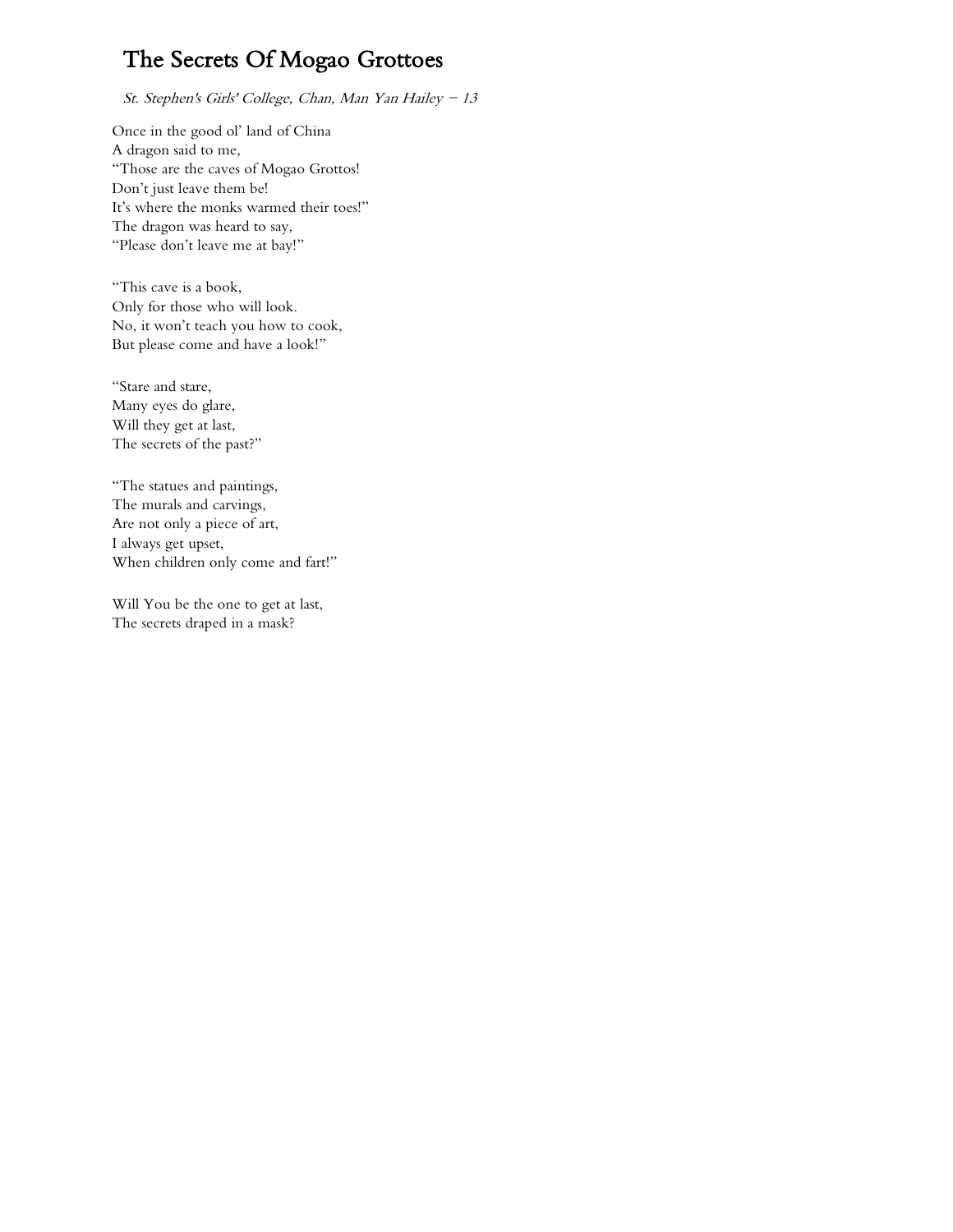#### Wishing to be remembered

St. Stephen's Girls' College, Goh, Zi En Hannah - 14

Over a thousand years old, Remembering when I was still being built, From just emptiness inside me To full of art, writing and prophecies. Someone come be with me, Come and look at me: I'm full of art, but forgotten.

Come and understand me, I'm full of mystery But I have been erased from human minds. I have a tale to tell, but no one stays to listen. I long to be appreciated. Don't leave me alone and forgotten; I need to tell you something.

Another 100 years have passed. I've only heard birds chirping as the sun rises And ear-buzzing silence when all is dark. Minutes pass, hours pass, days pass, Even years pass. I've lost count.

I hear an unfamiliar sound. Something that's tickling, Which feels new to me. It's the footsteps of monks. Does this mean someone's willing to listen to my story? After all these centuries?

The delicate touch. The soft brushing I feel, Over stories that were carved a millennium ago. The warnings, the premonitions. Please tell the world! Please come back! You've only discovered a small part of me… Will I be forgotten again?

Many years have since passed yet again. Am I so easily forgotten? But soon enough, I feel footprints again, more and more. Are they visiting me? Or is it just my imagination? I hear chatting, photo-taking clicks, Fingers brushing. I missed it.

I can finally reveal my creator's message Which was hidden longer than the ice age. Let me speak! Listen to me!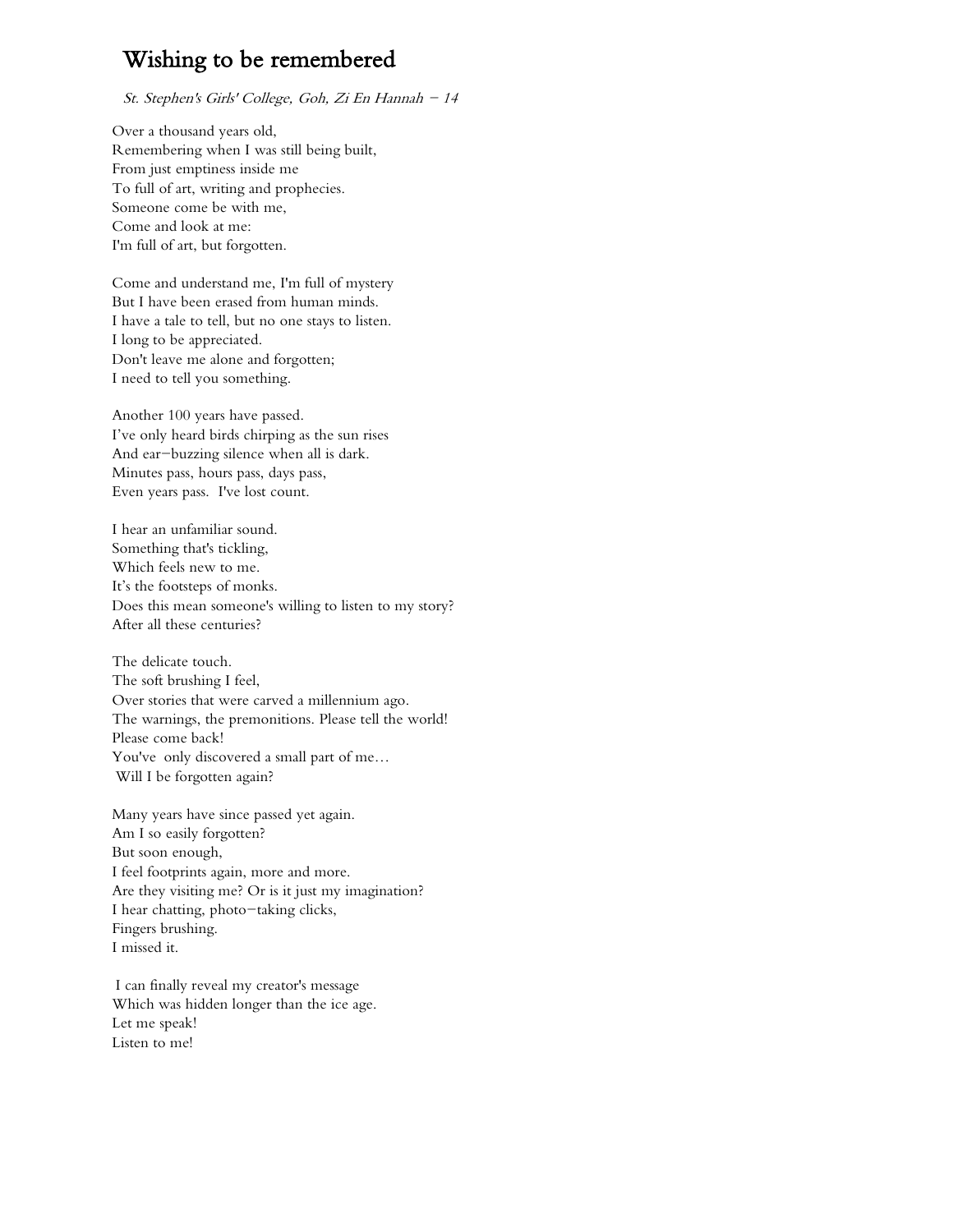# Unveiling the Past

St. Stephen's Girls' College, Kar, Narvarro Charmaine - 13

Something was hidden in the cave, Buried in silence like a grave. The cave itself was hallow. Filled with art in layers of shadow.

As time flew by, everything had been forgotten. Everything in there seemed to be rotten. But then the secrets were unveiled, So their stories were exhaled.

Going through the cave from long ago Was dangerous, so we went slow. Then the rocks started crumbling, And I started to hear rumbling.

Boom! Went the inner wall. I must admit it was a close call! Then treasures revealed as I watched it fall. I was fascinated to see it all.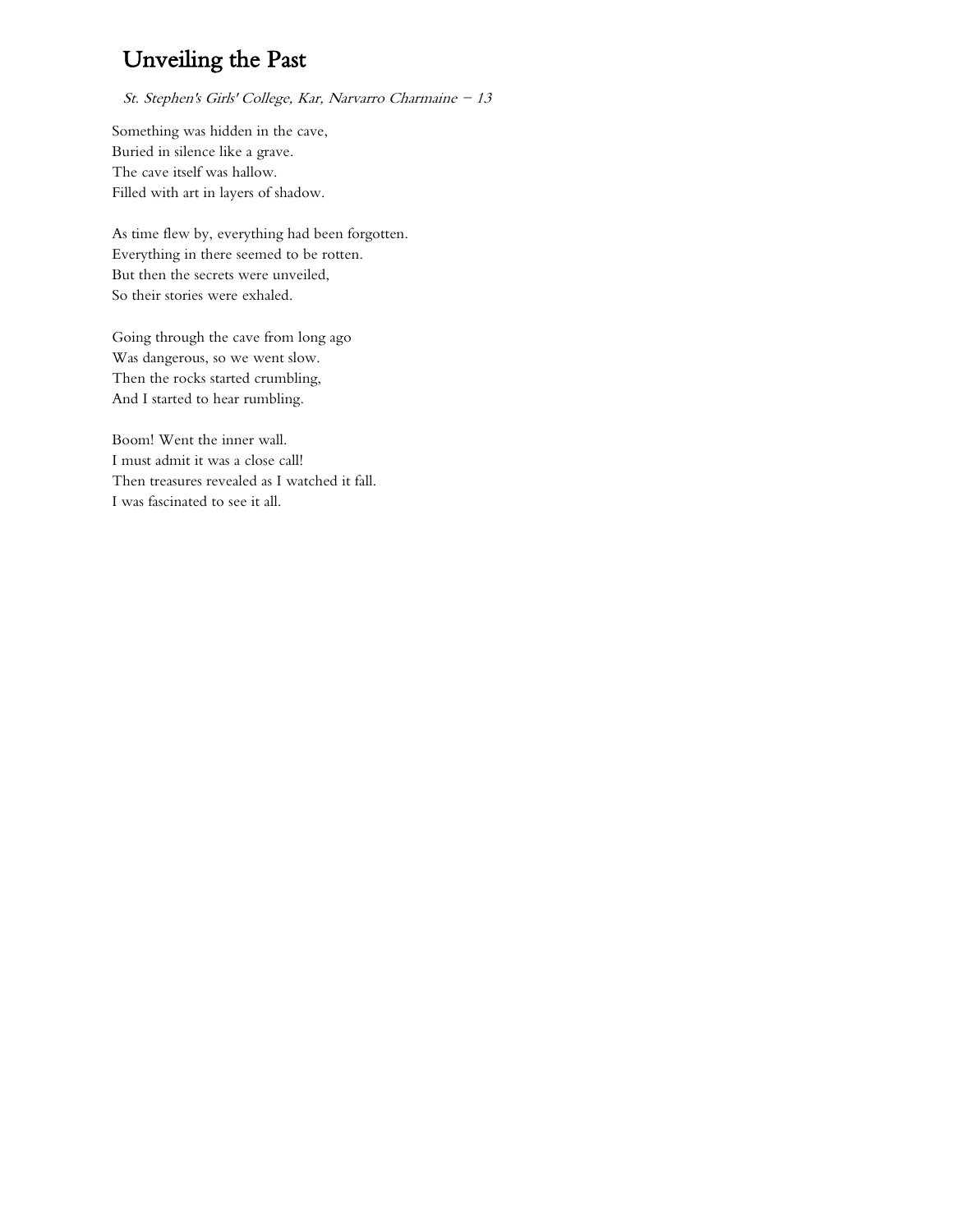### New Tales from the Mogao Grottoes

Wellington College, Shanghai, Hong, Yixuan - 14

Think and wonder, Who untied the winds? Set them free to roam and Sweep a layer of thin sand off the vast body of gold. Every grain of sand a piece of history.

Glimpse and stare; Before you is a millenium of silent stories. Stories voiced with every crack and rift Etched by the skillful hand of time. Flawed but flawless.

Whisper and hush, Refrain from disturbing the slumbering statues. Statues wearing coats of grey dust and time Overlooking us majestically. Hiding the past in dead black eyes.

Sink and drown, In an oasis of history. So allured to such dreamlike landscapes That time vanishes into a river of sand. Flowing back from the blossoming Tang.

Yet sand is ungraspable, and stories are soundless. I look up from hypnosis, eyes hazy To find myself Before The Mogao Grottoes.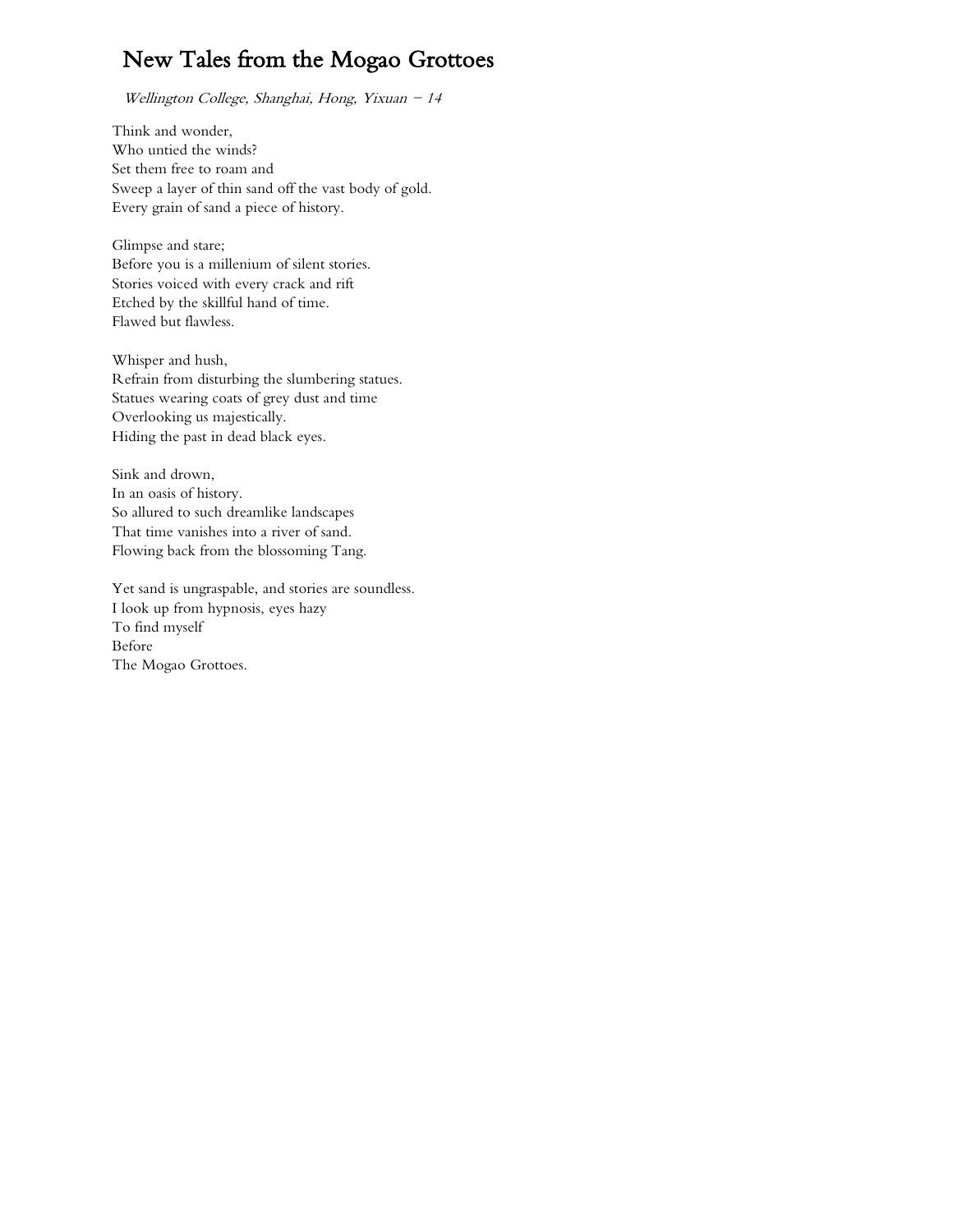### Footprints

Wellington College, Shanghai, Lin, Lola  $-12$ 

When she spoke, she spoke quietly. Lucid verses smothered by her dubious heartbeats that thud so loudly Her words never stumbling, each breath subtly inciting anticipation.

When she sang, she sang quietly.

Her voice a sharpened knife that cut through the lulling atmosphere. The birds turned to stare, rapid flutters silenced by curiosity.

When she painted, she painted loud. Each stroke a breathless siren that flew off of the rocky walls of her property. Forming the words, the final wishes of a thousand voices.

She never took a moment to breathe or rest Under the burden of the mind of one desperate for expression Her voice never heard, this was her one call for freedom Dreams clouded by doubt as of her true identity Whether she was fit to be the muse she claimed Happiness fading, nightmares clouding Her dreams the prison that sent her crying Wisps of the future to come passing by But she never took them seriously.

Bad omens warned her Scattered across her imagination Running through her vivid mind The horrors that waded their way into the cracks

From then on, the terrors flocked Grabbing her and tearing away at the foundations that kept the place standing The masterpieces, which she had breathed soul and heart into.

Now I step through the same coven Through the gateway into the kingdom she once entertained With her fine arts and graces

Walls splashed with peeling paints Once shining and vibrant with eons of color And no rubbing can remove the dullness in their eyes The dullness which her influence has left behind

All that remains are the marks made on the stretched canvas Carven engravings that grow like wisteria rose across the covenant So far away from the misery

Her story left untold Hidden between the lines Left to search for blindly Or, as they sometimes call it Follow in the muse's

Footprints.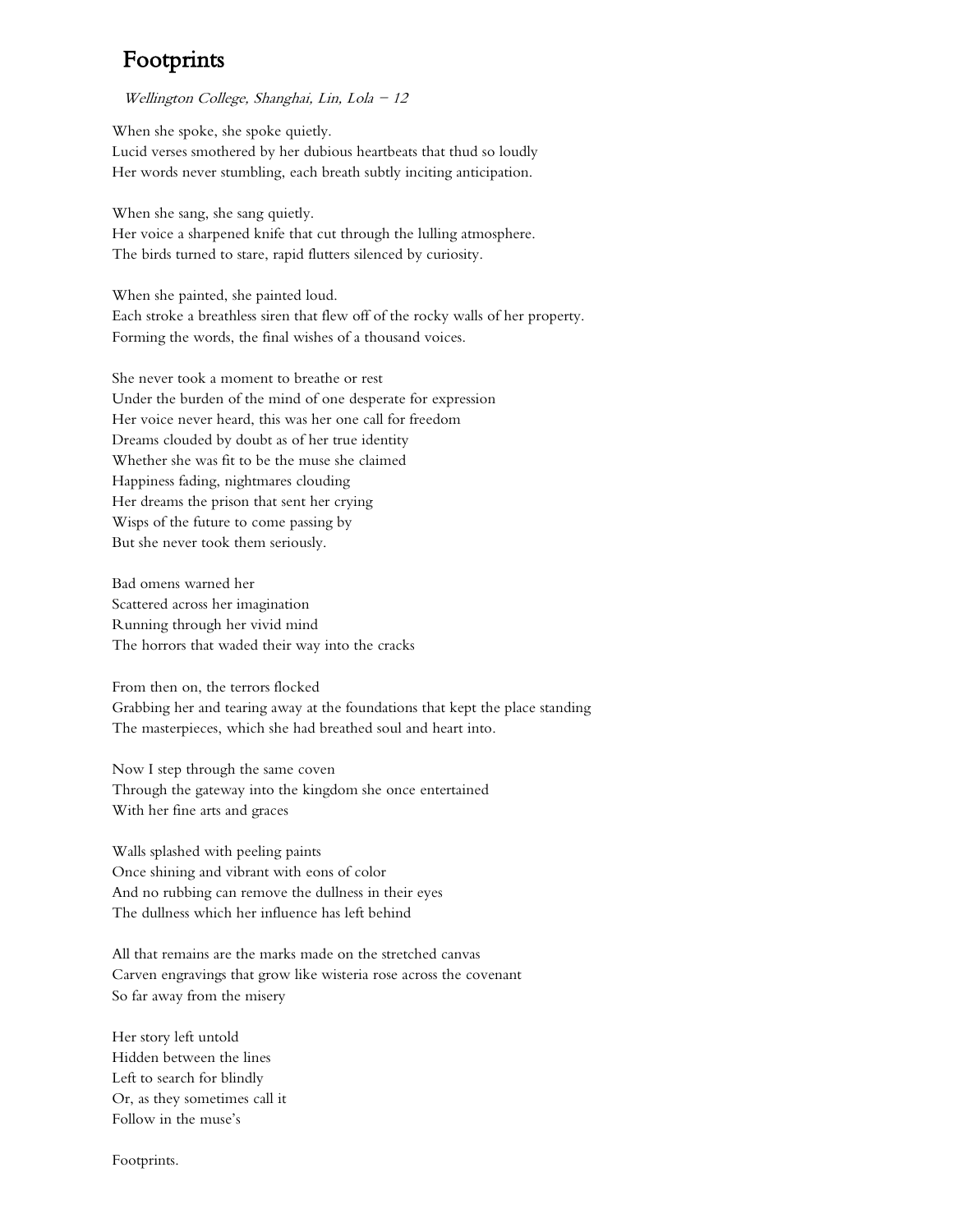### Greed

Wellington College, Shanghai, Zhang, Anna  $-12$ 

Curling in the deep, Shining with mystery. It suddenly awakens, But why does it?

With lustrous eyes, And a dazzling look, Razor sharp claws digs into the seemingly soft soil. Auburn pupils gaze wisely into the vast plains, Swishing and smashing, goes the luminous tail. And down it falls, a precious and irreplaceable pearl of nature, Unnoticed by the humongous scaled body.

Time passed, day and day, Abnormal things happened year and year. Trees burned down, Rivers started flooding, Disasters occurred occasionally. Crack— Went a tree. Swish went the water. Scream— From the villagers.

Roaring and snorting, The humongous beast realizes the problem. The wilted blossoms, The destroyed victims, Means that one thing — The priceless treasure is gone.

Going round and round in circles, Looking around and around, searching for miracles. The pearl remains lost, And the world sank into disaster.

Whoosh, the great beast flies, Into the vast skies. Sharp eyes focused, To find the pearl unnoticed, And identify the conniving thief, who stole the treasure.

Then it came, a smart and sharp-witted idea, The Mogao Grottoes might be of some help. Prancing around in the skies, It aims for a destination and finally dives. Thump! Thump! The area is clear. Inside the grottoes the mighty creature went, to search for help with the nymphs, the gods, and all he could find. Smashing furniture,breathing smoke, The vast dragon reached a cave. Inside it went, Without caution,